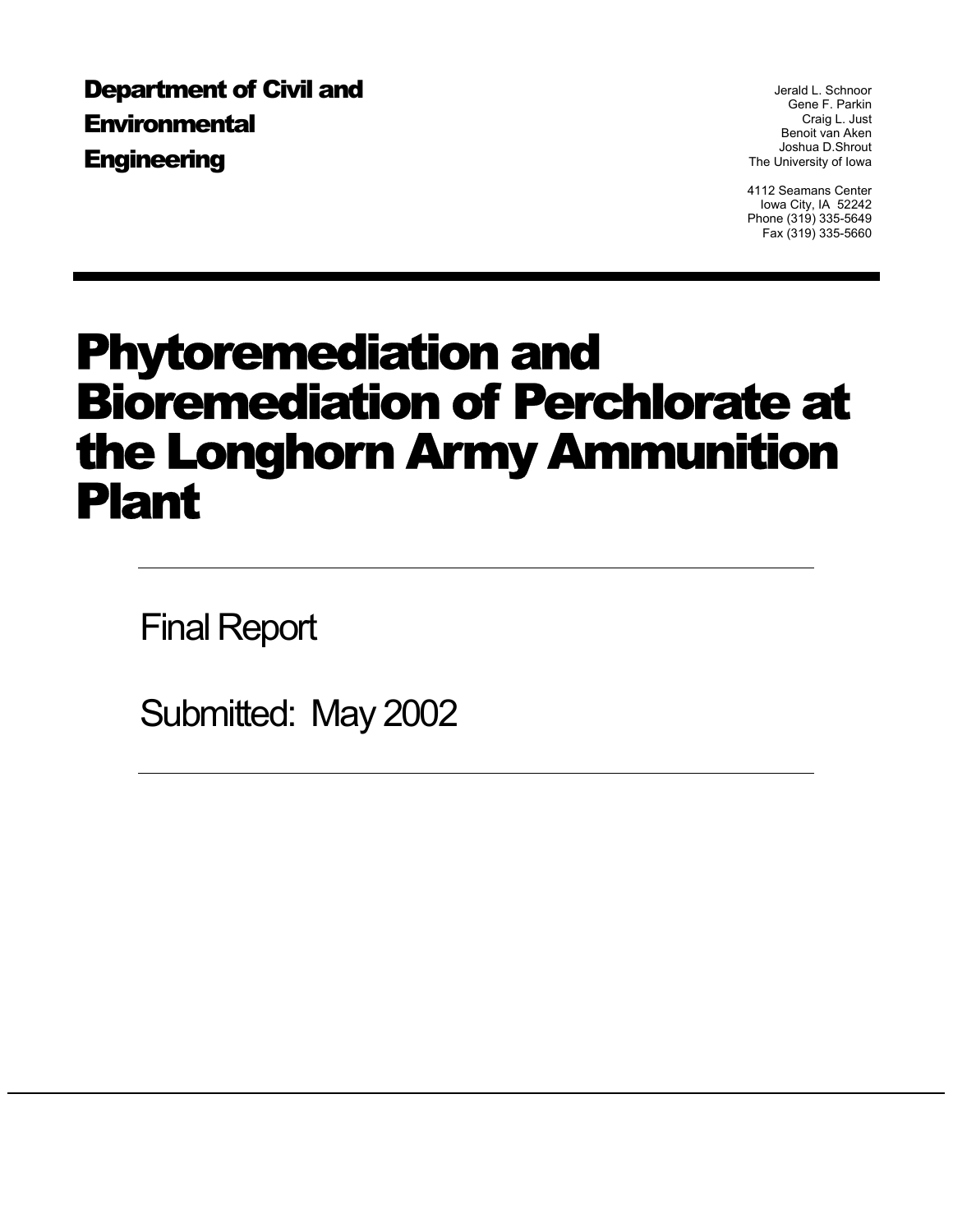# **Table of Contents**

| Effect of Nitrate on Perchlorate Uptake by Small Plants and Nodule Cultures  25 |  |
|---------------------------------------------------------------------------------|--|
|                                                                                 |  |
|                                                                                 |  |
|                                                                                 |  |
|                                                                                 |  |
|                                                                                 |  |
|                                                                                 |  |
|                                                                                 |  |
|                                                                                 |  |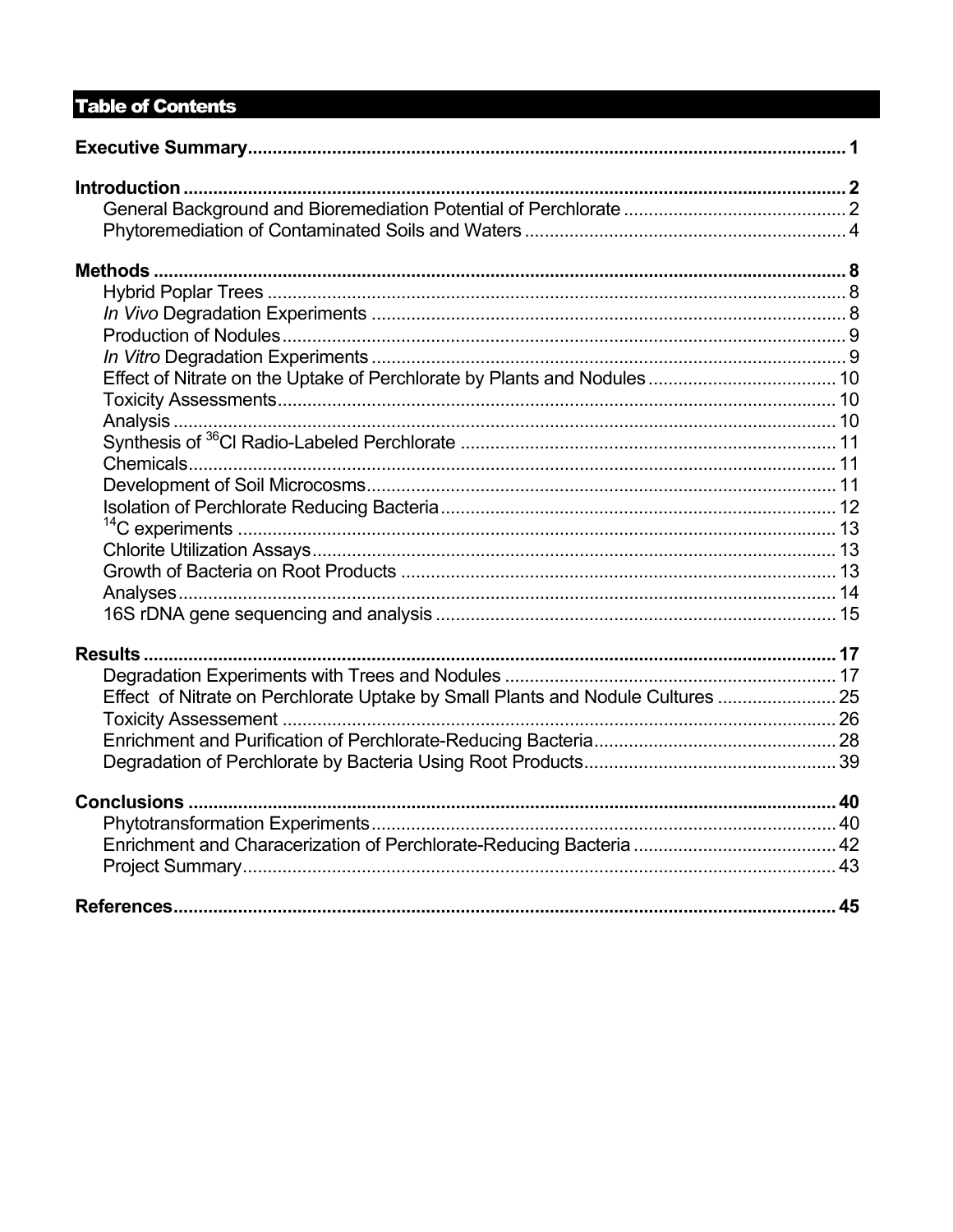<span id="page-2-0"></span>

## Executive Summary

Phytoremediation is the use of vegetation for *in-situ* treatment of hazardous wastes. It is an emerging technology that has proven effective and relatively inexpensive at many pilot and full-scale sites. Plants have shown the ability to withstand high concentrations of some toxic chemicals and take-up contaminants quickly, converting them to innocuous end-products. In addition, plants can stimulate the degradation of chemicals in the rhizosphere by the release of root exudates and enzymes, and the build-up of organic carbon in the soil. Preliminary results have demonstrated hybrid poplars can remove ammonium perchlorate ( $NH_4ClO_4$ ) from hydroponic solution or simulated groundwater. In addition, it has been demonstrated in the laboratory that facultative bacteria are capable of reducing perchlorate and chlorate under reducing conditions to chloride ions and dissolved oxygen, innocuous end-products.

Work done for this project has addressed objectives specific to the perchlorate concerns at the Longhorn Army Ammunition Plant (LHAAP) at Marshall, Texas. This work consisted of laboratory studies conducted to determine the uptake and transformation of perchlorate by plants and bacteria; also seven novel bacteria capable of perchlorate degradation were isolated from soil samples collected at the LHAAP. The potential for stimulation of bacteria utilizing poplar roots was also investigated.

This is the final report in a series describing our efforts to determine the fate of perchlorate in hybrid poplar trees and microorganisms. This fundamental research was conducted to investigate the possibility of treating the perchlorate issues present at the LHAAP by bioremediation, and to discover the primary design criteria. The work done on this project has shown the potential for success of phytoremediation/rhizoremediation system at the Longhorn Army Ammunition Plant.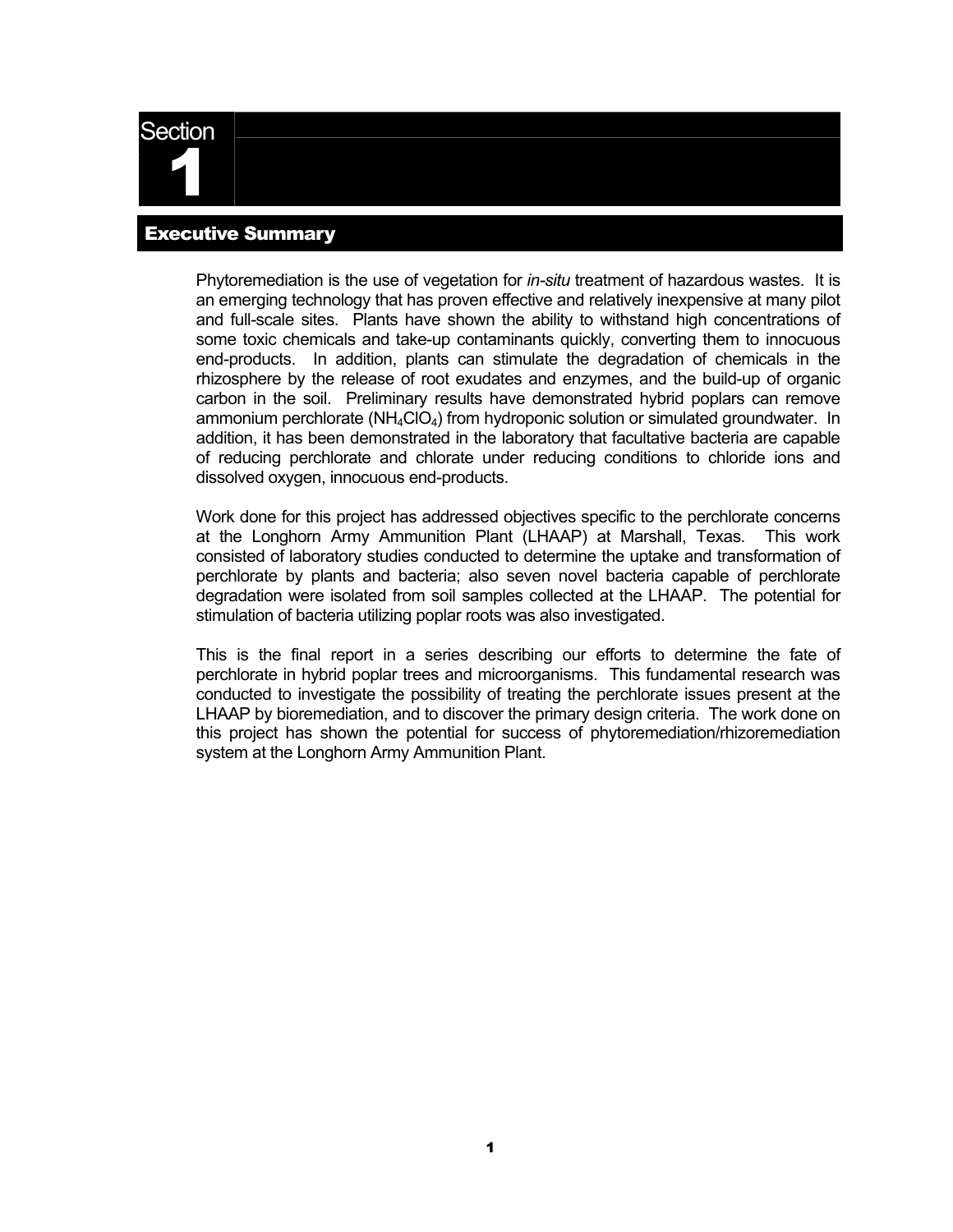# <span id="page-3-0"></span>**Section** 2 Introduction

#### General Background and Bioremediation Potential of Perchlorate

Perchlorate is an oxyanion having a net charge of negative one. Perchlorate salts are highly soluble in water (>200g/L), stable, and labile such that they do not readily react in solution (Urbansky, 1998). The primary military use of perchlorate is as an oxidant for solid rocket fuel. Crystalline particles of ammonium perchlorate salt are incorporated within a polymer binding matrix to comprise as much as 70% of solid rocket propellants (Herman and Frankenberger, 1998). The strong oxidative properties of perchlorate are also currently incorporated in explosives.

Perchlorate contamination at Longhorn Army Ammunition Plant (LHAAP) in Marshall, Texas stems from both the production and disassembly of rockets used for missile defense systems. The site was active with respect to rocket handling during Cold War buildup of missile defense systems as well as dismantling of these systems as part of disarmament stipulated in the INF Treaty of 1987. Production lines utilizing perchlorate at the Longhorn plant included Building 25-C. Destruction of rockets occurred near the INF Pond. This pond continues to be used for retention of site water that has been known to contain perchlorate. Site monitoring data collected from the LHAAP shows a number of locations with high concentrations of perchlorate during monitoring programs in April-May and September, 1999. The groundwater treatment plant at the site is not designed to remove or degrade perchlorate. Thus, there is a need for a positive remedy at the site that is cost-effective and efficient at cleaning groundwater and soils. The LHAAP treatment plant was designed to meet wastewater discharge requirements for recalcitrant organic compounds, primarily trichloroethene (TCE). The discovery of perchlorate subsurface contamination and the need for active treatment stems from investigation conducted after the design of the current LHAAP treatment plant. Concentrations of perchlorate were high in soils and groundwater sampled in the vicinity of Bldg. 25-C and other buildings. Concentrations in groundwater in the area of the burning ground were quite high (ranging up to 200,000 µg/liter), and the depth to groundwater is relatively shallow there (4-8 ft).

The known health risks associated with perchlorate include the ability to promote growth of thyroid tumor cells preventing the uptake of iodine, which impedes the synthesis of thyroid hormones (L-triiodothyronine  $(T_3)$  and L-tetraiodotyrosine  $(T_4)$ ) leading to cretinism, an iodine-deficient mental disease (Clark, 1999). Perchlorate is also known to target bone marrow and muscle and possibly cause aplastic anemia at high concentrations (Urbansky, 1998). Additional characterization of human and ecological toxicological and carcinogenic effects is a current focus of the USEPA (USEPA, 1999).

The provisional action level for perchlorate is 22  $\mu$ g/L for drinking water and 270  $\mu$ g/kg for soil in the state of Texas. The Texas Natural Resource Conservation Commission has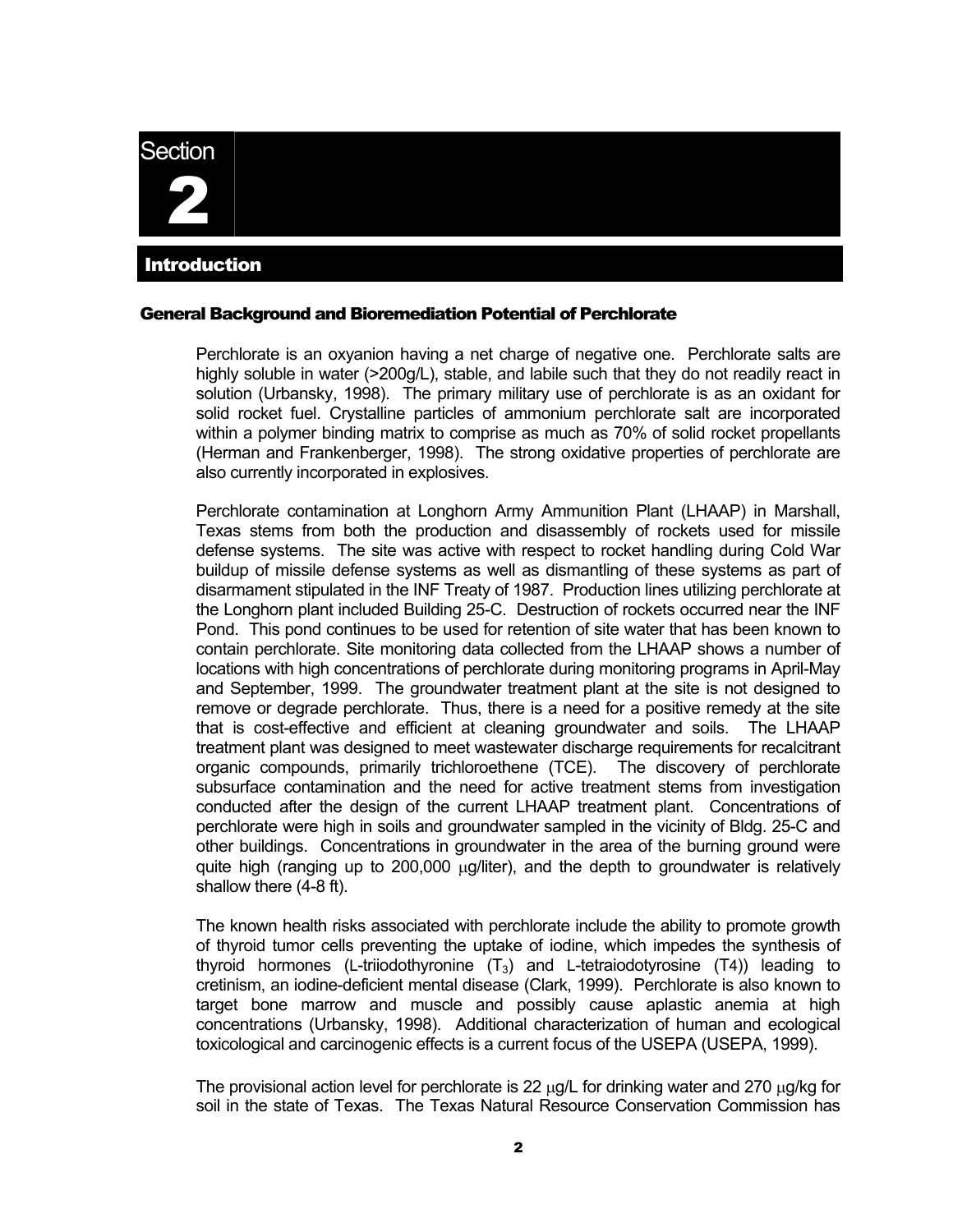also adopted a groundwater action level of 66  $\mu$ g/L for an industrial site (Cowan, 2000). The USEPA has proposed a drinking water maximum contaminant level (MCL) of 32 ppb for perchlorate. Perchlorate was placed on the contaminant candidate list (CCL) of the USEPA in 1998 to address the need to set a National Primary Drinking Water Regulation (NPDWR) for this compound (USEPA, 1998). With increasing concerns over perchlorate contamination, several typical physical and chemical water treatment technologies have been tested (e.g. ion exchange, air stripping, carbon adsorption, advanced oxidation, reverse osmosis), with no cost-effective satisfactory results (Logan, 1998).

More than thirty microorganisms have been isolated that can utilize perchlorate as an electron acceptor. These isolates have utilized various growth substrates and energy sources including: acetate, fumarate, ethanol, and hydrogen (Logan 1998; Herman and Frankenberger 1999; Coates et al., 1999). Initially, the best-characterized perchlorateutilizing organism was a strain of *Wolinella succinogenes* that has been shown to reduce perchlorate in the presence of various substrates and hydrogen as an electron donor (Wallace, et al., 1996). *W. succinogenes* HAP-1 has been shown to be obligately microaerophilic and can grow in the presence of hydrogen with aspartate, fumarate, malate, pyruvate, or succinate. This organism appears not to grow on glucose, fructose, sucrose, ethanol, methanol, propionate, or formate (Wallace, et al., 1996). No perchlorate degrading enzymes from HAP-1 have been isolated to date. Other known organisms that have been shown to transform perchlorate have been identified—all appear to be facultative anaerobes that display conversion of perchlorate (or chlorate) to chloride with no observed intermediates. *Vibrio dechloraticus* Cuznesove B-1168 has been known, since the 1970s, to grow on acetate or ethanol while degrading perchlorate (Urbansky, 1998). While these isolated bacteria have been shown to grow on a host of electron donors, few have been shown to utilize hydrogen and none have grown autotrophically (using carbon dioxide as a carbon source) on hydrogen. *Dechlorimonas* sp. JM, for example, has been shown to utilize hydrogen as an electron donor but still requires acetate as a carbon source, indicating heterotrophic growth (Miller and Logan, 2000). Other identified perchlorate utilizing organisms capable of complete transformation perchlorate to chloride include strains of *Bacillus cereus* and *Staphylococcus epidermis* and more recently identified *Dechloromonas agitatus* Strain CKB, *Dechlorosporillum*, *Dechlorosoma*, and a proteobacteria, strain GR-1 (Urbansky, 1998; Herman and Frankenberger, 1998; Coates, 1999).

While perchlorate degradation is extremely energetically favorable, this is a reduction reaction requiring an anaerobic environment to proceed. However, few specific values of redox potential are published in the literature to suggest the specific redox requirments of perchlorate reduction. One study suggests that perchlorate reduction will not occur above a redox potential of –110 mV (Attaway and Smith, 1993). Redox chemistry is also of particular interest due to the transformation of perchlorate through its steps of reduction and dismutation, ultimately producing molecular oxygen. Currently, limited information is available to explain perchlorate degradation in the context of naturally occurring multicomponent conditions. It is known that perchlorate-utilizing organisms do exist, the thermodynamics of perchlorate reduction are favorable, and the chemistry involved may be complex when anions other than chlorate species are present. However, the results that may be achieved under more varying natural or in-situ conditions are not well characterized.

Recent studies using flow-through biological reactors have shown that addition of hydrogen as an electron donor can sustain perchlorate reduction (Giblin, Herman et al.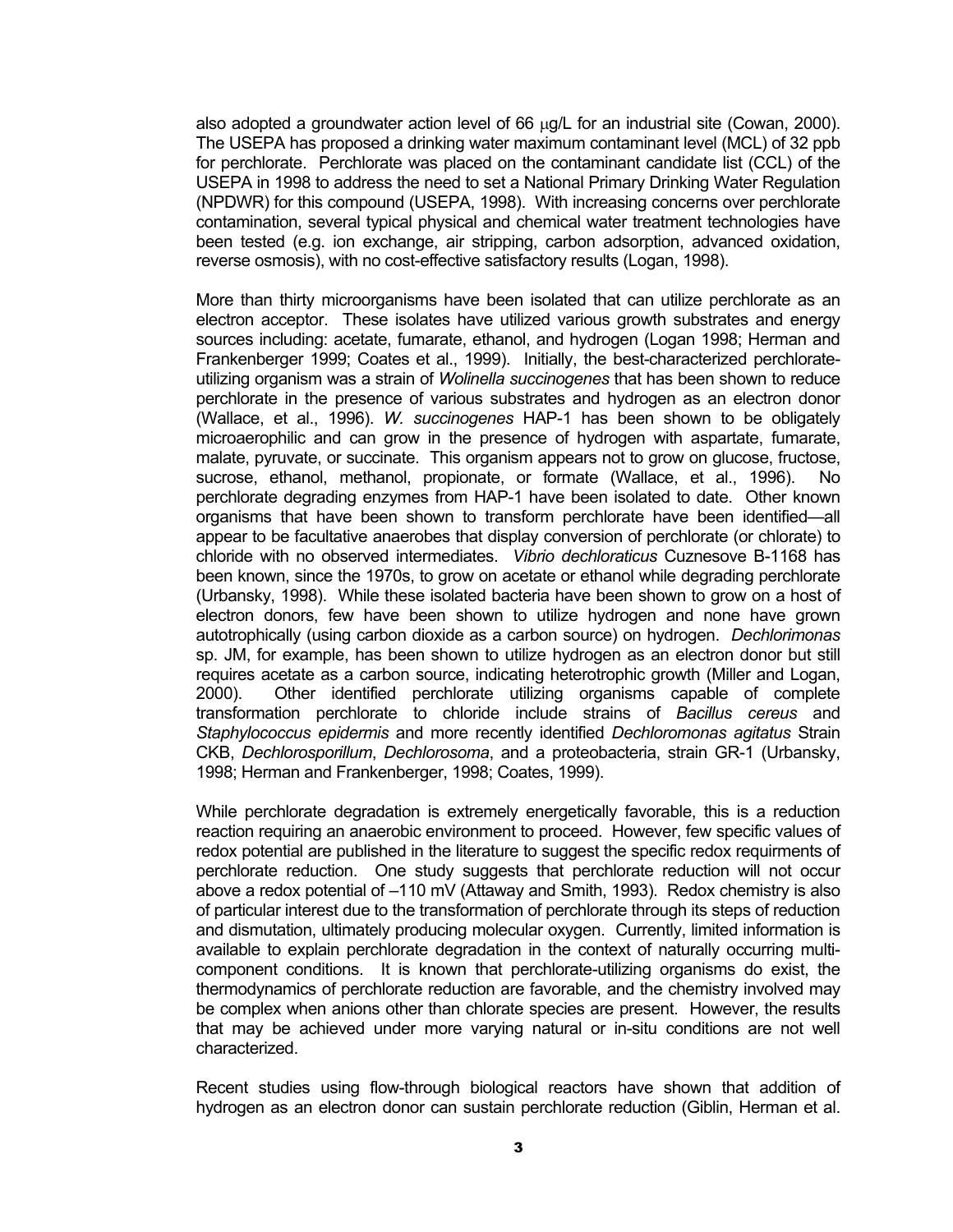<span id="page-5-0"></span>2000; Miller and Logan 2000). Pure cultures of *Dechlorosoma* sp.KJ and *Wollinella succinogenes* have shown perchlorate degrading activity in the presence of added hydrogen (Wallace, Ward et al. 1996; Miller and Logan 2000). However, these and other perchlorate-degrading bacteria require organic carbon to support growth; none has shown an ability to utilize carbon dioxide for autotrophic growth (Urbansky 1998; Coates, Michaelidou et al. 1999; Giblin, Herman et al. 2000).

Organisms isolated based on their ability to use perchlorate or chlorate have shown remarkable diversity. Perchlorate reducing isolates have shown the ability to oxidize ferrous iron or sulfide, grow facultatively on oxygen, and in the case of *Dechloromonas*  sp. JJ, degrade benzene in the presence of nitrate as an electron acceptor (Bruce, Achenbach et al. 1999; Coates, Michaelidou et al. 1999; Coates, Chakraborty et al. 2001). Many perchlorate-degrading isolates are clustered in the genera *Dechloromonas* and *Dechlorosoma*, yet, perchlorate degraders have been identified throughout the alpa, beta, gamma, and epsilon classes of Proteobacteria (Achenbach, Michaelidou et al. 2001; Logan, Zhang et al. 2001). This diversity of genotype and catabolic capability has justifiably piqued the interest of many environmental researchers. The diversity among perchlorate-reducing organisms is at best marginally identified, characterized, and understood.

#### Phytoremediation of Contaminated Soils and Waters

Biodegradation, pump and treat, and phytoremediation technologies have been researched and implemented as approaches for remediation of water and soil contaminated with perchlorate. Phytoremediation is the use of vegetation for *in-situ* treatment of hazardous wastes. It is a form of ecological engineering that has proven effective and relatively inexpensive at several pilot and full-scale sites. Phytoremediation is a promising option for contaminated sites with large areas of low level soil or surface water contamination because the operation and maintenance costs for plant based cleanup techniques are lower than the cost of most other treatment technologies.

Phytoremediation has applications at sites with shallow contamination of metals, organics or nutrients. Sites contaminated with metals or organics can be remediated with plants via phytoextraction, rhizofiltration, phytostabilization, phytodegradation, rhizodegradation, or phytovolatilization (EPA 1998) mechanisms:

- Phytoextraction involves the uptake and translocation of metals into the upper portions of the plant system (shoots and leaves). After a substantial amount of the metal has been "extracted" by the plant, the plants are harvested and typically incinerated and the ash is disposed of as hazardous waste. The volume of hazardous waste requiring special containment is greatly reduced using this procedure.
- Rhizofiltration is the adsorption of contaminants onto the surface of the roots or incorporation into the roots without subsequent translocation within the plant. After an acclimation period, the plants are placed in the contaminated area (usually a pond or wetland) and the roots remove the contaminant. When the roots become saturated with pollutants, the plants are harvested and taken to an appropriate facility for disposal.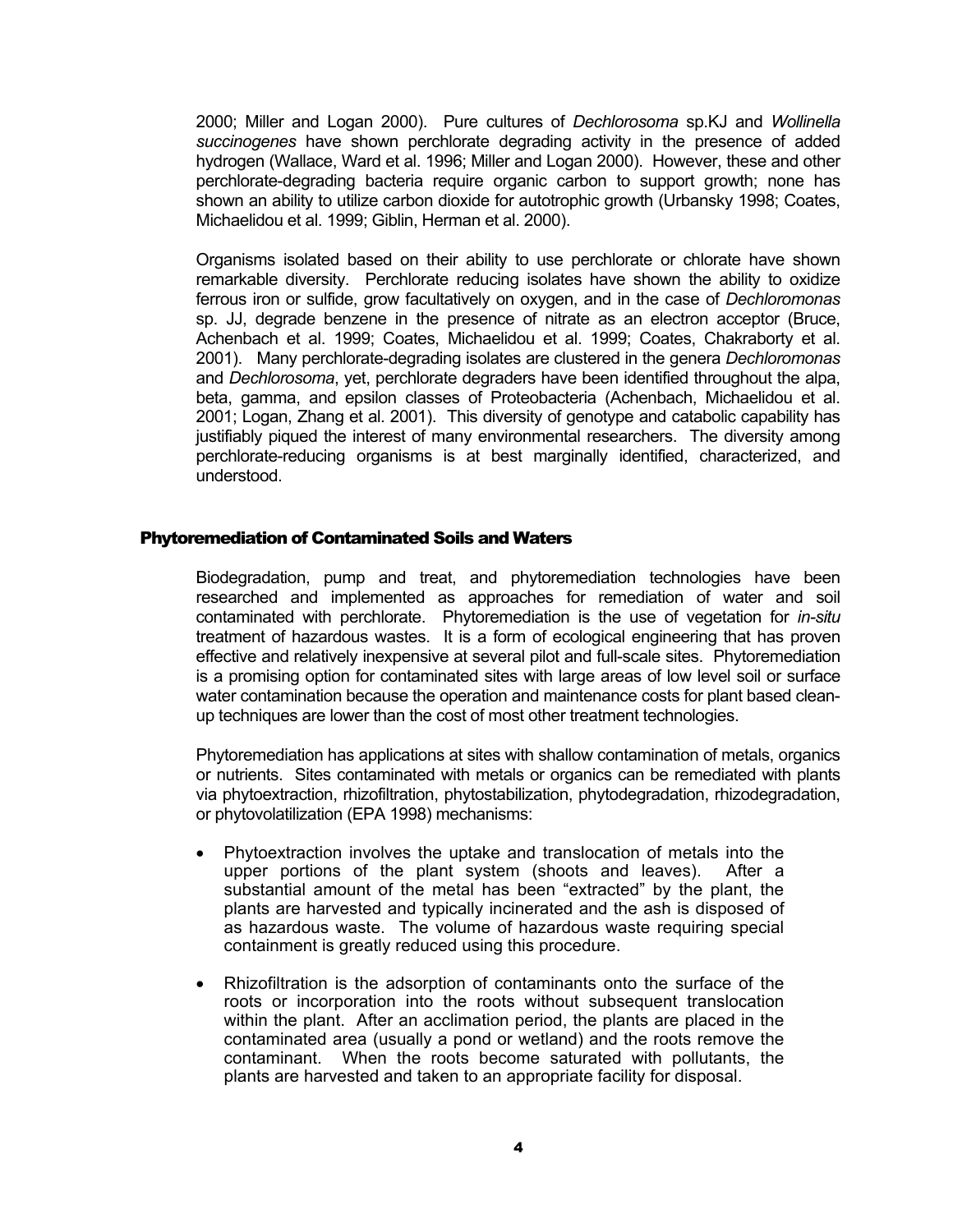- Phytostabilization seeks to immobilize contaminants in the groundwater or soil by sorption to roots or precipitation within the root zone. The technique reduces the mobility of the contaminants, thus preventing movement to the groundwater or air. The contaminants are hopefully stabilized after treatment, but it is possible for metals to chelate with soluble root exudates which could then migrate unexpectedly.
- Phytodegradation or phytotransformation involves the metabolic breakdown of contaminants after being uptaken into the plant tissues. It also involves contaminant breakdown outside the plant as a result of plant enzymes that have been exuded from the plant roots. Plant enzymes have been identified that degrade ammunitions, chlorinated solvents and herbicides.
- Rhizodegradation utilizes the synergism between the root zone and soil microbes to enhance the degradation of pollutants by the microbes. The sugars, alcohols, and acids released by the roots provide an easily accessible carbon source and other nutrients necessary to increase microbial activity.
- Phytovolatilization involves uptake and transport of a contaminant through the plant with subsequent release of the compound, or a modified form of the compound, to the atmosphere. A compound may be modified prior to volatilization either by plant metabolic processes or by photodegradation in translucent leaves.

Since plants induce changes in soil conditions (e.g. redox potential, pH, organic matter, microbial communities, hydrodynamics), phytoremediation encompasses a range of processes beyond direct plant metabolism of pollutants and may sometimes be best described as a "plant-assisted" remediation. The idea of using plants for cleaning-up polluted soils and water started with heavy metals. Under certain circumstances, plants exhibit a remarkable ability to concentrate elements from the environment in their tissues (Salt et al., 1998). In addition to uptake and storage of contaminants inside their tissues, plants are known to be able to metabolize some organic xenobiotic compounds. While most studies have addressed the transformation of pesticides an increasing number of reports state the capacities of plants to efficiently detoxify other environmental xenobiotic pollutants including nitroaromatic explosives (TNT, RDX, HMX), organochlorides, polychlorinated biphenyls (PCB), and polyaromatic hydrocarbons (PAH). The "green liver" model of Sandermann (1994) perhaps best describes the fate of organic contaminants within plant tissues. Unlike most microbes, plants, as autotrophic organisms, do not have an extensive array of catabolic pathways for using organic compounds for carbon, energy, and nitrogen. Thus, the metabolism of foreign compounds in plants may best be considered a detoxification mechanism. Initial transformation of xenobiotic compounds in plants (i.e. phase I) involves enzymecatalyzed oxidation (hydroxylation), reduction, and hydrolysis reactions. The modified products may undergo tranferase-catalyzed conjugation (i.e. phase II) with a molecule of plant origin (e.g. glutathione, glucide, or peptide) forming an compound less toxic than the parent xenobiotic. The resulting conjugate can be sequestrated (e.g. stored in plant organelles, such as vacuoles, or incorporated into biopolymers, such as lignin) or excreted in the case of wetland plants (i.e. phase III) (Coleman et al., 1997).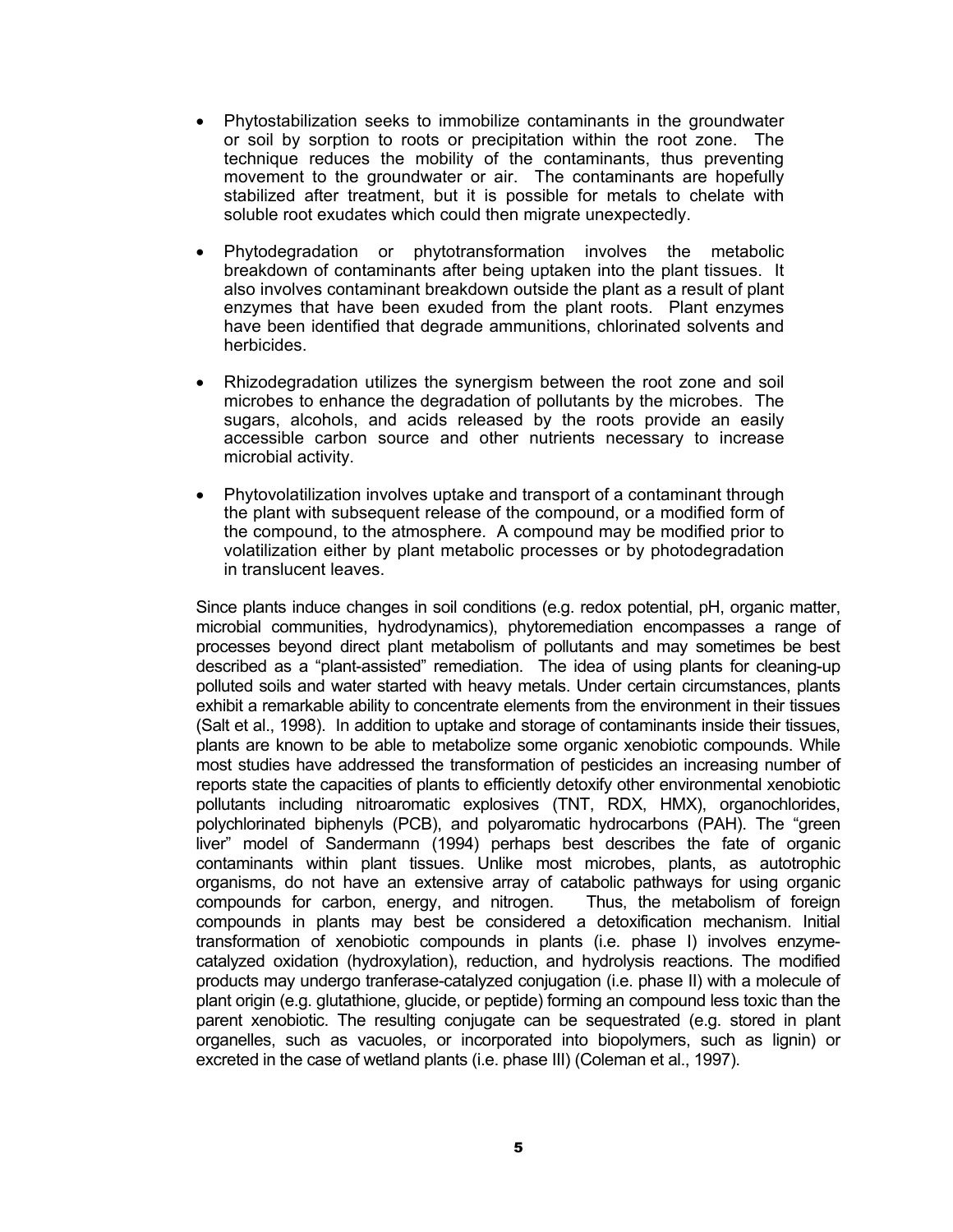Except for two recent reports showing a partial transformation of perchlorate inside plant tissues (Susarla et al., 2000, Nzengung et al., 1999), only bacteria have been reported to reduce perchlorate to chloride (Logan,1998, Coates et al., 1999). Nzengung et al. (1999) showed that rooted cuttings of woody plants (*Salix* spp., *Poplar* ssp., and *Eucalyptus cineria*) were able to remove perchlorate from solution. The identified phytoprocesses involved a primary slow uptake followed by a limited phytotransformation of perchlorate in branches and leaves. In a second phase, when the microbial population in the root zone had grown to a significant level, a rapid microbe-mediated degradation was observed, leading to a complete removal of perchlorate. The authors also reported a perchlorate accumulation in branches and leaves. The rate of perchlorate uptake was correlated to the transpiration rate of the trees.

Therefore, the described phytoremediation of perchlorate involved two successive phases. The first one was mediated directly by the plant and included uptake and partial phytotransformation. After a continuous removal from the nutrient solution, the concentration of perchlorate stabilized to a level corresponding to 40-60 % of the initial (100 mg/L ) within about 10 days, suggesting that plants possess mechanisms inhibiting the perchlorate uptake after a prolonged exposure (Nzengung et al., 1999). The second phase appears to be related primarily to the development of a perchlorate-degrading microbial population, which led to a complete reduction of the remaining perchlorate into chloride within a few days. This second step started after a lag period (15-40 days) and might be explained by several factors. Two potential factors for this observed lag time involve time for growth and/or the adaptation of perchlorate-degrading populations and, secondly, the development of anaerobic conditions in the root zone to provide for suitable microbial perchlorate-degrading conditions. It is speculated that efficient rhizodegradation outside the plant limited the uptake of perchlorate by plant and its potential subsequent accumulation in the plant tissues (Nzengung et al., 1999).

Direct evidence for limited phytotransformation of perchlorate by plant cells or enzymes has been obtained by incubating crude extracts of French tarragon and spinach in the presence of perchlorate (Nzengung and Wang, 2000). Since the transformation started immediately after the addition of perchlorate, the authors suggested that plant tissues possess mechanisms and constitutive biocatalysts able to efficiently reduce perchlorate. High nitrate concentrations (300-600 mg/L) in the nutrient solution were reported to considerably reduce the degardation process, likely because nitrate competed with perchlorate as terminal electron acceptor under anaerobic conditions (Nzengung et al., 1999).

Susarla et al. (2000) studied the phytoremediation capacities of six plant species, including two tree species (*Liquidambar Styraciflua*, *Salix nigra*), two herbaceous wetland species (*Allenrolfea occidentalis*, *Polygonum punctatum*), and two herbaceous aquatic species (*Nymphea odorata*, *Spirodela polyrhyza*). Working with perchlorate concentrations of 0.2, 2.0, and 20 mg/L, the authors observed uptake rates ranging from 0.0 to 100 % from the hydroponic solution depending on the plant species, the culture conditions (i.e. unwashed sand, washed sand, or no sand), the presence of nutrients, and the perchlorate concentration. The uptake rates were also shown to be higher when other anions were not present or significantly low (e.g. nitrate or chloride). The concentration of perchlorate in the solution remained unchanged when high concentrations of chloride were present. Because no microbial contamination was detected over the time of the experiments and reported lag times for microbial biodegradation of perchlorate are about 1-2 weeks (Wallace et al., 1998), the authors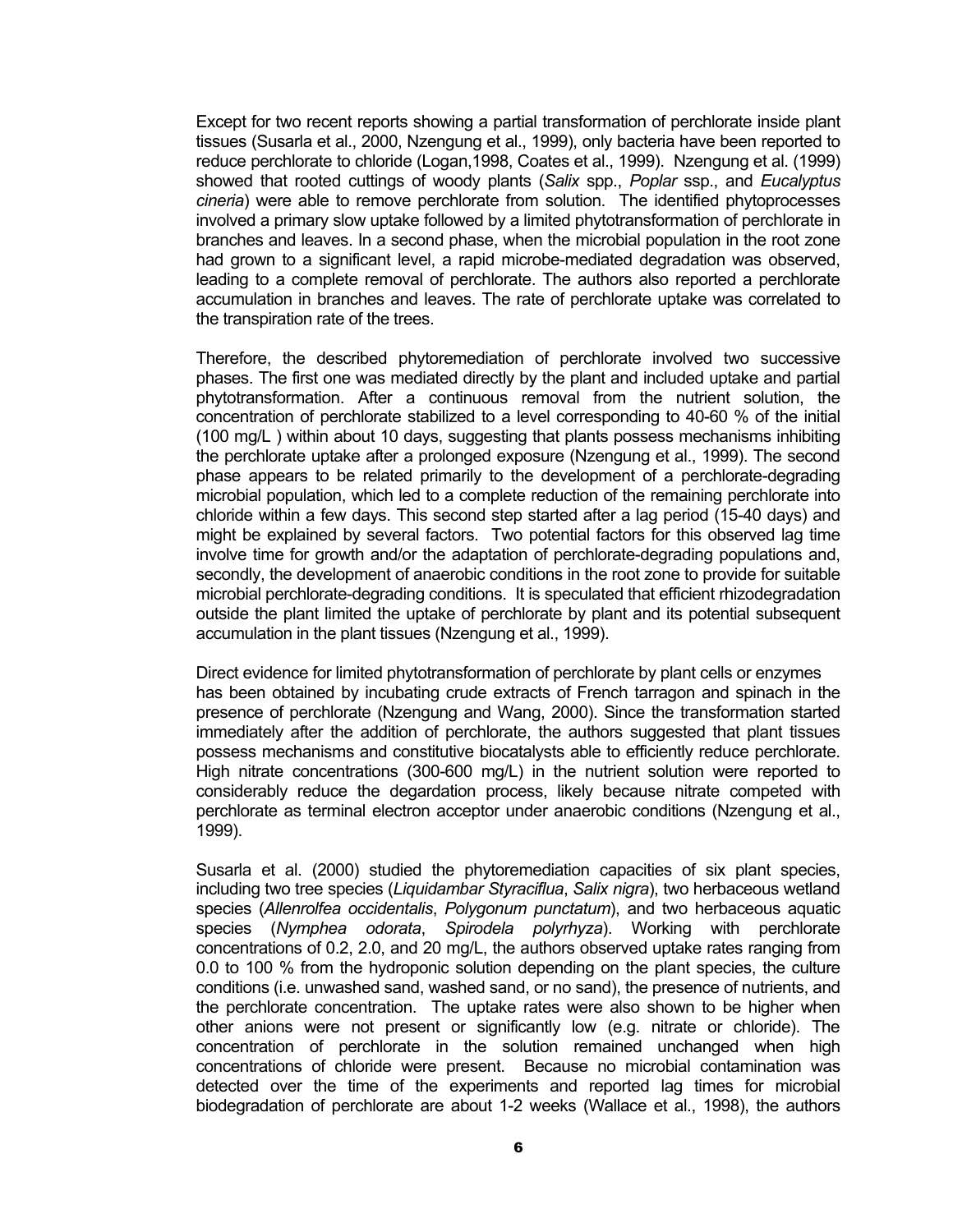concluded that the observed transformation of perchlorate resulted solely from the action of vascular plants. The analysis of perchlorate and related metabolites in the plant tissues revealed an accumulation of perchlorate as high as 120 mg/kg wet material for *S. nigra* in the presence of washed sand and nutrients and 981 mg/kg for *P. punctatum* in the presence of washed sand without nutrients. Reduction products of perchlorate have also been detected in the plant tissues upon initial uptake, suggesting an enzymatic stepwise reduction of perchlorate by plant cells (Susarla et al., 2000).

The benefits of reduced site management costs and revegetation provided by phytoremediation may not offset concerns related to the fate of contaminants in the plant tissues. Therefore, research related to this issue must be completed if phytoremediation is to gain full acceptance as a viable treatment technology.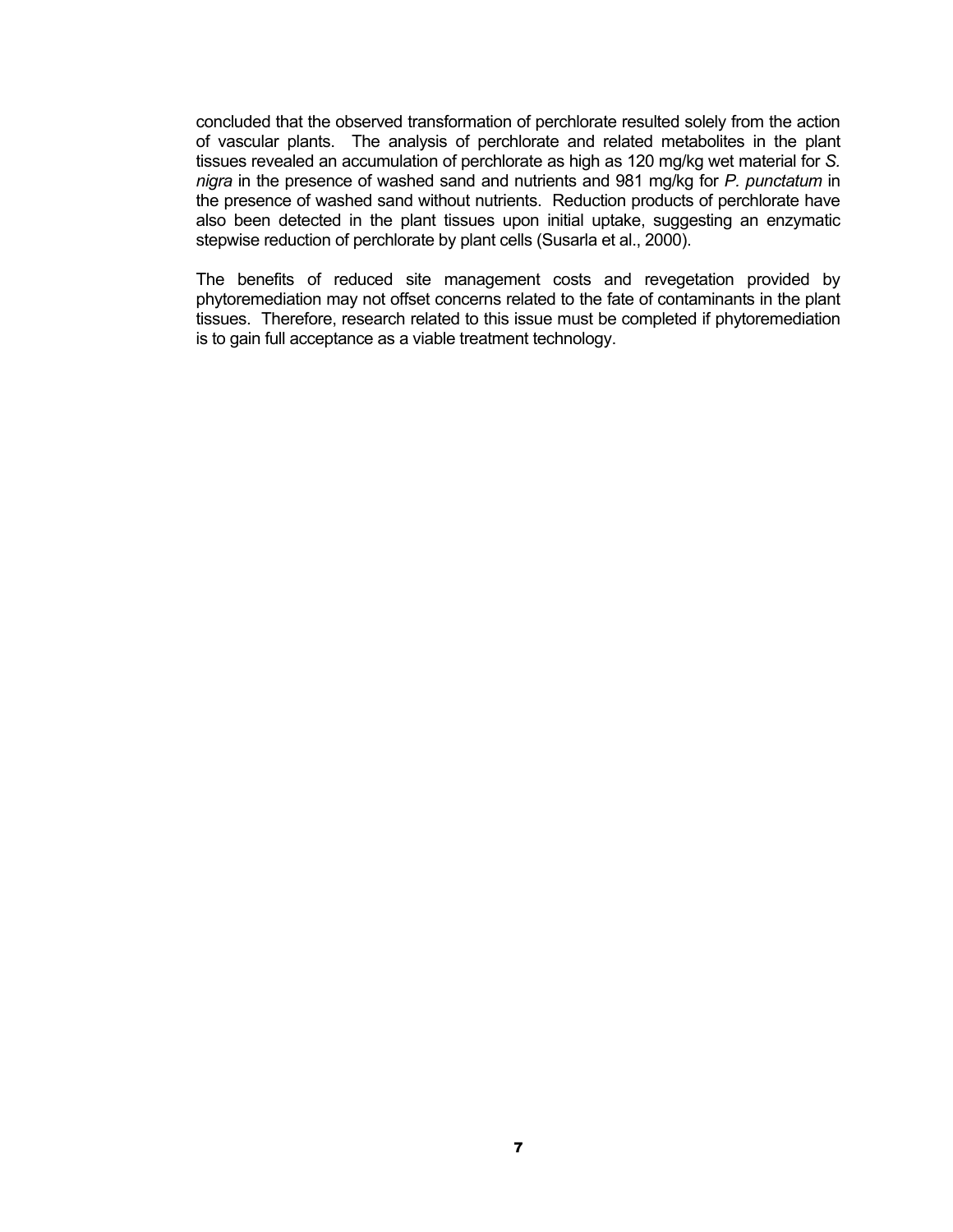# <span id="page-9-0"></span>**Section** 3 Methods

#### Hybrid Poplar Trees

Poplar tree (genus *Populus*, family Salicaceae) is one of the most studied woody plants, due to its potential for pulp and paper production and its particular usefulness in phytoremediation, e.g. fast growth, large transpiration flux, and re-growth from cut stems (Schnoor et al., 1995, Thompson et al., 1998; Burken and Schnoor, 1999). Small trees used for *in vivo* degradation experiments were produced as previously described (Burken and Schnoor, 1999). In short, 8-inch dormant cuttings of hybrid poplar trees (*Populus deltoides* x *nigra* DN34) were grown in hydroponic solution, under a 16-h/8-h (light/dark) photoperiod. The growth medium consisted of half-strength modified Hoagland nutrient solution at pH 7.0 (Hoagland and Arnon, 1950).

#### *In Vivo* Degradation Experiments

After about two weeks, the pre-rooted cuttings, possessing both shoots and roots, were transferred individually into bioreactors consisting in 250-ml conical flasks. Before the transfer, the lower parts of the plant (lower stem and roots in contact with the solution) were sterilized by immersion successively for 30 s in 70 % aqueous ethanol and for 30 s in 1.0 % commercial bleaching solution (5.25 % initial sodium hypochloride, NaClO) containing 0.1 % Tween 80, before being rinsed for 5 min in sterilized distilled water. Each flask contained 200 ml of the growth medium described above and was supplemented with 25 mg  $I^1$  radio-labeled perchlorate ( ${}^{36}$ CIO<sub>4</sub>, sodium salt) exhibiting a specific activity of 400,000 dpm  $mg<sup>-1</sup>$ . The bioreactors were sterilized by autoclaving 20 min at 121 °C, 1 atm before introducing the plant. They were closed with a drilled teflonlined septum and screw cap fitting with the stem passing through. The septum was sealed to the wood segment with teflon tape and silicon caulk. Conical flasks possessed lateral tubing in the upper part, which was stoppered with a cotton plug, allowing gas exchanges with external air. The conical flasks, housing the submerged parts of the plants, were wrapped with aluminum foil in order to prevent light infiltration. The flasks were re-filled every 1-3 days with sterilized distilled water, in order to compensate for transpiration by the leaves. The transpiration volumes were recorded. The concentrations of CIO<sub>4</sub> and its reduction derivatives, i.e. chlorate (CIO<sub>3</sub>), chlorite (CIO<sub>2</sub>), and CI, in the nutrient solution were monitored by removing periodically one-ml aliquots. Samples were frozen at -40 °C overnight and filtered on 0.22-um Acrodisk $^{\circ}$  filters (Pall Gelman Laboratory, Ann Arbor, MI) before being analyzed by ion chromatography (IC). Manipulations involving opened flasks were performed under a sterile laminar flow hood. After four weeks, the cultures were sacrificed in order to determine the distribution of CIO<sub>4</sub> and potential metabolites in the different plants fractions (Nzengung et al., 1999). Plant material was extracted as follows: The different plant fractions, i.e. roots, lower stems (i.e. submerged stems), upper stems (i.e. aerial stems), and leaves were washed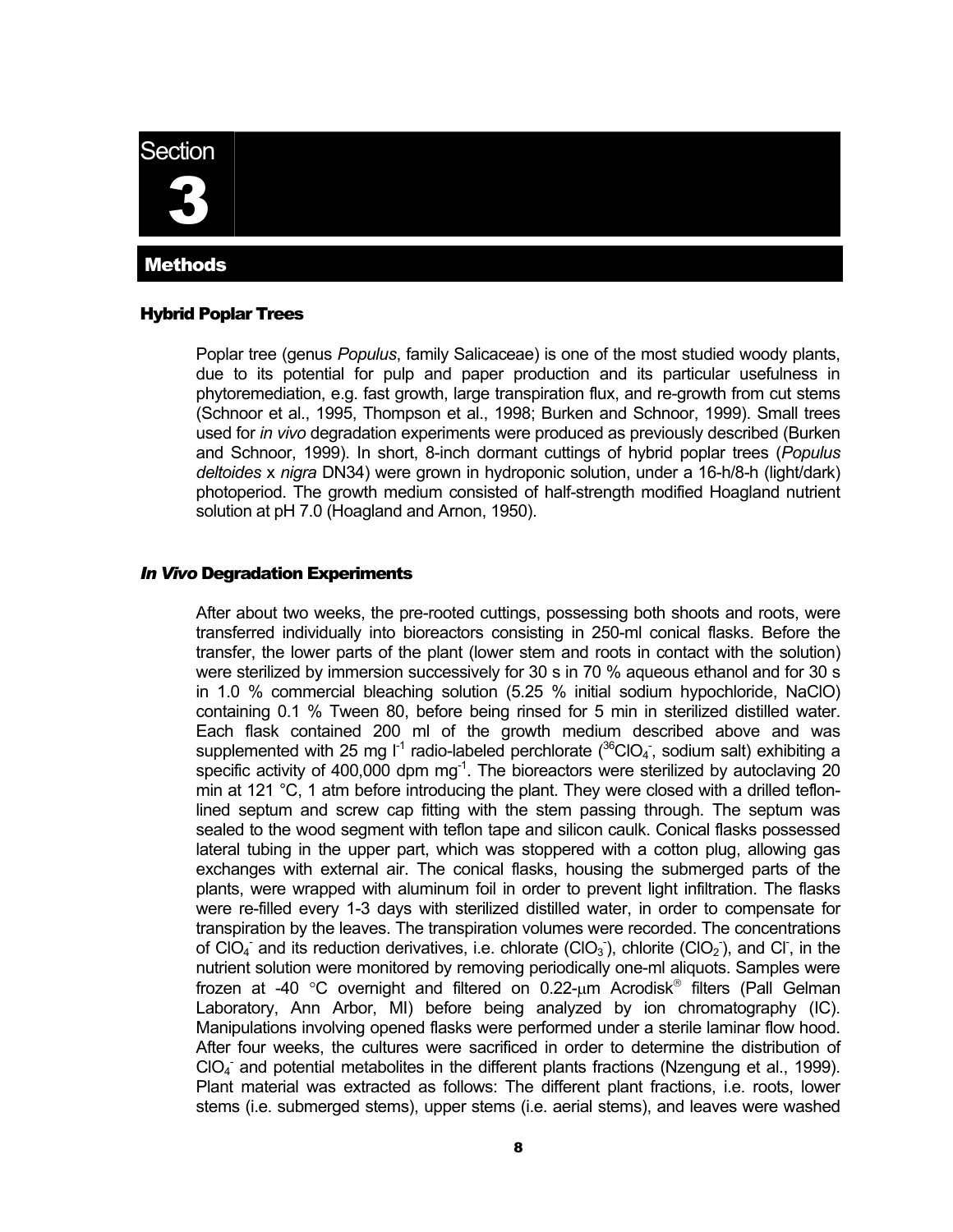<span id="page-10-0"></span>with distilled water, wiped, and weighed, before being dried overnight at 105 °C. Plant fractions were ground mechanically. The resulting raw powdered material was then mixed with a defined volume (25-75 ml) of sodium hydroxide (NaOH, 0.1 M) and homogenized for two min. The suspension was introduced in centrifugation tubes and sonicated overnight. The samples were centrifuged at 15,000 rpm for 30 min. Then, the supernatant was frozen overnight, filtered (0.22- $\mu$ m), and stored at 4 °C for further analysis. Two further extractions on remaining pellets did not allow the recovery of more than 1.0 % of the CIO<sub>4</sub> extracted in the first step, indicating that one extraction procedure was sufficient. Bioreactors supplemented with  $ClO<sub>4</sub>$ , but containing a plant whose stem had been cut off at the surface of the screw cap, were used as controls. Another control consisted of bioreactors containing a whole tree incubated without CIO<sub>4</sub>. Experiments were performed with three replicates. In order to ensure the absence of microbial contamination during the degradation experiments, 0.1-ml aliquots of the nutrient solutions were plated both on nutrient agar 2.3 % (Difco, Sparks, MD) and on yeastextract agar 2.0 % (Difco). Inoculated Petri dishes were incubated for one week at 37 °C prior to observation.

#### Production of Nodules

Explants from a hybrid poplar tree (*Populus deltoides* x *nigra* DN34), consisting of 1-cm length pieces of young stems or 1-cm<sup>2</sup> pieces of young leaves, were sterilized by immersion while stirring successively in 70 % aqueous ethanol (30 s), in 5.0 % bleaching solution containing 0.1 % Tween 80 (15 min), in 0.05 % mercuric chloride (HgCl<sub>2</sub>) (15 min), and rinsed several times in sterilized distilled water. Sterilized explants were grown on solid medium, Murashige and Skoog (1962) culture medium (MS) at pH 5.8 supplemented with 30 g  $I^1$  sucrose, 0.9 g  $I^1$  agar, and 5.0 mg  $I^1$  2,4dichlorophenoxyacetic acid (2,4-D) and 1.0 mg  $I^1$  6-furfurylaminopurine (kinetin) as growth regulators. After about one month of growth under a 16-h/8-h photoperiod, cell calli developed actively. About 1- $cm<sup>3</sup>$  callus material was introduced in 500-ml conical flasks containing 300 ml MS liquid medium (without agar) supplemented with 30 g  $I^1$ sucrose and the same combination of growth regulators. The flasks were then incubated under agitation at 125 rpm on an orbital shaker and under a 16-h/8-h photoperiod. After about 1-month, the callus material developed in the form of a cell suspension (free cells and small aggregates) containing 20-50 spherical green plant cell aggregates of about 2- 20 mm diameter, referred as *nodules* (McCown, 1986). Cell suspension and nodules were separated by filtration on cheesecloth. Nodules were shown to be photosynthetic. Microscopic observation revealed a radial cell organization and a chaotic vascularization. Manipulations were performed under strict sterile conditions.

#### *In Vitro* Degradation Experiments

About 10 cm<sup>3</sup> nodule material (3-4 pieces) was introduced into 250-ml conical flasks stoppered with a cotton plug and containing 100 ml of MS liquid medium supplemented with 30 mg  $I^1$  sucrose, 5 mg  $I^1$  2,4-D, 1 mg  $I^1$  kinetin, and 25 mg  $I^1$  <sup>36</sup>ClO<sub>4</sub> (sodium salt, 400,000 dpm mg $^{-1}$ ). Flasks were incubated under agitation at 125 rpm under a 16-h/8-h photoperiod. One-ml aliquots of medium were collected periodically and treated as described above. Nodules were separated form a light cell suspension by filtrating the solution on cheesecloth. Nodule material was extracted as described above for the plant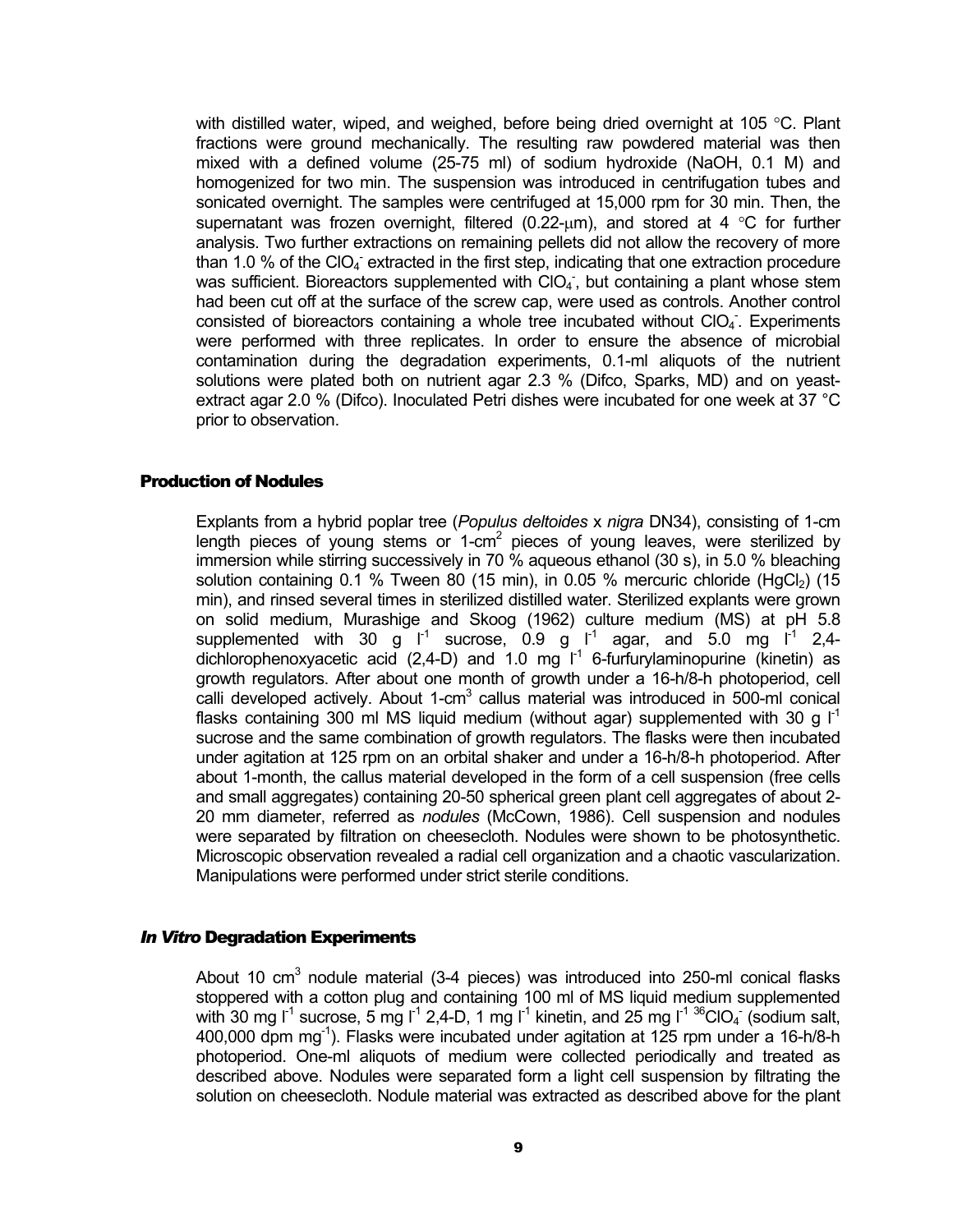<span id="page-11-0"></span>fractions. Control experiments were conducted under the same conditions, but contained either autoclaved nodules in the presence of  $ClO<sub>4</sub>$  or living nodules without  $ClO<sub>4</sub>$ . Experiments were performed in triplicate.

#### Effect of Nitrate on the Uptake of Perchlorate by Plants and Nodules

In order to investigate the influence of nitrate  $(NO<sub>3</sub>)$  in the nutrient solution on the uptake of perchorate by both plants and nodules, modified Hoagland and MS solutions were prepared where nitrate (NO<sub>3</sub>) was replaced by ammonia (NH<sub>4</sub><sup>+</sup>), keeping the total inorganic nitrogen unchanged. Modified solutions were supplemented with increasing amounts of  $NO<sub>3</sub>$  (sodium salt): 0.0, 50, 100, 200, and 400 mg  $I^1$ . Degradations experiments using cuttings or nodules were performed as described above. The initial concentration of CIO<sub>4</sub> (sodium salt) in the solution was 25 mg  $I^1$ .

#### Toxicity Assessments

Two-day pre-grown fresh cuttings bearing two green developing buds but no roots were transferred in the previously-described 250-mL conical flasks, containing 240 mL of modified half-strength Hoagland solution at pH 7.0 supplemented with increasing concentrations of NaClO<sub>4</sub> ranging from 0.0 to 500 mg/L. In order to compensate the increase of ionic strength due to NaClO4, NaCl was added to the solution in concentrations such that the sum of chloride and perchlorate equivalents was maintained constant throughout the different solutions. The lower parts of the plant in contact with the solution and the conical flasks were sterilized as previously described. Flasks were closed with a drilled teflon-lined septum and screw cap fitting the stem passing through and were wrapped with aluminum foil. Small trees were allowed to grow under a 16-h/8-h (light/dark) photoperiod. Every 4-6 days, the plants were weighted under sterile atmosphere and reintroduced in fresh sterile Hoagland solutions containing the same concentrations of NaCl/NaClO4. The transpiration volumes over the previous four days were recorded. Experiments were performed in triplicate. After 24 days, plants were sacrificed, washed with distillate water, and the fresh weight of the different parts (roots, lower stems, upper stems, and leaves) was determined.

#### Analysis

Analysis of CIO<sub>4</sub><sup>-</sup> and reduction metabolites, i.e. CIO<sub>3</sub><sup>-</sup>, CIO<sub>2</sub><sup>-</sup>, and CI<sup>-</sup>, were performed by ion chromatography (IC) using a Dionex DX-500 ion chromatograph (Dionex Co., Sunnyvale, CA) equipped with a Dionex ASRS suppressor operating in external water mode. Twenty to 200 µl-injections were made using a Dionex AS50 autosampler. Separation was achieved on a Dionex AS11 column maintained at 40°C using a NaOH eluent flowing at 1 ml min<sup>-1</sup>. For the quantitative determination of ClO<sub>4</sub> alone, the injection volume was 50  $\mu$  and the eluent was an isocratic solvent system consisting of 25 mM NaOH. For the simultaneous determination of  $CIO<sub>4</sub>$  and  $ClO<sub>4</sub>$  metabolites, the injection volume was 20 µl and the eluent was a gradient solvent system. The initial solvent composition was 100 %  $H<sub>2</sub>O$ , a linear gradient up to 2 mM NaOH was run over 20 min, then a linear gradient up to 25 mM NaOH was run over the next 5 min and held for 5 min. Finally, a linear gradient came back to the initial solvent of 100  $%$  H<sub>2</sub>O and the column was equilibrated for 5 min. Intermediates and products were identified by comparison of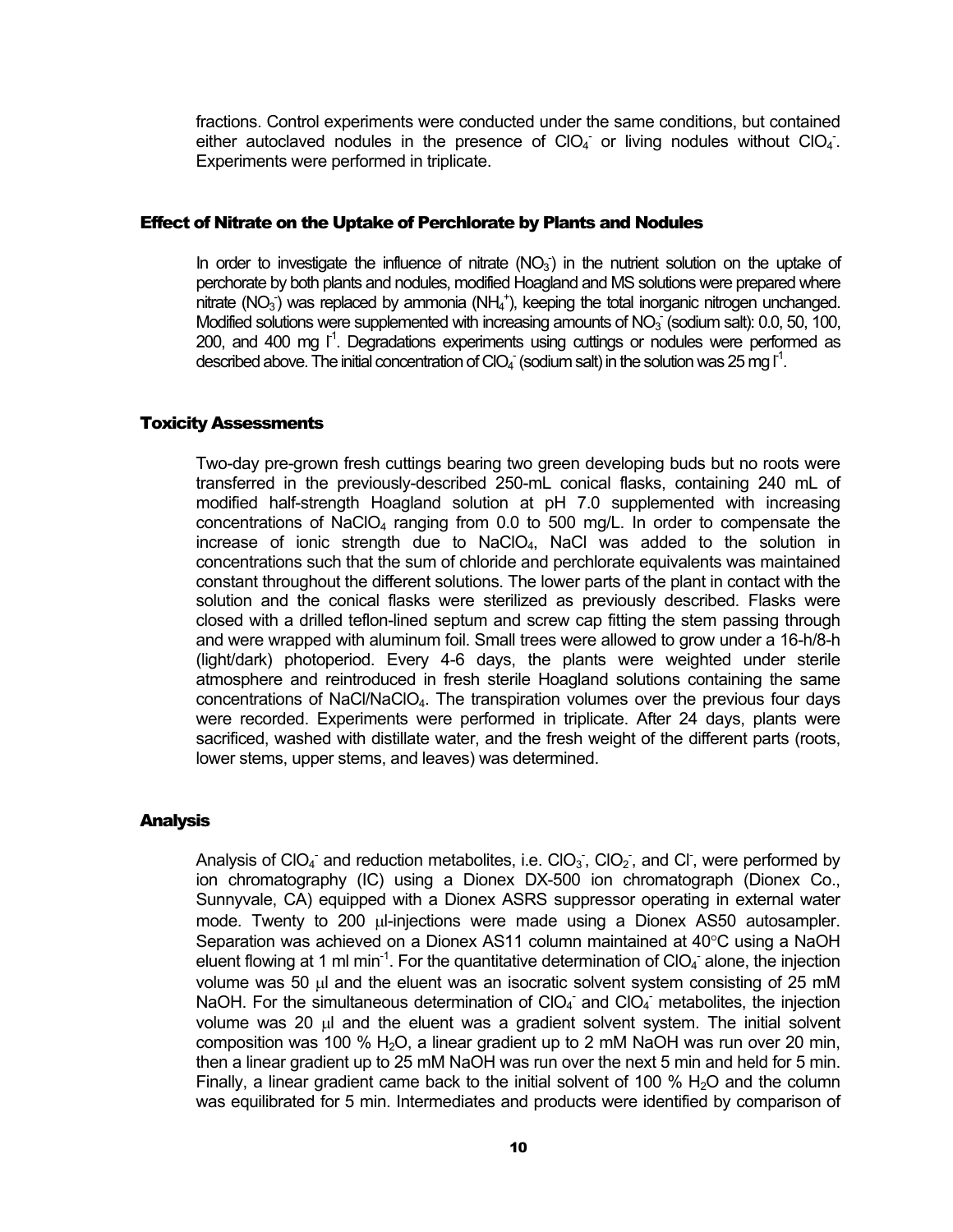<span id="page-12-0"></span>their retention times with authentic standards. The total  $^{36}$ CI radioactivity in the solutions and in the extracts was determined by mixing 100  $\mu$  sample and 900  $\mu$  H<sub>2</sub>O with 9 ml scintillation cocktail (Ultima Gold XR, Packard Instrument Co., Meriden, CA) and by analyzing the radioactivity (dpm) using a Beckman liquid scintillation counter (LSC) LS 6000IC (Beckman Coulter Inc., Fullerton, CA). The total radioactivity, expressed in dpm, was processed using the Auto DPM method (Beckman). Distribution of the radioactivity in the samples was analyzed by IC using the gradient system described above. The injection volume was 200 µl sample and 1-ml fractions of outflow were collected every min on a fraction collector Dynamax FC-1 (Rainin Instrument Inc., Woburn, MA). One-ml fractions were mixed with 9 ml scintillation cocktail before being assayed by LSC as described above.

#### Synthesis of 36Cl Radio-Labeled Perchlorate

 $^{36}$ Cl radio-labeled ClO<sub>4</sub> was synthesized from  $^{36}$ Cl radio-labeled sodium chloride (Na $^{36}$ Cl) (DuPont NEN, Boston, MA) by electrochemical oxidation of chloride  $(^{36}Cl^-)$  according to a modified method described by Walton (1948). In short, Na<sup>36</sup>Cl (1.0 mCi ml<sup>-1</sup>) was mixed with non-labeled NaCl in aqueous solution to a concentration of 165 mg  $I^1$  NaCl (i.e. 100 mg  $I^1$  Cl<sup>-</sup>) and a radioactivity of 2.2 10<sup>8</sup> dpm ml<sup>-1</sup>. The solution was slightly acidified with a few drops of HCl 0.1 N. Three ml of the reaction mixture underwent electrolysis in a stirred 10-ml sealed cell. Electrodes were platinum (Pt) wires and the system worked at a fixed current intensity of 0.025 A for 2 days, increased to 0.05 A on the third day. The potential difference was about 3 V. Samples were collected periodically to monitor the reaction advancement, i.e. the stepwise oxidation of CI into hypochlorite (CIO),  $ClO<sub>2</sub>$ , CIO<sub>3</sub>, and CIO<sub>4</sub>. After two weeks, the reaction yield was 100 % formation of CIO<sub>4</sub>. The reaction mixture was further purified by recrystallization and treatment on OnGuard-Ag cartridge (Dionex). Labeled and non-labeled CIO<sub>4</sub> were mixed to obtain a stock solution with a final concentration of 5.0 mg ml<sup>-1</sup> CIO<sub>4</sub> and a specific radioactivity of 2.0 10<sup>6</sup> dpm ml<sup>-1</sup> (i.e. 400,000 dpm mg<sup>-1</sup> ClO<sub>4</sub><sup>-</sup>).

#### **Chemicals**

All chemicals were of analytical grade and purchased from Fluka (Ronkonkoma, NY) or Sigma (St Louis, MO). Plant growth regulators were from Sigma. <sup>36</sup>Cl radio-labeled sodium chloride (Na<sup>36</sup>CI) was purchased from DuPont NEN.

#### Development of Soil Microcosms

Soil, sediment, and water samples were collected at the Longhom Army Ammunition Plant in Karnack, Texas from areas believed or known to have perchlorate contamination (Smith, Theodorakis et al. 2001). Two soil samples were collected within the top 10 cm of soil near "Building 25-C" and two sediment samples were collected from the top 5 cm of sediment near the shore of the "INF Holding Pond". Surface water was also collected from the INF Holding Pond. One groundwater sample was collected from Extraction Well IBJ-004. All samples were collected in glass or plastic containers leaving no additional headspace and stored on ice.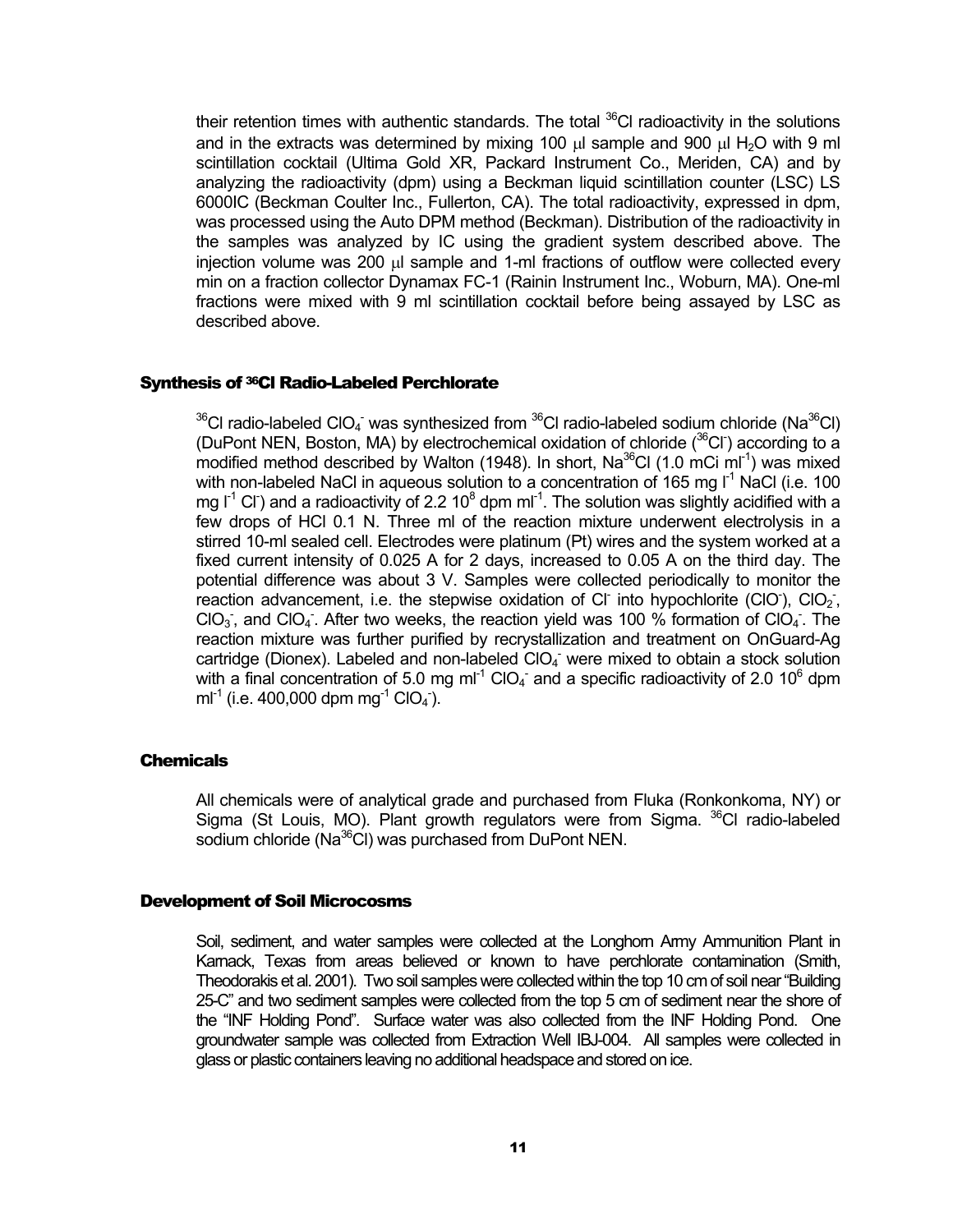<span id="page-13-0"></span>Within 24 hours, batch soil microcosm slurries were started from 2 g of site soil or sediment with 50 mL site water or reduced nutrient media spiked with perchlorate in 60 mL serum bottles. Site water contained 30-250 mg L-1 perchlorate and required no perchlorate addition. All bottles were sealed with Teflon coated rubber stoppers and sparged with N2/CO2 gas (80/20, v/v). Lactate or hydrogen was added as an electron donor to some conditions. All bottles were incubated at 20ºC in the dark on a shaker table at 160 rpm.

#### Isolation of Perchlorate Reducing Bacteria

Bacteria were isolated from soil microcosms displaying repeated reduction of perchlorate spikes that received hydrogen or lactate. Standard anaerobic techniques were used for all isolations (Hungate 1969). "Freshwater" media was heated near boiling under N<sub>2</sub>/CO<sub>2</sub> gas (80/20, v/v), dispensed into 25 mL anaerobic pressure tubes, capped with thick, butyl-rubber stoppers, and sterilized by autoclaving. Media contained 5mM sodium perchlorate as an electron acceptor and 10 mM lactate, 10 mM acetate, or 40% (headspace)  $H_2$  as an electron donor. Soil microcosm slurry (0.1-0.5 mL) was inoculated into ten milliliters sterile media and incubated at 30ºC in the dark [\(Table \)](#page-29-1).

Positive enrichments were identified by an increased optical density and were transferred (1 in 10) into fresh media. After two transfers, isolated colonies were obtained by growth of positive enrichments in 1.2% Noble agar shake tubes containing 5 mM perchlorate and 10 mM lactate, 10 mM acetate, or 40% (headspace)  $H_2$  (Hungate 1969). Media

A reduced anaerobic nutrient media used for some soil microcosms contained NH $_4$ HCO $_3$  (1200 mg) L<sup>-1</sup>), KHCO<sub>3</sub> (540 mg L<sup>-1</sup>), NaS•9H<sub>2</sub>0 (300 mg L<sup>-1</sup>), FeO<sub>4</sub>P•4H<sub>2</sub>0 (45 mg L<sup>-1</sup>), MgHPO<sub>4</sub>•3H<sub>2</sub>0 (575 mg L<sup>-1</sup>), CaCO<sub>3</sub> (17 mg L<sup>-1</sup>), (NH<sub>4</sub>)<sub>2</sub>HPO<sub>4</sub> (160 mg L<sup>-1</sup>), CoBr<sub>2</sub> (2.2 mg L<sup>-1</sup>), KI (2.5 mg L<sup>-1</sup>), (NaPO<sub>3</sub>)6  $(10 \text{ mg L}^1)$ , MnBr<sub>2</sub>  $(0.5 \text{ mg L}^1)$ , NH<sub>4</sub>VO<sub>3</sub>  $(0.5 \text{ mg L}^1)$ , ZnBr<sub>2</sub>  $(0.5 \text{ mg L}^1)$ , NaMoO<sub>4</sub>•2H<sub>2</sub>0  $(0.5 \text{ mg L}^1)$ <sup>1</sup>), H<sub>3</sub>BO<sub>3</sub> (0.5 mg L<sup>-1</sup>), NiBr<sub>2</sub> (0.5 mg L<sup>-1</sup>), and cysteine (10 mg L<sup>-1</sup>).

The "Freshwater" media used for isolation of perchlorate degrading bacteria is described by Bruce et al. (Bruce, Achenbach et al. 1999).

#### Growth of Isolates

Multiple 160 mL serum bottles containing 100 mL Freshwater media with perchlorate and a headspace of  $N_2$ ,  $CO_2$ , and  $H_2$  gas were used to monitor increases in cell mass during growth on hydrogen. Due to concerns of maintaining the integrity of headspace (and available hydrogen), each serum bottle in a series was treated as one sample and was sacrificed at a given time to determine the hydrogen, perchlorate, and dry cell weight for each recorded data point. A 600 mL Pyrex bottle, fitted with a special cap utilizing a butyl-rubber stoppered port to allow syringe sampling, containing 500 mL Freshwater media with perchlorate and lactate was used to monitor increases in cell mass during growth on lactate. Aqueous samples were collected over time to measure perchlorate concentrations, dry cell weight, and optical density. All bottles were autoclaved prior to inoculation.

The ability of all isolates to utilize lactate, acetate, hydrogen, succinate, propionate, butyrate, formate, casamino acids, glucose, ethanol, benzoate, benzene, or ferrous iron as electron donors for growth on 5 mM perchlorate was investigated. Additionally, the ability of these strains to grow using lactate, acetate, hydrogen, glucose, ethanol, benzoate, or benzene with 5 mM nitrate was investigated. Standard anaerobic techniques were used as cultures were inoculated into 10 mL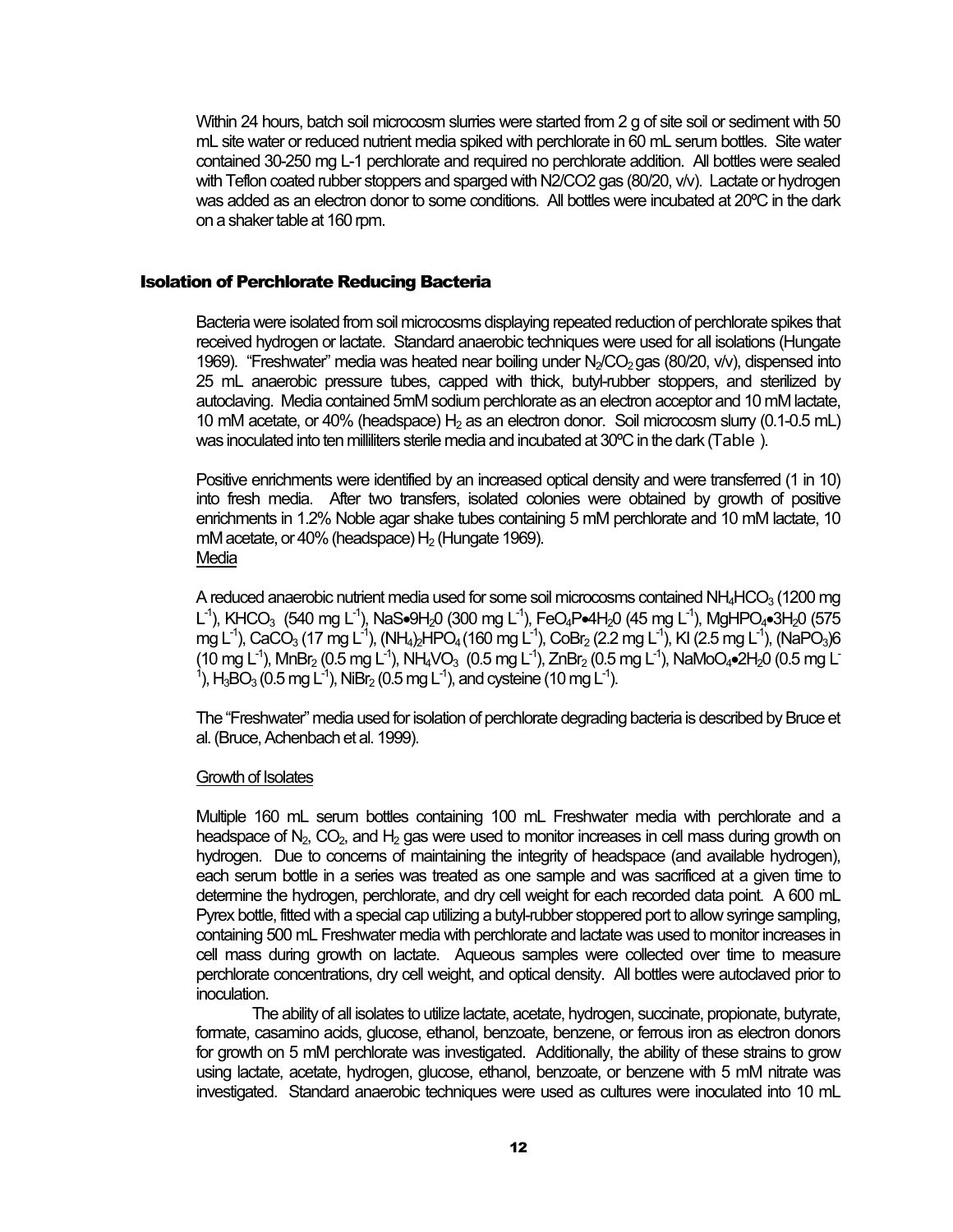<span id="page-14-0"></span>sterile "Freshwater" media under  $N_{2}/CO_{2}$  gas (80/20, v/v) in 25 mL anaerobic pressure tubes (Hungate 1969). Media contained 5mM sodium perchlorate as an electron acceptor and electron donor in the form of dissolved sodium salt or acid, or 40% (headspace) in the case of hydrogen. Similarly, all isolates were investigated for the potential to grow using the electron acceptors chlorate. nitrate, oxygen, fumarate, sulfate, sulfite, selenate, ferrous iron, tetrachloroethene (PCE), and trichloroethene (TCE) with 10 mM acetate. The ability of isolates to grow on some electron acceptors with 10mM lactate or 40% hydrogen headspace was also investigated. All tubes containing PCE, TCE, or benzene were stoppered with Teflon coated rubber septa to limit sorption.

#### 14C experiments

One  $\mu$ Ci H<sup>14</sup>CO<sub>3</sub> (Sigma Chemical) was added to 750 mL of Freshwater media containing 10 mM perchlorate and 40%  $H_2$  (headspace) in a one-liter Pyrex bottle fitted with a special cap utilizing a butyl-rubber stoppered port to allow syringe sampling and was autoclaved prior to inoculation. Aqueous samples were collected and 100 µL were dissolved in 10 mL Scintiverse (Fischer Scientific) scintillation cocktail for quantification of bulk radioactivity by a Beckman (Fullerton, CA) model LS 6000IC liquid scintillation system. Additional samples were analyzed for perchlorate. Gaseous samples of 200 µL were slowly passed through 10 mL RJ Harvey (Hillsdale, NJ) scintillation cocktail for counting. At the end of the experiment, contents of the Pyrex bottles were sacrificed and filtered through Whatman (Clifton, NJ) GF/C 1.2 um pore glass filters. The filters were combusted in a RJ Harvey model OX-600 biological oxidizer at a temperature of 900°C with nitrogen and oxygen flows of 350 mL min-1 each. RJ Harvey cocktail was used as the <sup>14</sup>CO2 trapping solution and liquid scintillation fluid.

#### Chlorite Utilization Assays

Wet, unwashed, cell suspensions were examined for activity to degrade chlorite. Chlorite utilizing activity was determined by assaying the oxidation of O-dianisidine by horseradish peroxidase at 450 nm of samples collected over time from a master reaction containing washed cells, 10 mM chlorite, and 1 M phosphate buffer (pH 7.3) as outlined by Coates, et al. (Coates, Michaelidou et al. 1999).

#### Growth of Bacteria on Root Products

Root exudate was prepared by collecting the hydroponic solution remaining for 12 poplar cuttings grown in a single batch reactor for 30 days. Cuttings were grown and maintained as described previously, as Hoagland's solution was added to the growth vessel as necessary to account for transpiration of the plants. After 30 days, the remaining liquid in the growth vessel was recovered and filter sterilized to form the resultant root exudate.

Root homogenate was prepared by homogenizing poplar roots from healthy growing poplar cuttings with a hand blender into a slurry. This slurry was further filter sterilized to form the root homogenate used for degradation studies.

Reduction of perchlorate using Strains JDS 1—JDS7 and perchlorate-acclimated culture LEC-PH was investigated using sealed, 25 mL test tubes were purged with  $N_2$ CO<sub>2</sub> gas (80/20, v/v) and sterilized by autoclave. Eight milliliters of root exudate or four milliliters of root homogenate was added to concentrated Hoagland's solution to reach a final volume of 10 mL with approximately  $\frac{1}{2}$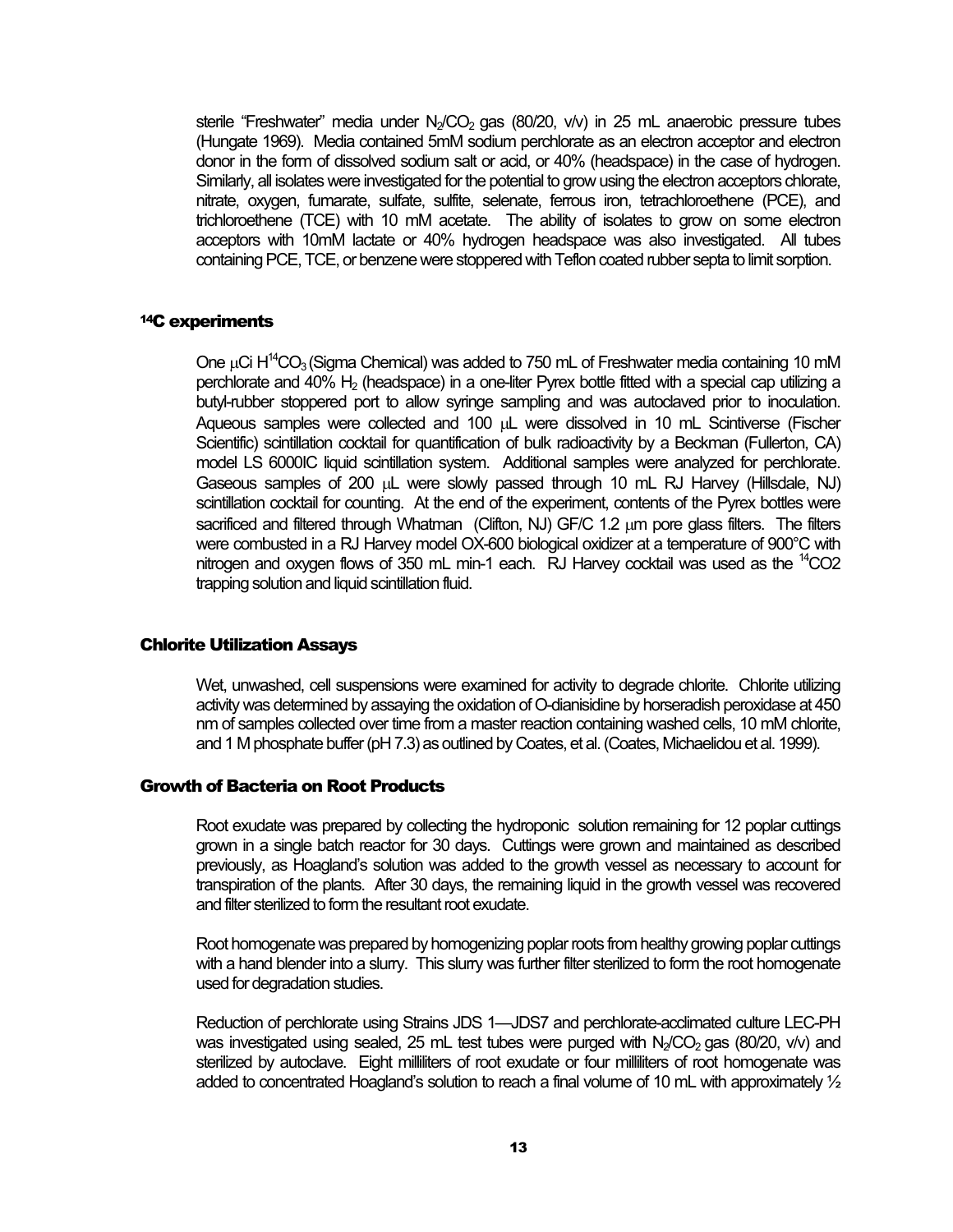Hoagland's solution strength containing 5mM perchlorate. Sterile techniques were used to inoculate each of the tubes which were incubated in the dark at 30°C.

#### <span id="page-15-0"></span>Analyses

Analysis for perchlorate, chlorate, chlorite, and chloride was performed using a Dionex (Sunnyvale, CA) DX-500 ion chromatograph equipped with a Dionex ASRS suppressor operating in external water mode with a regenerant of 10 mM sulfuric acid. Separation was achieved with a Dionex AS11 column, maintained at 40°C, by an eluent gradient of 2 mM sodium hydroxide to 50 mM sodium hydroxide flowing at 1 mL min-1 over twenty minutes controlled by a Dionex GP50 gradient pump. A Dionex CD20 conductivity detector performed detection and peak areas were integrated by Dionex PeakNet software. Injection volumes depended upon the initial concentration of perchlorate. The detection limit for perchlorate was approximately 0.1 mg/L. The detection levels for chlorite and chlorate were approximately 1 mg/L. Analysis for chloride required a separate injection of samples diluted 1 in 10. The detection limit for chloride was approximately 0.01 mg/L.

Hydrogen analysis was performed using a Hewlett Packard 5890 series II gas chromatograph equipped with a thermal conductivity detector. Manual injections of 40 µL gas using a Pressure-lock gas syringe were separated using an Alltech HayesepQ 8-foot stainless steel packed column and nitrogen carrier gas of 60 mL min<sup>-1</sup>. The detection limit of hydrogen was approximately  $0.001$ mmol/L.

Analysis for PCE, TCE, DCE, and vinyl chloride was conducted using an Agilent 6890 gas chromatograph equipped with an O-I Analytical 5320 electrolytic conductivity detector. Manual injections of 100 µL were separated using a JW Scientific 60m×0.35mm DB-VB phase capillary column and a helium carrier gas velocity of 42 cm sec<sup>-1</sup>. The detection limit of these halogenated ethenes was approximately 0.01 µmol/L.

Analysis for ethene and ethane was conducted using a Hewlett Packard 5890 series II gas chromatograph equipped with a flame ionization detector. Manual injections of 100 µL were separated using a JW Scientific 30m×0.53mm GCQ phase capillary column and a nitrogen carrier gas velocity of 8.6 cm sec<sup>-1</sup>. The detection limit of ethene and ethane was approximately 0.01 µmol/L.

Analysis for benzene was conducted using a Hewlett Packard 5890 series II gas chromatograph equipped with a flame ionization detector. Manual injections of 100 µL were separated using a JW Scientific 30m×0.32mm DB1 phase capillary column and a nitrogen carrier gas of 2 mL min<sup>-1</sup>. The detection limit for benzene was approximately 0.01 mmol/L.

Dry cell mass was determined by measuring the volatile suspended solids (VSS) or total suspended solids (TSS) by standard wet chemistry techniques (APHA, AWWA et al. 1989). TSS was utilized only when volatile cell fractions were required for additional analyses (i.e. recovery of <sup>14</sup>C). Dry cell mass was used as the primary measure of cell quantification due to the heterogeneous growth of JDS5 and JDS6 as discussed under Results.

Chemical Oxygen Demand (COD) was determined by standard wet chemistry techniques by the closed reflux method (APHA, AWWA et al. 1989).

Optical density at a wavelength of 600 nm and other absorbance measurements were determined using a Spectronic (Rochester, NY) Genesys 5 spectrophotometer.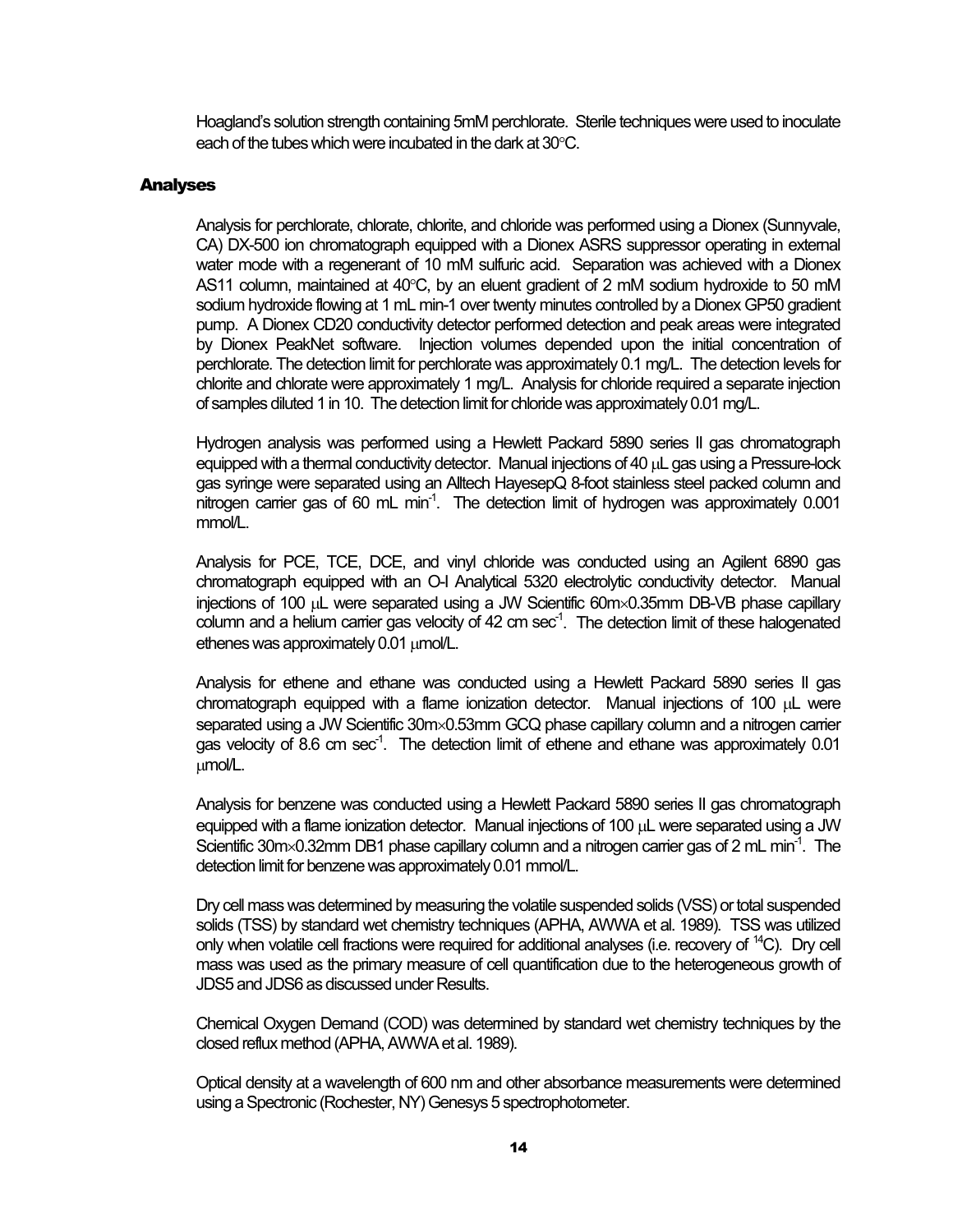#### <span id="page-16-0"></span>Microscopic Investigation

Wet cell mounts and Gram stains of all strains were investigated optically using a Zeiss (Göttingen, GDR) AxioTech microscope and Zeiss Axiovision software installed on a PC.

#### 16S rDNA gene sequencing and analysis

Cells from 10-mL cultures of perchlorate reducing bacteria were harvested by centrifugation, resuspended in 1 mL sterile water, and lysed by adding 20 µL of chloroform and incubating the preparations for 10 min at 90ºC. Primers specific to bacterial 16S rDNA were used (primer 8F [5'-AGAGTTTGATCCTGGCTCAG-3'] and primer 1525R [5'-AGGAGGTGATCCAGCC-3']) (Coates, Michaelidou et al. 1999). 5 µL lysed cells were added in 50 µL of 10% DMSO, Eppendorf (Hamburg, GDR) Taq Buffer, 2.5mM dNTPs, 1mM 8F and 1525R primers, and 0.1 U mL $^{-1}$  Tag polymerase. The samples were incubated in an Eppendorf Mastercycler with an initial period of 7 minutes at 94 $\degree$ C (during which the Taq polymerase was added); 30 cycles of 1 minute at 94 $\degree$ C, 1 minute at 55°C, and 2 minutes at 72°C; and an end cycle of 10 minutes at 72°C. Products (20  $\mu$ L) from these incubations was mixed with 4  $\mu$ L of "loading dye" containing 15% ficoll, 0.25% bromo blue, and 0.25% xylene cyanol FF; loaded onto a 0.8% agarose gel containing ethidium bromide; and separated by electrophoresis using a fixed voltage of 55V for 1 hour 15 minutes. All bands were approximately 1.5 kilobases in length. DNA was extracted using a Qiagen (Valencia, CA) QIAquick Extraction Kit and submitted for sequencing by Sanger-based fluorescent identification of bases performed using an ABI 3700 electrophoresis detector by the DNA Facility at the University of Iowa.

A phylogenetic tree was prepared for comparison recovered 16S rDNA sequences and compared against 16S rDNA gene sequences. Phred (Ewing, Hillier et al. 1998) was used to extract sequence from raw sequencing chromatographs for the seven isolates (Isolate JDS1 - Isolate JDS7) obtained from ABI 3700 sequences. A multiple sequence global alignment was then performed on these sequences using clustalw (Jeanmougin, Thompson et al. 1998). The aligned sequences were then edited using BioEdit (http://jwbrown.mbio.ncsu.edu/BioEdit/bioedit.html) to retain only the commonly shared region across all 56 species. This edited alignment was then utilized by MEGA2 (http://www.megasoftware.net/) to perform a maximum parsimony analysis. Bootstrapping with 100 replicates was performed, with boot-strap values indicated at the branch nodes.

GenBank sequences from the following organisms were used to construct the phylogentic tree (Achenbach, Michaelidou et al. 2001; Logan, Zhang et al. 2001): *Wollinella succinogenes* ATCC 29543 (M26636), *Treponema pallidum* (M88726), *Magnetospirillum gryphiswaldense* (Y10109), *Dechlorosporillum* sp.WD (AF170352), *Azospirillum brasilense* (Z29617), *Azospirillum* sp. TTI (AF170353), *Comamomas testosteroni* (M11224), *Ideonella dechloratans* (X72724), *Dechloromonas* sp. FL2 (AF288771), *Dechloromonas* sp. FL8 (AF288772), *Dechloromonas* sp. FL9 (AF288773), *Dechloromonas agitus* strain CKB (AF047462), *Dechloromonas* sp. CL (AF170354), *Dechloromonas* sp. NM (AF170355), *Dechloromonas* sp. CL24 (AF288775), *Dechloromonas* sp. CL24+ (AF288774), *Dechloromonas* sp. JJ (AY032611), *Dechloromonas* sp. JM (AF323489), *Dechloromonas* sp. MissR (AF170357),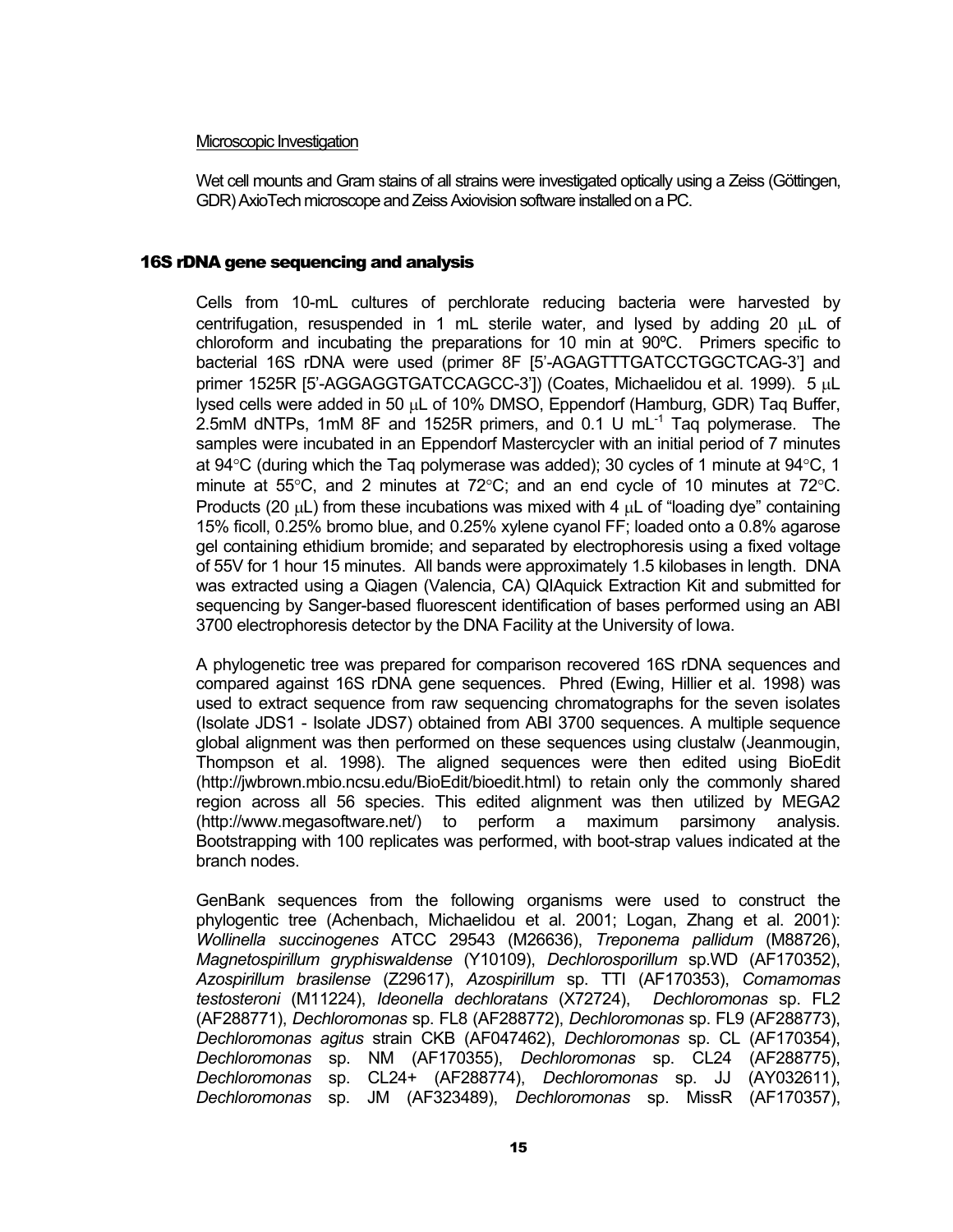*Dechloromonas* sp. CCO (AF288776), *Dechloromonas* sp. SIUL (AF170356), *Ferribacterium limneticum* strain CDA (Y17060), *Rhodocyclus tenuis* strain DSM109 (D16208), *Rhodocyclus tenuis* strain DSM110 (D16209), *Rhodocyclus purpureus* strain DSM168 (M34132), *Azoarcus evansii* (X77679), *Azoarcus denitrificans* strain Td-17(L33689), *Thauera selenatis* (X68491), *Azoarcus indigens* strain VB32 (L15531), *Duganella zoogloeoides* (previously *Zoogloea ramigera*; X74913), *Dechlorosoma suilla* strain PS (AF170348), *Dechlorosoma* sp. SDGM (AF170349), *Dechlorosoma* sp. Iso1 (AF170350), *Dechlorosoma* sp. Iso2 (AF170351), *Dechlorosoma* sp. PDX (AF323490), *Dechlorosoma* sp. KJ (AF323491), Gill symbiont of *Thyasira flexuosa* (L01575), *Dechloromarinus chlorophilus* strain NSS (AF170359), *Pseudomonas stutzeri* (U26415), *Pseudomonas* sp. PK (AF170358), *Pseudomonas* sp. CFPBD (AF288777), *Helicobacter pylori* (M88157), *Propionivibrio limicola* strain GolChi1 T.(AJ307983), bacterium DCE10 (AJ249226), *Sulfurospirillum deleyianum* (Y13671), *Campylobacter* sp. (L14632), *Dehalospirillum multivorans* (AF218076), *Geospirillum barnesii* (U41564), and *Propionibacter pelophilus* (AF016690).

The sequences determined for strains JDS1-JDS7 have been deposited in the GenBank database with accession numbers AY084082 to AY084088.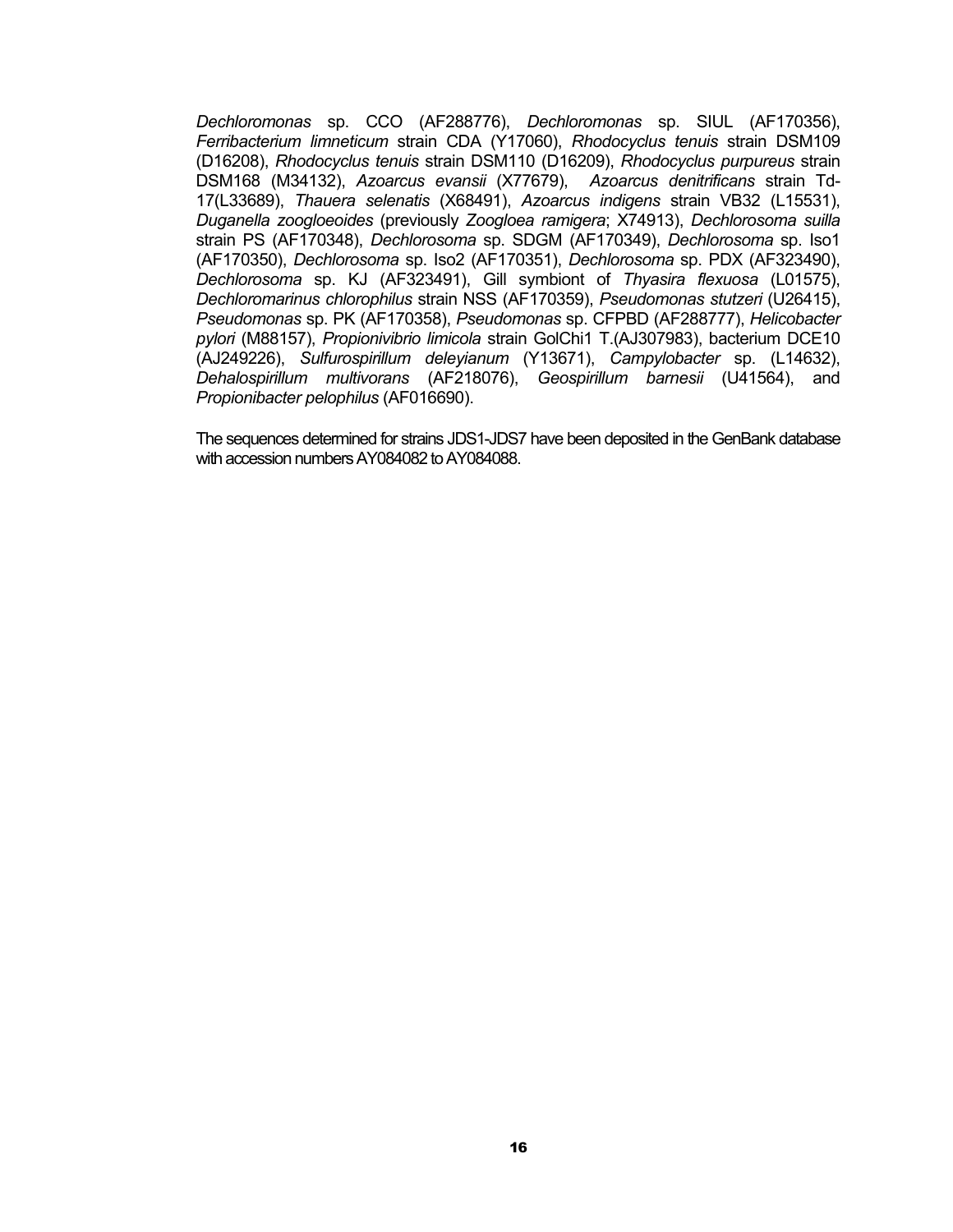<span id="page-18-0"></span>

#### Degradation Experiments with Trees and Nodules

Both trees and nodules (Pictures 1 and 2) grew and appeared healthy over the time of the experiments (30 d). The average growth of the trees contacted by perchlorate, assessed by the increase of fresh biomass, was  $0.24 \pm 0.07$  g /day (or  $0.61 \pm 0.22$  % of the initial weight /day) and does not shown significant differences with the controls growing without perchlorate (0.24  $\pm$  0.09 g/day or 0.74  $\pm$  0.34 % per day). Similarly, the transpiration volumes over the time of the experiment were not significantly different for the plants growing either in the presence or in the absence of perchlorate (Figure 1).



**Picture 1: Poplar "nodule" cultures.**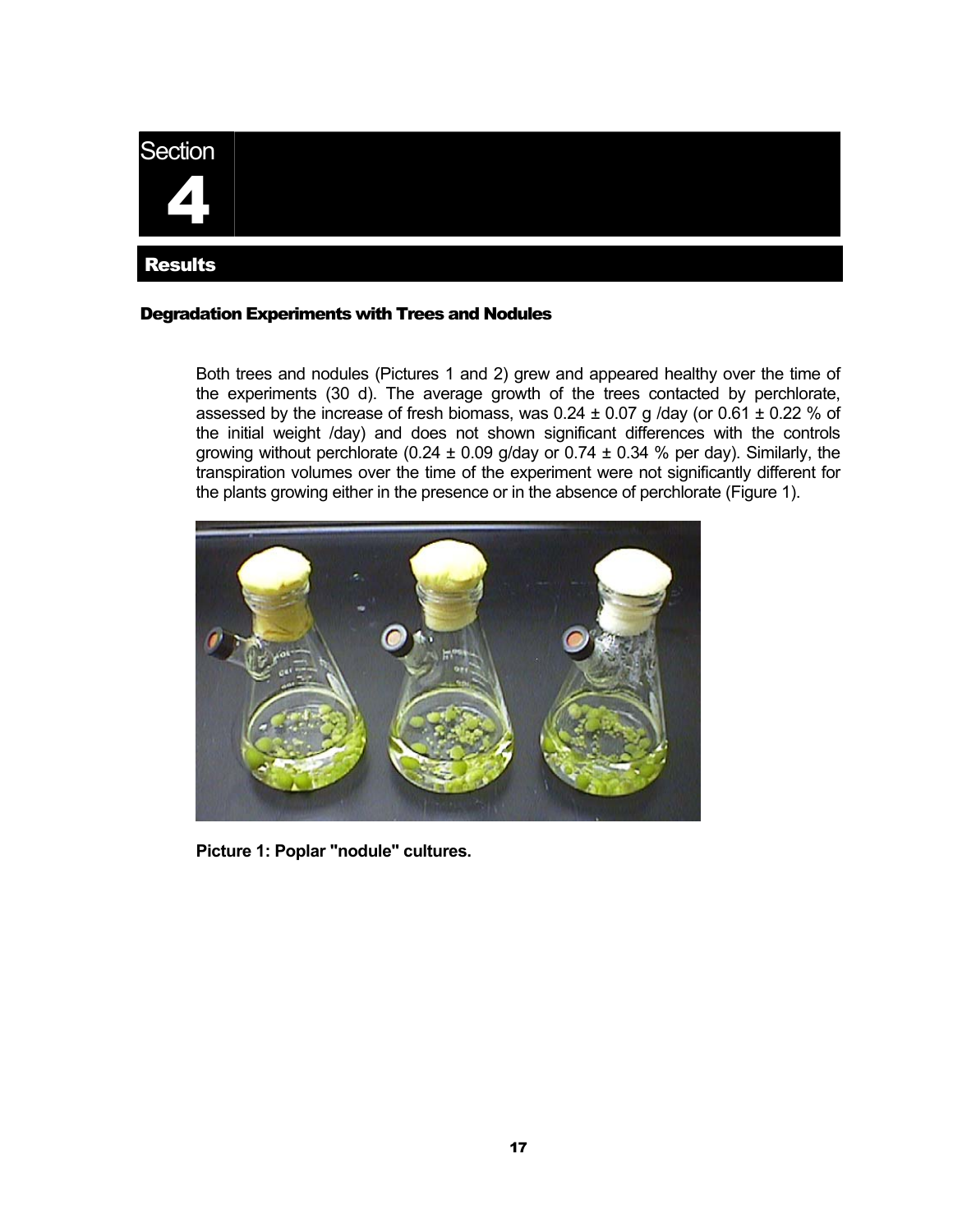

**Picture 2: Poplar tree "cutting" cultures.**



**Figure 1. Transpiration of plants growing in the presence and in the absence of ClO4 - (initial concentration 25 mg/L).**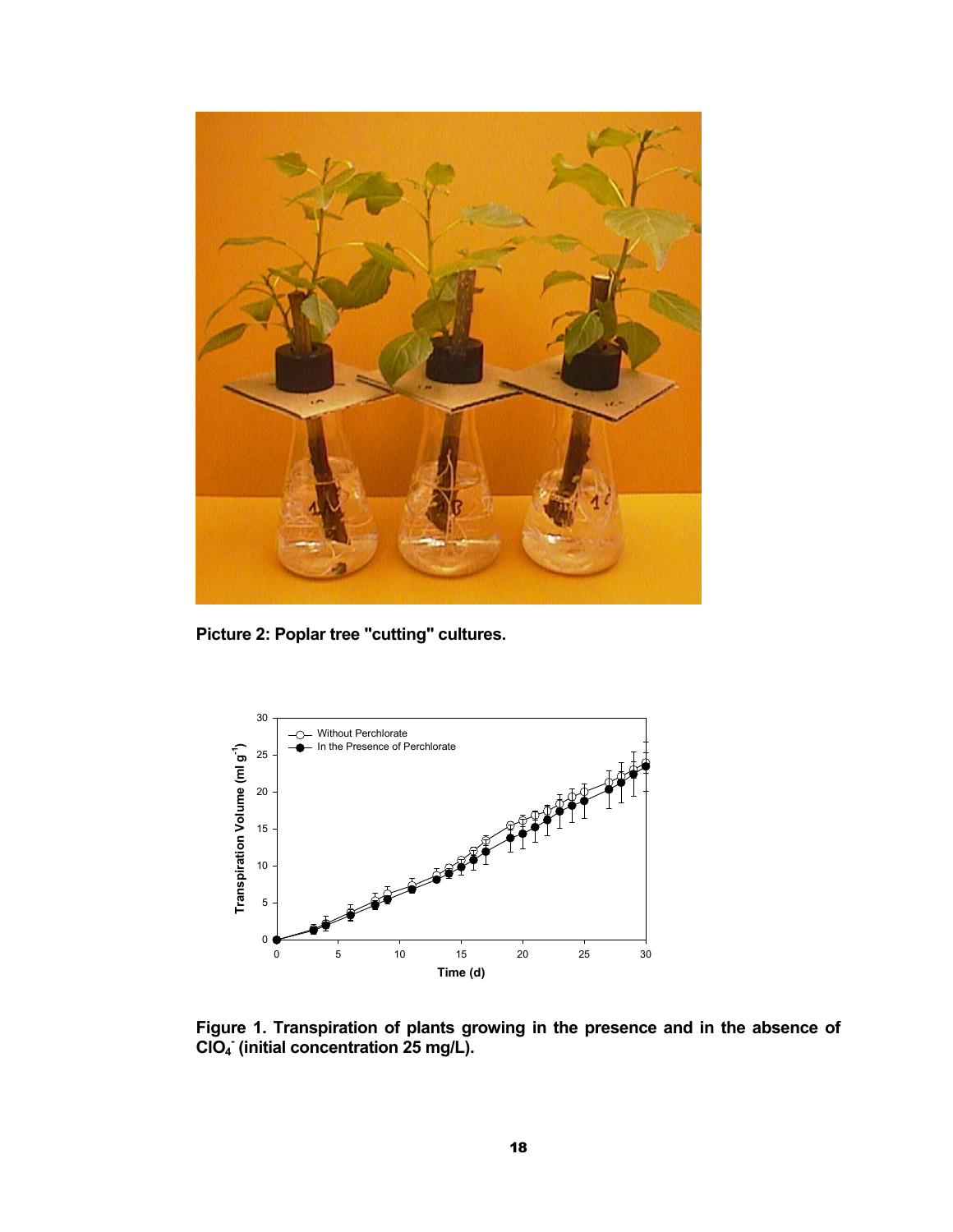The nodule biomass grew in a comparable manner in the presence of perchlorate (0.23  $\pm$ 0.03 g /day or  $3.03 \pm 1.31$  % of the initial weight /day) and in the controls without perchlorate  $(0.25 \pm 0.08 \text{ q /day or } 3.27 \pm 1.45 \% \text{ /day}).$ 

The increase of nodule biomass in the presence of ClO<sub>4</sub><sup>-</sup> was 0.23 ± 0.03 g d<sup>-1</sup> (or 3.03 ± 1.31 % of the initial weight  $d^{-1}$ ), which was comparable to the increase of the biomass observed in the controls without ClO<sub>4</sub> (0.25  $\pm$  0.08 g d<sup>-1</sup> or 3.27  $\pm$  1.45 % d<sup>-1</sup>).

Over the 30-d experiment, trees were shown to reduce continuously the  $ClO<sub>4</sub>$ concentration in the hydroponic solution to 51.6  $\pm$  1.2 % of the initial 25 mg  $I^1$ , which corresponds to a specific reduction rate of 1.9  $\pm$  0.2 ng d<sup>-1</sup> g<sup>-1</sup> of fresh plant biomass in average over the period. At the same time, the radioactivity in solution decreased to 67.2  $\pm$  2.3 % of the initial concentration after 30 d (Figure 2). Neither the CIO<sub>4</sub> concentration nor the radioactivity decreased significantly in the control solutions with excised trees, i.e. consisting only of lower stem and roots.



Figure 2. Uptake of CIO<sub>4</sub> (initial concentration 25 mg l<sup>-1</sup>) by poplar trees as measured by the CIO<sub>4</sub> concentration (ion chromatography) and by the **radioactivity (LSC) remaining in solution.**

The submerged plant nodules were shown to reduce the initial  $ClO<sub>4</sub>$  concentration from the liquid medium to 50.4  $\pm$  5.8 % of the initial 25 mg  $1^1$  after 30 d. Radioactivity in solution decreased to  $53.1 \pm 7.0$  % of the initial concentration over the same period of time (Figure 3). The average specific rate of CIO<sub>4</sub> reduction was 2.6  $\pm$  0.3 ng d<sup>-1</sup> g<sup>-1</sup> of fresh biomass. No significant change of CIO<sub>4</sub> concentration or radioactivity was recorded in the control solutions containing autoclaved nodules.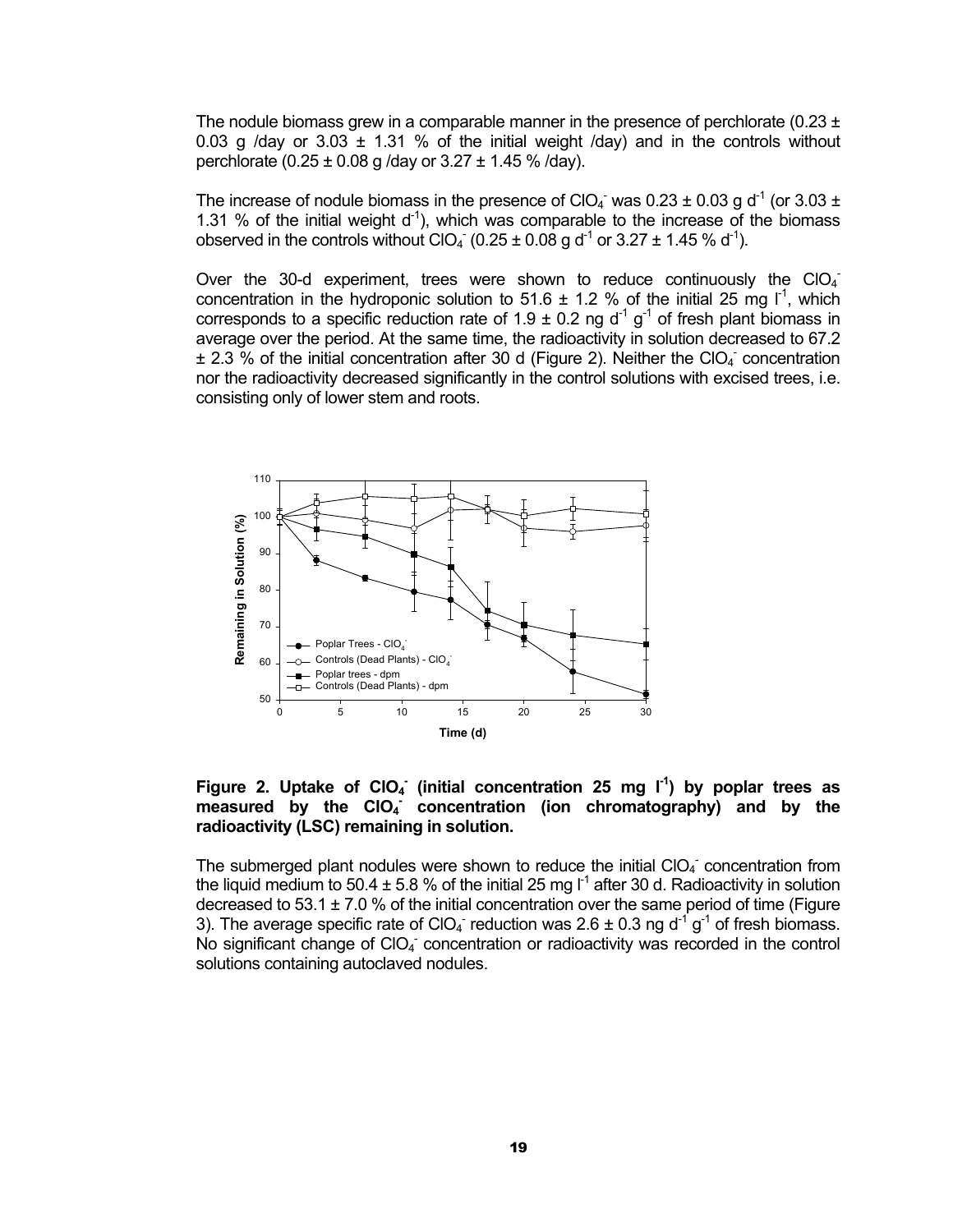

### Figure 3. Uptake of CIO<sub>4</sub><sup>-</sup> (initial concentration 25 mg l<sup>-1</sup>) by plant nodules as measured by the CIO<sub>4</sub> concentration (ion chromatography) and by the **radioactivity (LSC) remaining in solution.**

Analysis of the distribution of the radioactivity in the different parts of the plants showed that 27.4  $\pm$  4.0 % of the initial radioactivity was translocated to the leaves, which represents 91.5  $\pm$  13.4 % of the total radioactivity taken up by the plants. Very little radioactivity (2.6  $\pm$  0.8 % of the initial) was detected in the other parts of the plants (i.e. roots, lower stems, and upper stems) (Table 1).

|                                         |  | Table 1. Distribution of $ClO4$ (Initial Concentration 25 mg $I-1$ ) in Different Plant |  |  |  |
|-----------------------------------------|--|-----------------------------------------------------------------------------------------|--|--|--|
| <b>Fractions after 30 d of Exposure</b> |  |                                                                                         |  |  |  |

| <b>Fraction</b>                                    | Leaves           | <b>Roots</b>    | <b>Upper</b><br><b>Stems</b> | Lower<br><b>Stems</b> | <b>Hydroponic</b><br><b>Solution</b> | <b>Balance</b>    |
|----------------------------------------------------|------------------|-----------------|------------------------------|-----------------------|--------------------------------------|-------------------|
| Plants Exposed to <sup>36</sup> CIO <sub>4</sub>   |                  |                 |                              |                       |                                      |                   |
| Radioactivity <sup>36</sup> Cl                     | $27.35 \pm 4.01$ | $1.27 \pm 0.32$ | $0.84 \pm 0.33$              | $0.44 \pm 0.19$       | $66.93 \pm 2.03$                     | $96.83 \pm 2.48$  |
| (% of the Initial)                                 |                  |                 |                              |                       |                                      |                   |
| Controls Exposed to <sup>36</sup> CIO <sub>4</sub> |                  |                 |                              |                       |                                      |                   |
| Radioactivity <sup>36</sup> CI                     |                  |                 |                              | $2.53 \pm 1.10$       | $100.81 \pm 6.49$                    | $103.34 \pm 7.37$ |
| (% of the Initial)                                 |                  |                 |                              |                       |                                      |                   |

Table 2. Distribution of CIO<sub>4</sub><sup>-</sup> (Initial Concentration 25 mg I<sup>-1</sup>) in Different Fractions **of Nodule Cultures after 30 d of Exposure** 

| <b>Fraction</b>                                    | <b>Nodules</b> | <b>Free Cells</b> | <b>Nutrient</b><br><b>Solution</b> | <b>Balance</b>    |
|----------------------------------------------------|----------------|-------------------|------------------------------------|-------------------|
| Nodules Exposed to <sup>36</sup> CIO <sub>4</sub>  |                |                   |                                    |                   |
| Radioactivity $36$ Cl $43.00 \pm 2.04$             |                | $0.00 \pm 0.00$   | $53.13 \pm 7.00$                   | $96.13 \pm 8.19$  |
| (% of the Initial)                                 |                |                   |                                    |                   |
| Controls Exposed to <sup>36</sup> CIO <sub>4</sub> |                |                   |                                    |                   |
| Radioactivity $36$ Cl 1.37 ± 0.23                  |                | $0.00 \pm 0.00$   | $101.14 \pm 7.33$                  | $102.51 \pm 7.41$ |
| (% of the Initial)                                 |                |                   |                                    |                   |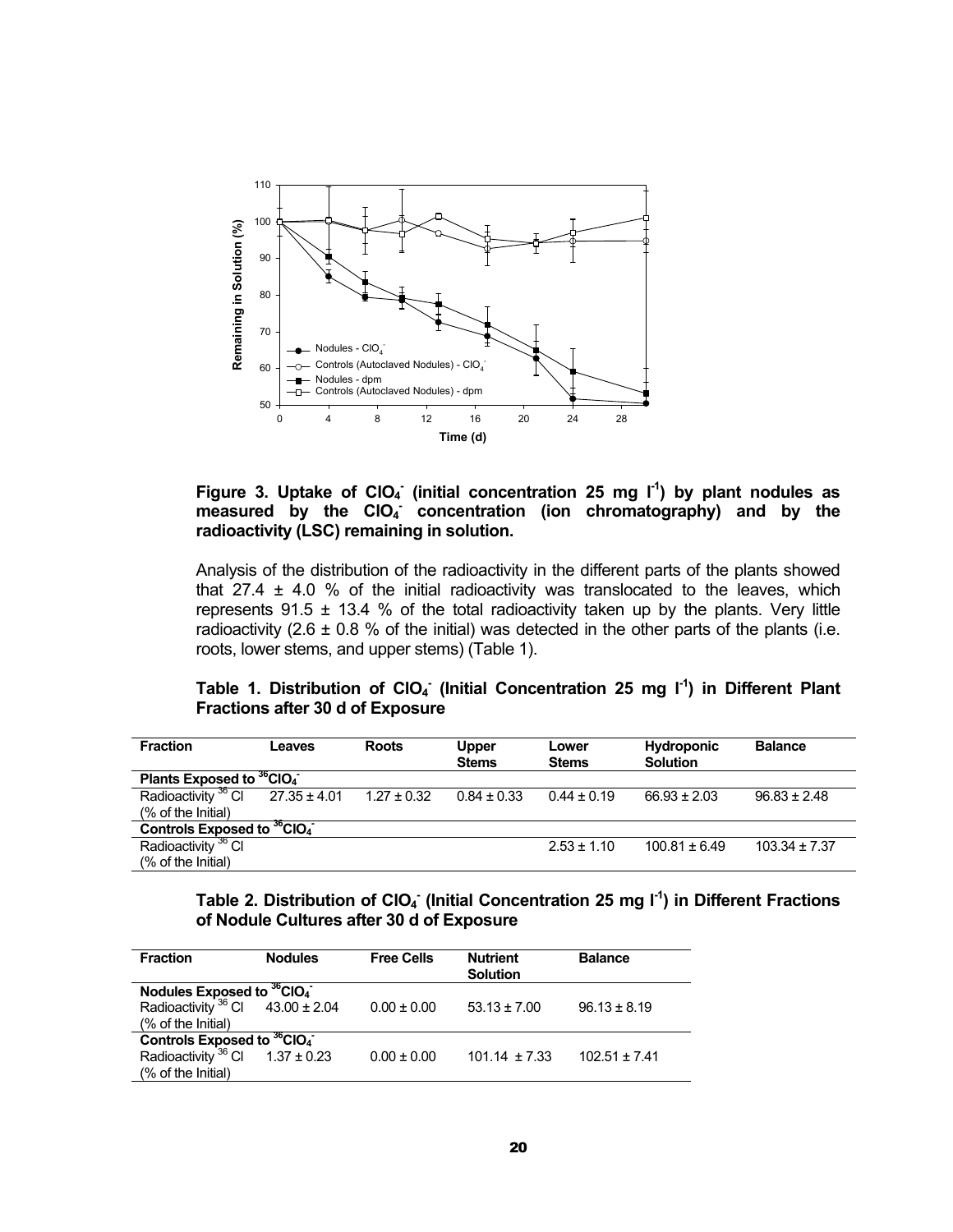Looking at the chemical speciation of radioactive  $36$ Cl revealed that 32.0 % of the radioactivity recovered in the solution after 30 d (i.e. 19.7 % of the total) consisted of  $36$ Cland 68.0 % (i.e. 41.8 % of the total) of non-transformed  $^{36}$ CIO<sub>4</sub>. On the other hand, the radioactivity recovered in the leaf extracts was distributed into  $36$ Cl<sup>-</sup> (1.6 % of the total),  $^{36}$ ClO<sub>2</sub> (2.4 % of the total),  $^{36}$ ClO<sub>3</sub> (4.8 % of the total),  $^{36}$ ClO<sub>4</sub> (21.6 % of the total), and an unidentified, likely organic compound (1.4 % of the total) (Table 3 and Figure 4).

**Table 3. Distribution (Percent of the Total) of the Radioactivity Originating from the**  Initial <sup>36</sup>CIO<sub>4</sub> (25 mg I<sup>-1</sup>) among Reduced Metabolites in Different Extracts of the **Plants after 30 d of Exposure** 

| <b>Fraction</b>         | CIO4 <sup>-</sup> | CIO <sub>3</sub> | CIO <sub>2</sub> | <b>CI</b> | Unidentified | Total  |
|-------------------------|-------------------|------------------|------------------|-----------|--------------|--------|
| Solution $t = 0$        | 100.00            | 0.00             | 0.00             | 0.00      | 0.00         | 100.00 |
| Solution $t = 30$ d     | 41.75             | 0.00             | 0.00             | 19.67     | 0.00         | 61.42  |
| Leaf Extract            | 21.59             | 4.81             | 2.42             | 1.64      | 1.37         | 31.83  |
| <b>Control Solution</b> | 102.30            | 0.00             | 0.00             | 0.0       | 0.00         | 102.30 |
| t = 30 d                |                   |                  |                  |           |              |        |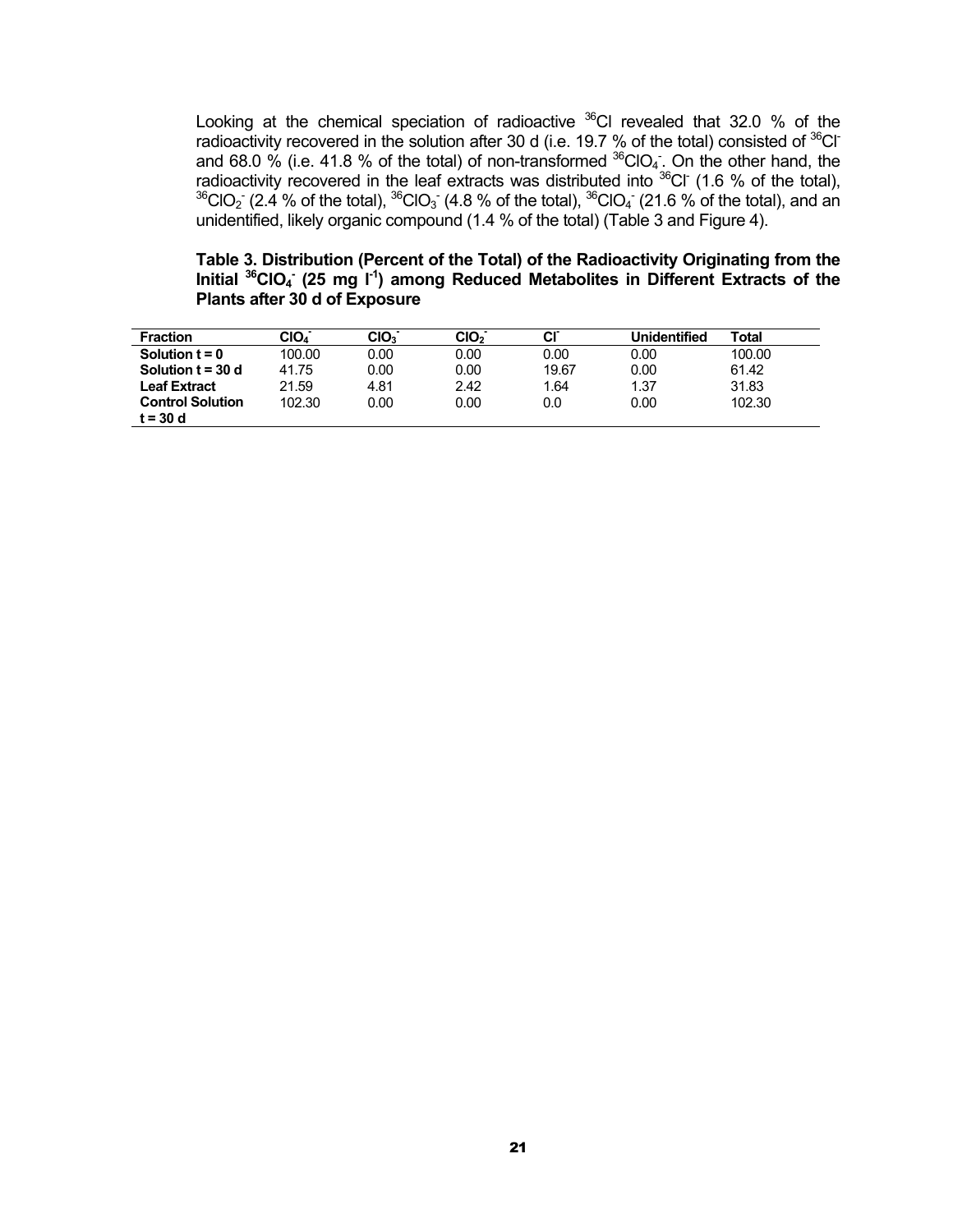

**Figure 4. Distribution of the radioactivity (percent) originating from the initial 36ClO4 - (25 mg l-1) among reduced metabolites in different extracts of plant cultures after 30 d of exposure.**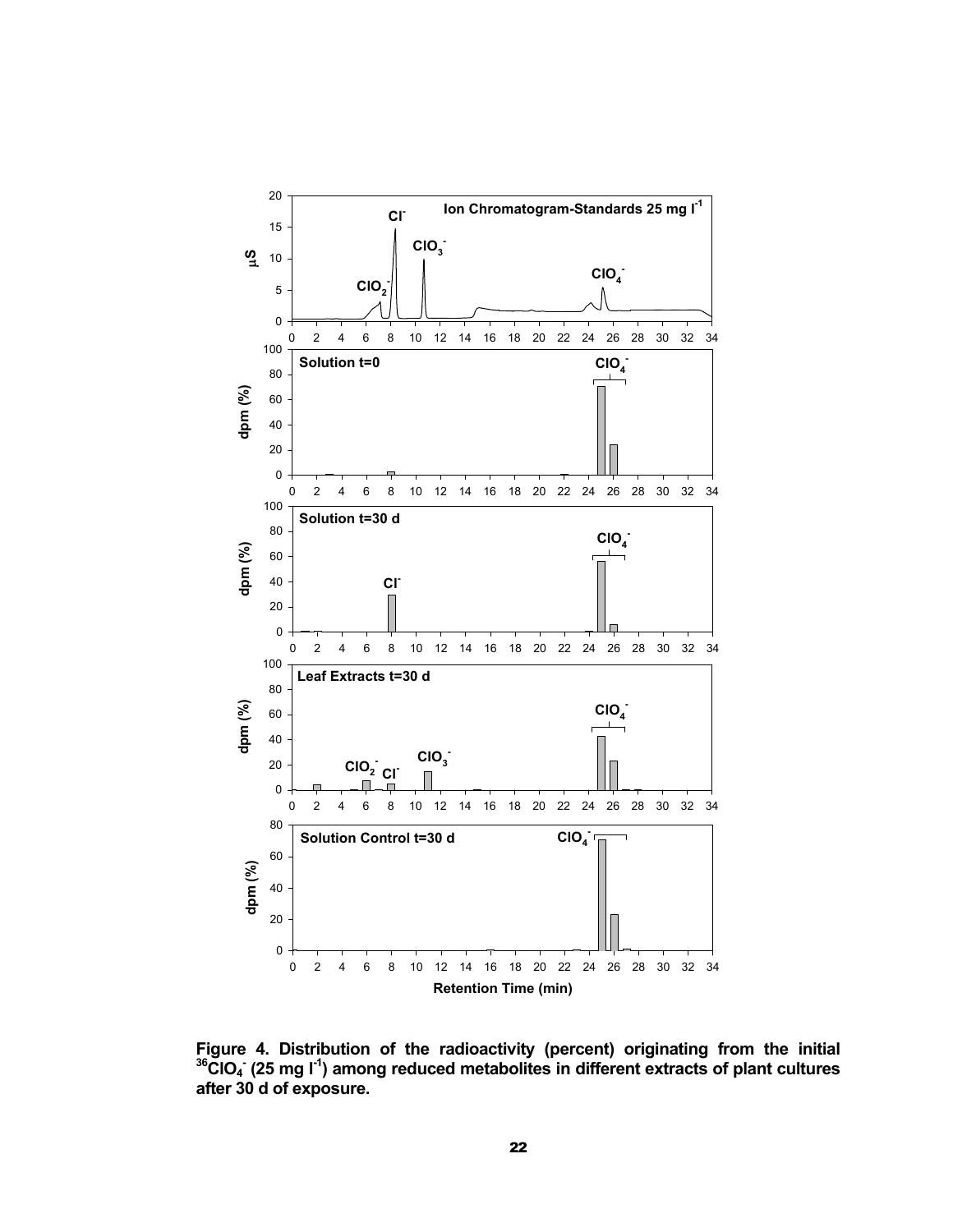The radioactivity recovered in the solution containing submerged nodules consisted of <sup>36</sup>Cl<sup>-</sup> (6.4 % of the total), <sup>36</sup>ClO<sub>3</sub> (1.3 % of the total), and non-transformed <sup>36</sup>ClO<sub>4</sub> (51.5 % of the total). The radioactivity detected in the nodule extracts was distributed into  $^{36}$ Cl<sup>-</sup> (2.0 % of the total),  ${}^{36}$ ClO<sub>2</sub> (5.2 % of the total),  ${}^{36}$ ClO<sub>3</sub> (6.4 % of the total),  ${}^{36}$ ClO<sub>4</sub> (22.7 % of the total), and an unidentified organic compound (0.5 % of the total) (Table 4 and Figure 5).

**Table 4. Distribution (Percent of the Total) of the Radioactivity Originating from the**  Initial <sup>36</sup>CIO<sub>4</sub> (25 mg l<sup>-1</sup>) among Reduced Metabolites in Different Extracts of Nodule **Cultures after 30 d of Exposure** 

| <b>Fraction</b>         | CIO4 <sup>-</sup> | CIO <sub>3</sub> | CIO <sub>2</sub> | <b>CI</b> | Unidentified | Total  |
|-------------------------|-------------------|------------------|------------------|-----------|--------------|--------|
| Solution $t = 0$        | 100.00            | 0.00             | 0.00             | 0.00      | 0.00         | 100.00 |
| Solution $t = 30$ d     | 51.51             | 1.31             | 0.00             | 6.64      | 0.00         | 57.52  |
| <b>Nodule Extract</b>   | 22.67             | 6.41             | 5.15             | 1.97      | 0.52         | 36.71  |
| <b>Control Solution</b> | 93.13             | 0.00             | 0.00             | 0.00      | 0.00         | 93.13  |
| t = 30 d                |                   |                  |                  |           |              |        |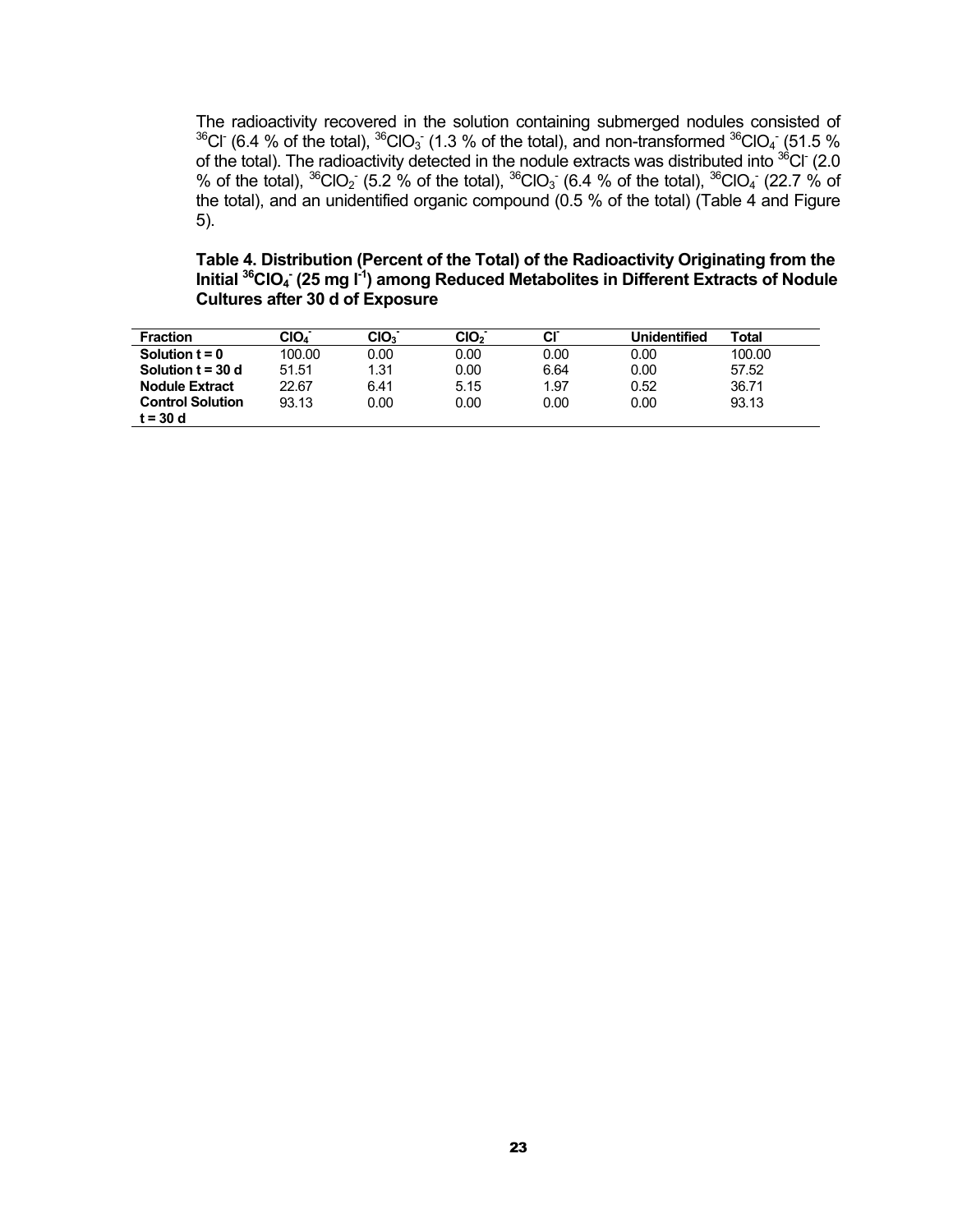

**Figure 5. Distribution of the radioactivity (percent) originating from the initial** <sup>36</sup>CIO<sub>4</sub> (25 mg l<sup>-1</sup>) among reduced metabolites in different extracts of nodule **cultures after 30 d of exposure.**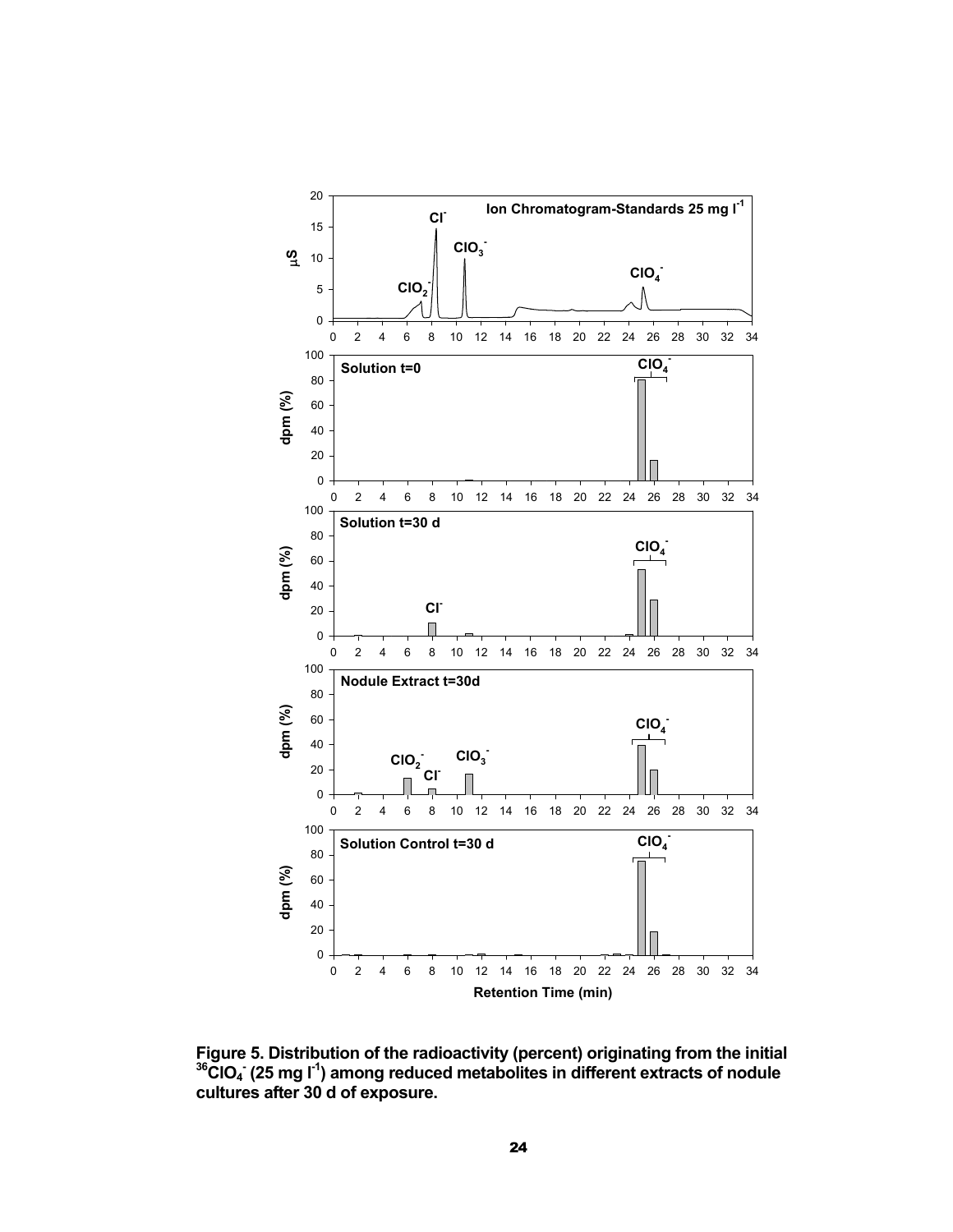#### <span id="page-26-0"></span>Effect of Nitrate on Perchlorate Uptake by Small Plants and Nodule Cultures

Degradation experiments conducted with pre-grown cuttings in the presence of increasing nitrite concentrations showed a significant reduction of the disappearance rate of perchlorate in the solution when nitrate levels above 200 mg  $I^1$  (Figure 6).



### Figure 6. Effect of NO<sub>3</sub> concentration in the nutrient solution on perchlorate uptake **by small poplar trees.**

On the other hand, degradation experiments uisng nodule cultures showed only a sligth decrease of the perchlorate disappearance when nitrate concentration increased. The differences do not seem statistically significant (Figure 7).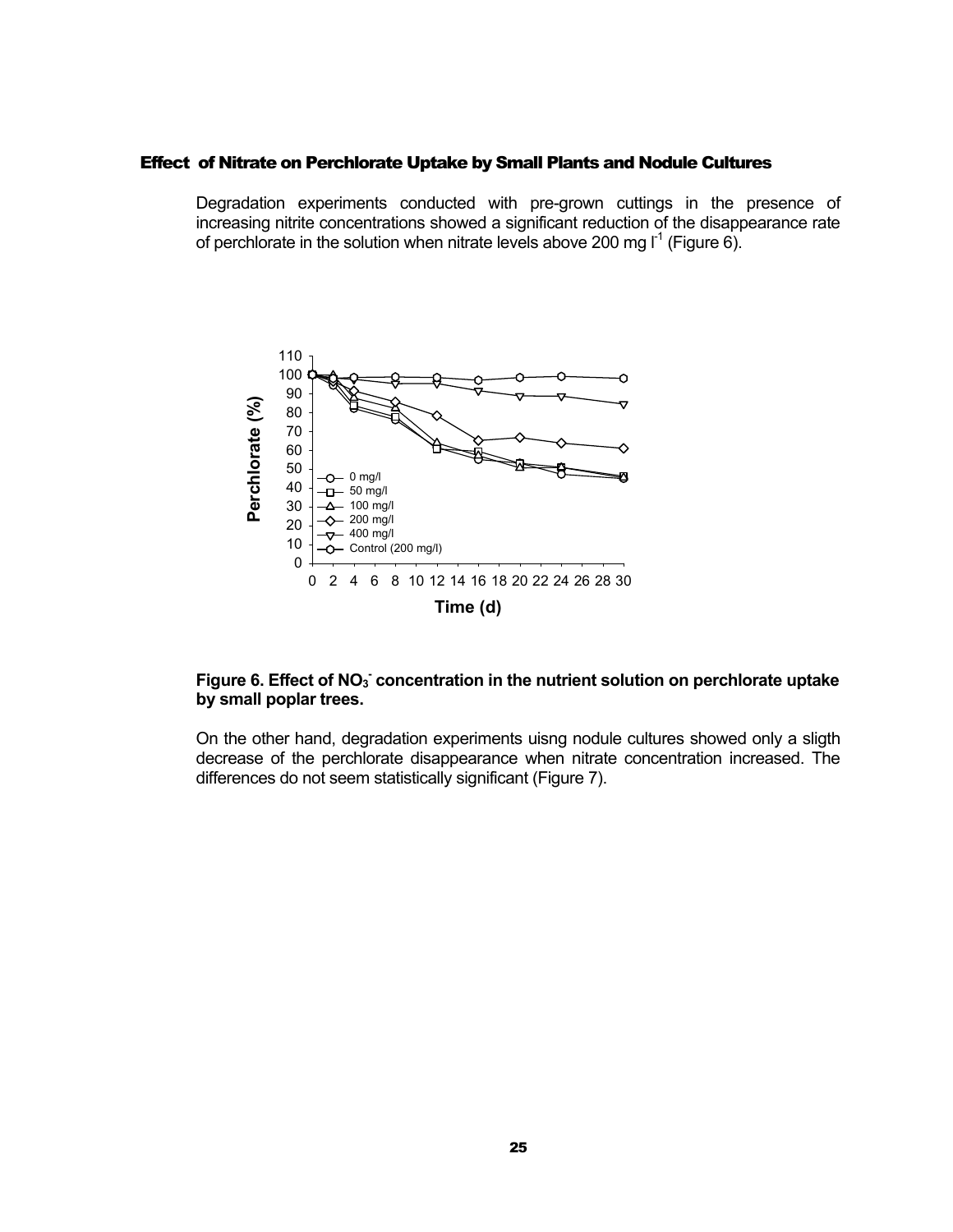<span id="page-27-0"></span>



#### Toxicity Assessement

Toxicity of perchlorate on young developing cuttings, as assessed by the transpiration volumes, did not show any significant toxic effect when growing in solutions containing up to 250 mg/L perchlorate. However, the volumes transpirated over the time of the experiment droped from about 4 mL/g to 1.7 mL/g when the perchlorate concentration reached 500 mg/L (Figure 8).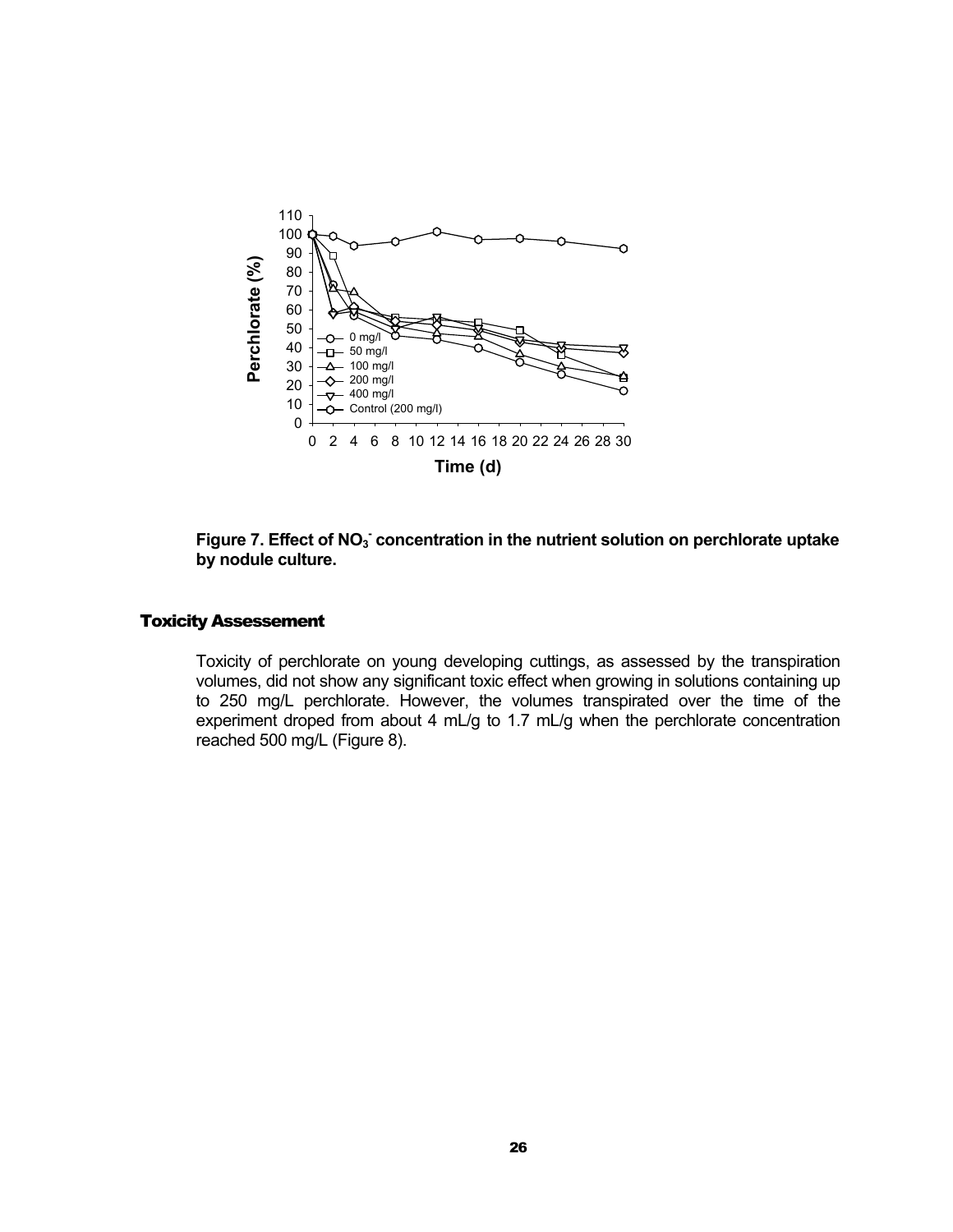

Figure 8. Effect of CIO<sub>4</sub> concentration in the nutrient solution on the transpiration **of poplar trees.** 

Growth rates (measured by the increase of fresh weight) did not show any significative differences when the trees grew in perchlorate concentrations up to 100 mg/L and corresponded to about 6.5 g after 24 d (or to about 0.27 g/d). However, in the presence of 250 and 500 mg/L perchlorate, the growth rates dropped to 3.3 and 0.7 g over the time of the experiment (or to 0.14 and 0.03 g/d) respectiveley (Figure 9). Chlorose marks were visible on the leaves of plants exposed to perchlorate at concentrations equal or higher than 250 mg/L.



Figure 9. Effect of CIO<sub>4</sub> concentration in the nutrient solution on the growth of **poplar trees.**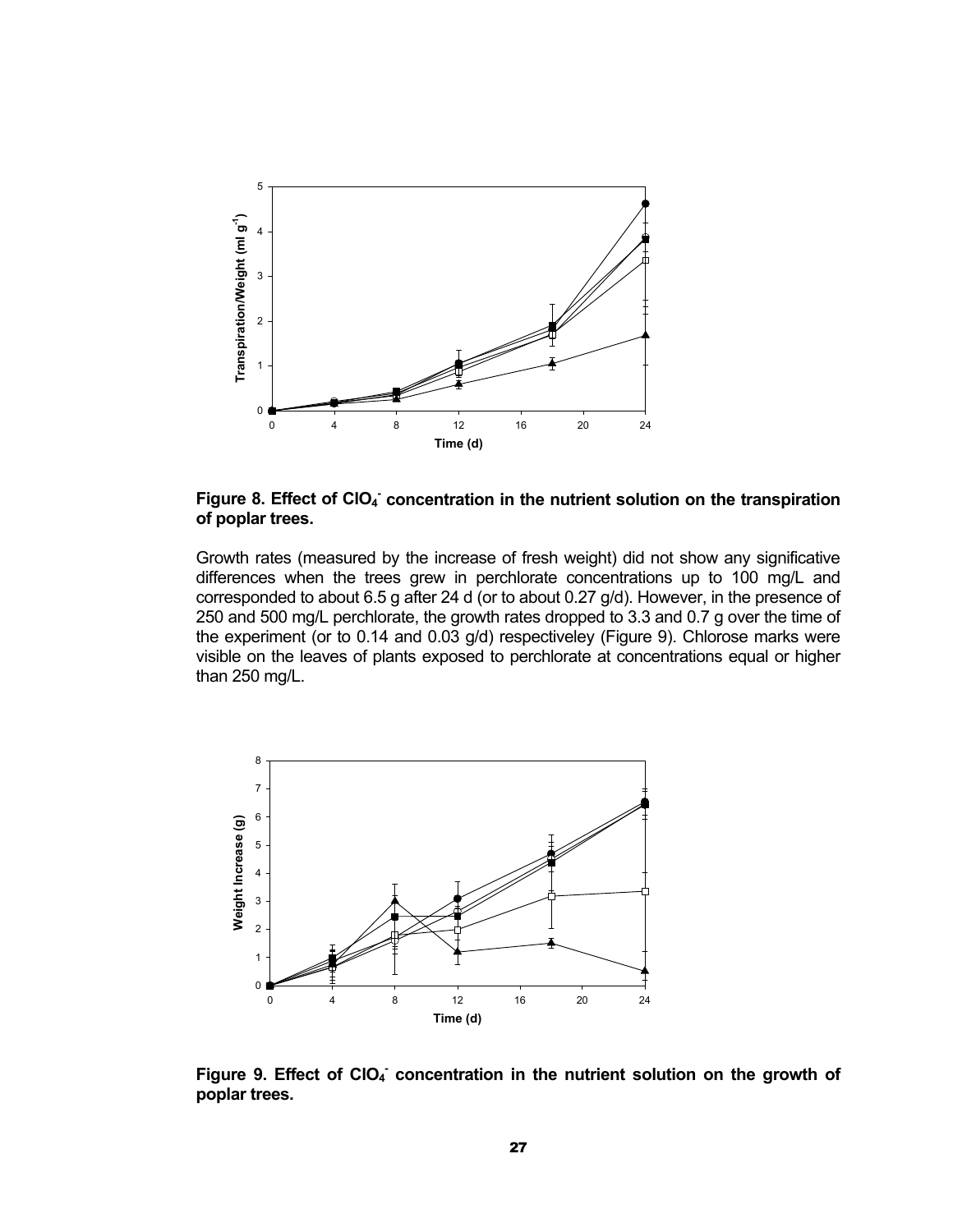#### <span id="page-29-0"></span>Enrichment and Purification of Perchlorate-Reducing Bacteria

Seven bacteria were enriched and isolated from three soil microcosms shown to consistently degrade perchlorate when hydrogen or lactate was added ([Table 5](#page-29-1)). These microcosms were maintained for 400 days prior to attempting isolation of perchlorate degrading organisms.

| Isolate | Source Microcosm          | <b>Enrichment Conditions</b>           |
|---------|---------------------------|----------------------------------------|
| JDS1    | INF sediment+anaerobic    | 5mM perchlorate +10mM lactate in       |
|         | media+lactate             | Freshwater media                       |
| JDS2    | INF sediment+anaerobic    | 5mM perchlorate +10mM lactate in       |
|         | media+lactate             | Freshwater media                       |
| JDS3    | INF sediment+anaerobic    | 5mM perchlorate +10mM lactate in       |
|         | media+lactate             | Freshwater media                       |
| JDS4    | Building 25C soil+IBJ-004 | 5mM perchlorate +10mM acetate          |
|         | water+lactate             | in Freshwater media                    |
| JDS5    | Building 25C soil+IBJ-004 | 5mM perchlorate $+40\%$ H <sub>2</sub> |
|         | water+hydrogen            | headspace in Freshwater media          |
| JDS6    | Building 25C soil+IBJ-004 | 5mM perchlorate $+40\%$ H <sub>2</sub> |
|         | water+hydrogen            | headspace in Freshwater media          |
| JDS7    | INF sediment+anaerobic    | 5mM perchlorate +10mM lactate in       |
|         | media+lactate             | Freshwater media                       |

#### <span id="page-29-1"></span>**Table 5. Inoculum and enrichment conditions used for isolation of seven perchlorate degrading isolates**

All isolates displayed consistent growth on perchlorate and lactate and a decrease in perchlorate could be coupled to an increase in cell mass [\(Table 6](#page-30-0), Figure10). For growth on 5mM perchlorate and lactate, doubling times for the isolates were between 4.5 hours (JDS5) and 6.9 hours (JDS1). Comparatively, *Dechloromonas agitus* strain CKB and *Dechlorosoma suilla* strain PS, two previously well described perchlorate degrading bacteria, isolated and characterized by Achenbach, et al. (Achenbach, Michaelidou et al. 2001), were grown along side the seven isolates and the doubling times were 4.1 hours and 6.9 hours, respectively. Analysis for chloride was not conducted for all collected samples, however a corresponding increase in chloride was observed for all perchlorate degraded in samples analyzed, accounting for 92±21% of initial perchlorate added on a molecular mass basis (data not shown). No chlorate or chlorite was detected. All seven isolates were Gram-negative rods of approximately 1  $\mu$ m in length. All isolates displayed motility, however, isolate JDS4 was visually observed as having significantly faster motility than the other six isolates. JDS5 and JDS6 did not grow uniformly in suspension. Under all growth conditions, particularly when grown on hydrogen, isolates JDS5 and JDS6 tended to grow in flocs or clumps and also tended to form films along the side and bottom of the growth tube or vessel. For this reason, the measured dry cell weight may be less than the actual cell weight present for these isolates as removed aliquots of cell suspension were assumed to be homogeneous; however, adherence of bacteria to the sides of growth vessels persisted even after vigorous shaking.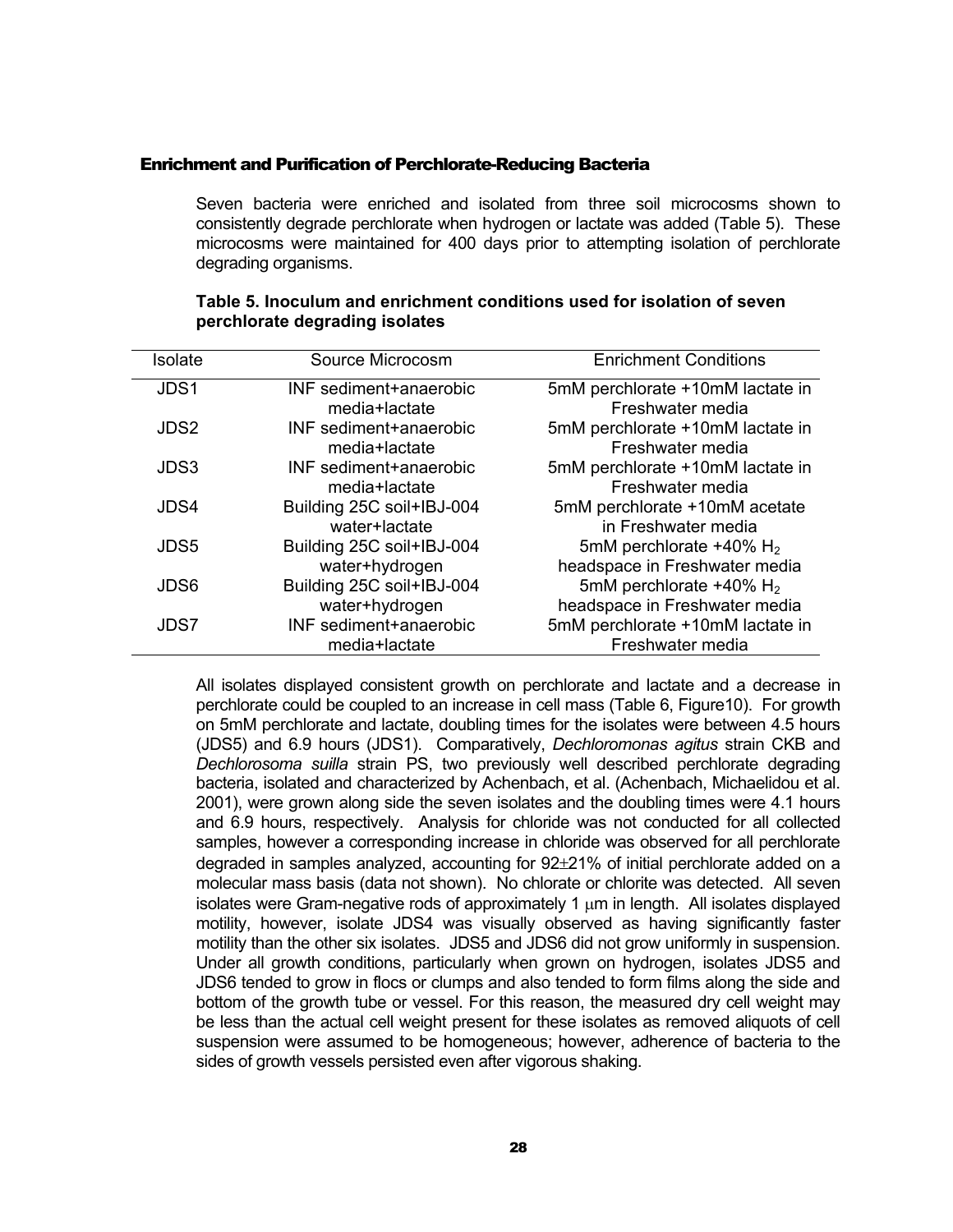| Isolate                       | Final Perchlorate Level (mM) | End dry cell mass (mg/L) |
|-------------------------------|------------------------------|--------------------------|
| JDS1                          | <b>BDL</b>                   | $40 \pm 6$               |
| JDS2                          | <b>BDL</b>                   | 40 $±5$                  |
| JDS3                          | <b>BDL</b>                   | $45 + 3$                 |
| JDS4                          | <b>BDL</b>                   | $90 + 11$                |
| JDS5                          | <b>BDL</b>                   | $140 + 15$               |
| JDS6                          | <b>BDL</b>                   | $33 \pm 3$               |
| JDS7                          | $0.59 \pm 0.14$              | $46 + 3$                 |
| <b>CKB (Positive Control)</b> | <b>BDL</b>                   | $220 + 6$                |
| PS (Positive Control)         | <b>BDL</b>                   | 26                       |

<span id="page-30-0"></span>**Table 6. Growth of perchlorate degrading isolates on 5mM perchlorate and 10mM lactate at 30**°**C after 66 hours** 

BDL= Below Detection Limit (0.001 mM ClO<sub>4</sub><sup>-</sup>). All conditions performed in triplicate, except for Strain PS.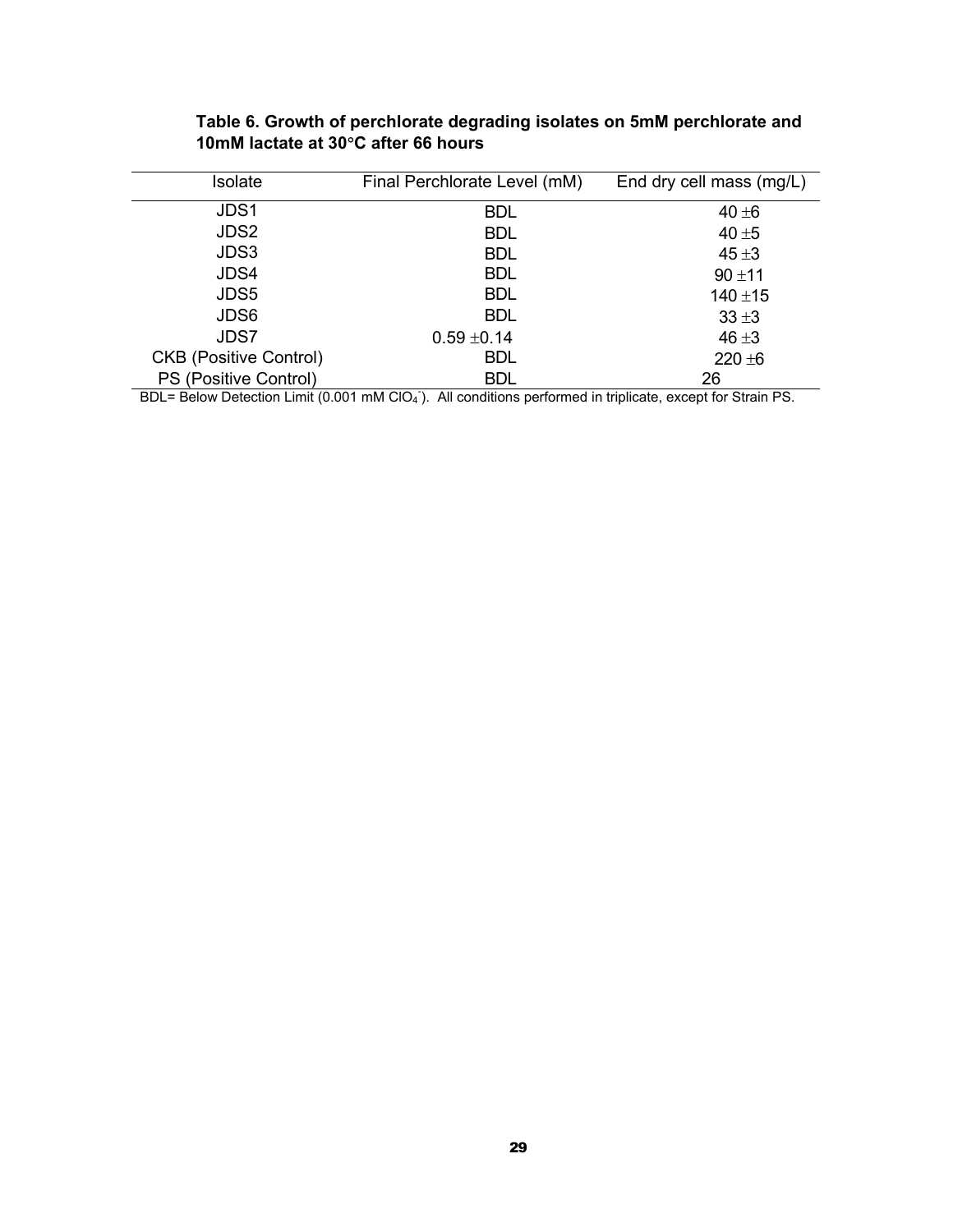

#### **Figure 10. Reduction of perchlorate and increase in biomass for Strain JDS4 and Dechloromonas agitus strain CKB grown in triplicate on 5mM perchlorate and 10mM lactate at 30**°**C.**

All isolates were found to utilize a lactate, acetate, and propionate as electron donors when using perchlorate as an electron acceptor ([Table 7](#page-32-0)). Growth was characterized by an observable increase in optical density at 600 nm within a two-week period or less.

Strains JDS 4, JDS 5, and JDS6 showed the same electron donor utilization with 5 mM nitrate as with 5 mM perchlorate, with the exception of growth being observed by JDS4 with 5mM ethanol and 5mM nitrate but not 5 mM ethanol and 5mM perchlorate. No isolates were able to grow on or degrade 0.1 mM benzene with 5 mM perchlorate or 5 mM nitrate. No isolates were able to ferment lactate or acetate.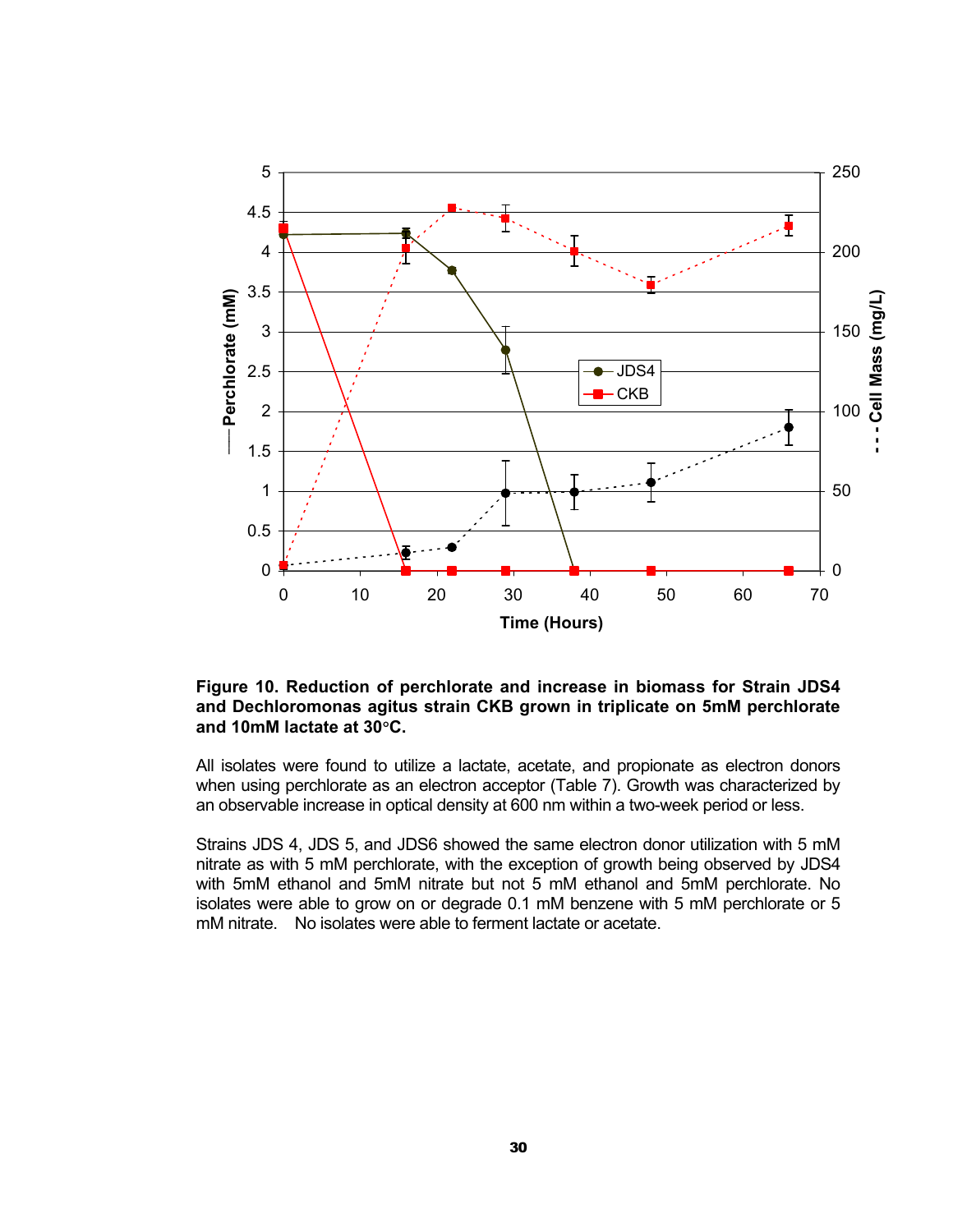| <b>Electron Donor</b> | JDS1      | JDS2 | JDS3      | JDS4      | JDS5      | JDS6    | JDS7 |
|-----------------------|-----------|------|-----------|-----------|-----------|---------|------|
| Lactate (10mM)        | $\ddot{}$ | +    | $\ddot{}$ | $\ddot{}$ | $\ddot{}$ |         | +    |
| Acetate (10mM)        | ÷         | +    | +         | $\ddot{}$ | $\div$    | +       |      |
| Hydrogen              |           |      |           |           | +         | +       |      |
| (40% headspace)       |           |      |           |           |           |         |      |
| Succinate (5mM)       |           |      |           |           |           |         |      |
| Propionate (5mM)      |           | +    | +         | +         |           | ٠       |      |
| Butyrate (5mM)        |           |      |           |           |           |         |      |
| Formate (5mM)         |           |      |           |           |           | $\star$ |      |
| Casamino Acids        |           |      | ÷         | ÷         |           | $\star$ | *    |
| $(1 g L^{-1})$        |           |      |           |           |           |         |      |
| Glucose (5mM)         |           |      |           |           |           |         |      |
| Ethanol (5mM)         |           |      |           |           |           |         |      |
| Benzoate (5mM)        |           |      |           |           |           |         |      |
| Benzene (0.1mM)       |           |      |           |           |           |         |      |
| Fe $(II)$<br>(5mM)    |           |      |           |           |           |         |      |

<span id="page-32-0"></span>**Table 7. Electron donors tested for growth with 5 mM perchlorate at 30**°**C** 

- No Growth observed, + Growth observed, \*Only poor growth observed

All isolates could use 5 mM perchlorate or 5 mM chlorate for growth with 10 mM acetate (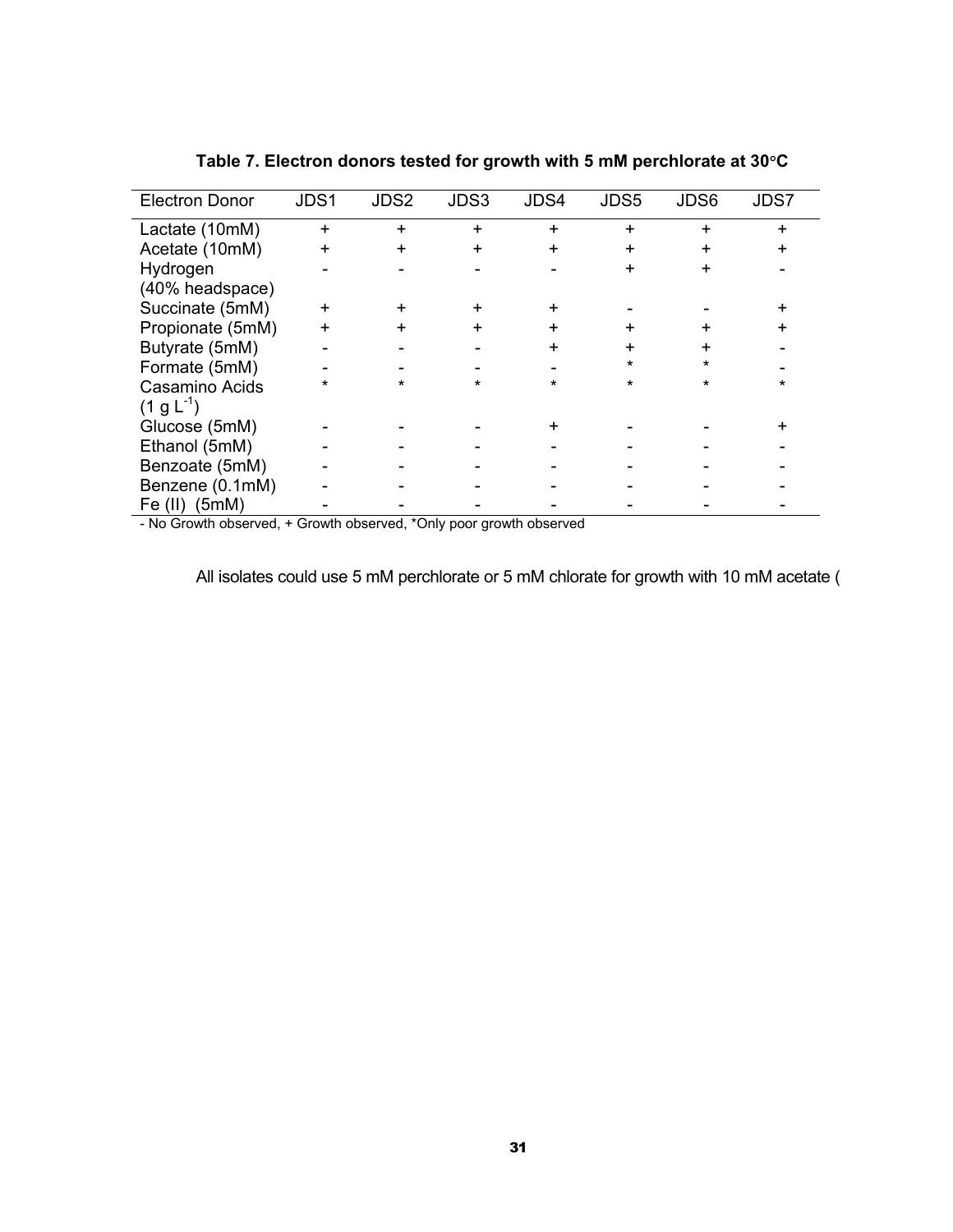[Table 8](#page-34-0)). Strains JDS1, JDS2, JDS3, and JDS7 were unable to grow on nitrate with any electron donor with the exception of growth of JDS7 on 5 mM glucose and 5 mM nitrate. Isolates JDS5 and JDS6 were unable to grow aerobically (or in a closed headspace with 20% oxygen) on 10 mM acetate, 10 mM lactate or 40 % hydrogen. Isolates JDS4 and JDS7 were able to grow aerobically using lactate or acetate; while aerobic growth of JDS1, JDS2, and JDS3 was observed initially but could not be repeated from anaerobically maintained inocula at a later time. Strains JDS1, JDS2, and JDS3 showed an increase in optical density on TCE or PCE with 10mM lactate or 10mM acetate as the electron donor. Ethene was detected in some replicates, however, this could not account for the disappearance of PCE or TCE observed. No DCE compounds or vinyl chloride were detected.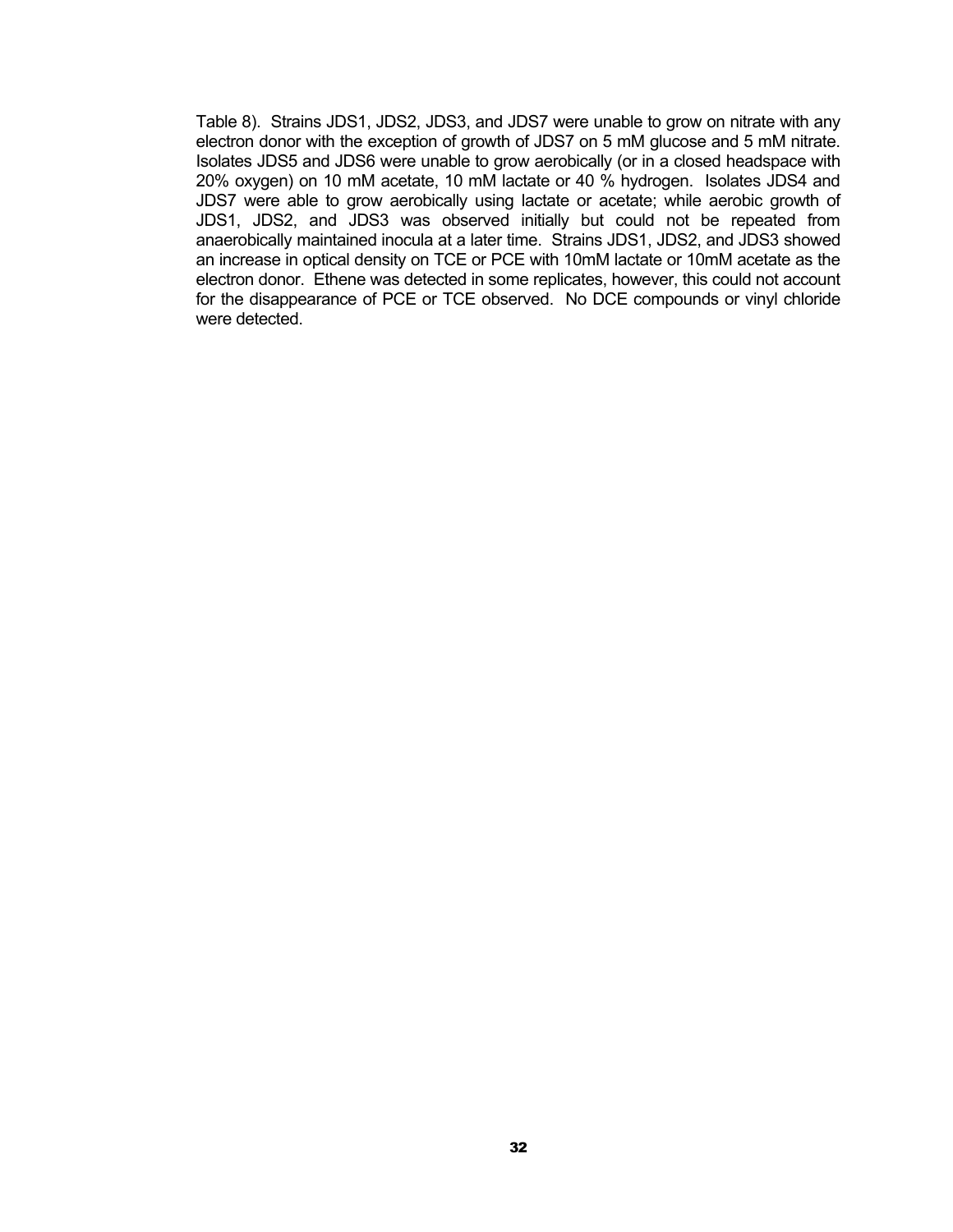| Electron Acceptor  | JDS1      | JDS2    | JDS3      | JDS4      | JDS5    | JDS6    | JDS7    |
|--------------------|-----------|---------|-----------|-----------|---------|---------|---------|
| Perchlorate (5mM)  | $\ddot{}$ |         | $\ddot{}$ | $\ddot{}$ |         |         | ÷       |
| Chlorate (5mM)     | +         | $\div$  | +         | $\div$    |         |         | +       |
| Nitrate (5mM)      |           |         |           |           |         |         |         |
| Oxygen             |           |         |           |           |         |         |         |
| (20%--atm)         |           |         |           |           |         |         |         |
| Sulfate (5mM)      |           |         |           |           |         |         |         |
| Fumarate (5mM)     |           |         |           |           |         |         |         |
| Sulfite (5mM)      |           |         |           |           |         |         |         |
| Selenate (5mM)     |           |         |           |           |         |         |         |
| Fe (III) (5mM)     |           |         |           |           |         |         |         |
| <b>TCE (0.1mM)</b> | $\star$   | $\star$ | $\star$   |           | $\star$ | $\star$ | $\star$ |
| PCE (0.1mM)        | *         | $\star$ | $\star$   | $\star$   | $\star$ | $\star$ | $\star$ |

**Table 8. Electron acceptors tested for growth with 10mM acetate at 30**°**C** 

<span id="page-34-0"></span>- No Growth observed, + Growth observed, \*Only poor growth observed

Isolates JDS5 and JDS6 showed an ability to grow using hydrogen as the sole electron donor, perchlorate as the electron acceptor, and carbon dioxide as the carbon source. No organic carbon source was added or required for growth under these conditions. Confirmation of autotrophic activity was established by observing that hydrogen and perchlorate utilization over time was coupled to an increase in cell mass of these cultures (Figure 11). As discussed previously, the measured dry cell weight may be less than the actual cell weight that was present for these isolates as bacterial films were observed to adhere to the sides of serum bottles even after vigorous shaking. In additional experiments, uptake of  ${}^{14}CO<sub>2</sub>$  into cell mass was also observed to confirm use of inorganic carbon for growth. While the decrease of radioactivity in the aqueous phase could not be statistically verified, recovery of 2-3% initial radioactivity from filtered solids (i.e. cell mass) was obtained as compared to non-radioactive inoculated controls and a radioactive non-inoculated control after 140 hours(Table 9). Assuming that molecular hydrogen donates 2 electrons per mole and complete reduction of perchlorate consumes 8 electrons per mole, 85-104% of hydrogen can be accounted by perchlorate reduction by growth of JDS5 and JDS6 (Table10). Utilization of hydrogen and perchlorate by these strains was patterned the same as that observed in previous growth experiments, with or without added  $H^{14}CO<sub>3</sub>$  (data not shown), however observed growth was faster, presumably due to better hydrogen transfer from headspace in a larger reaction vessel. Strains JDS5 and JDS6 were unable to grow on hydrogen and perchlorate in Freshwater media modified to contain no bicarbonate or carbon dioxide buffered to pH 7.2 with 0.1 M phosphate buffer to provide further support of the growth observed under normal media conditions as utilizing inorganic carbon.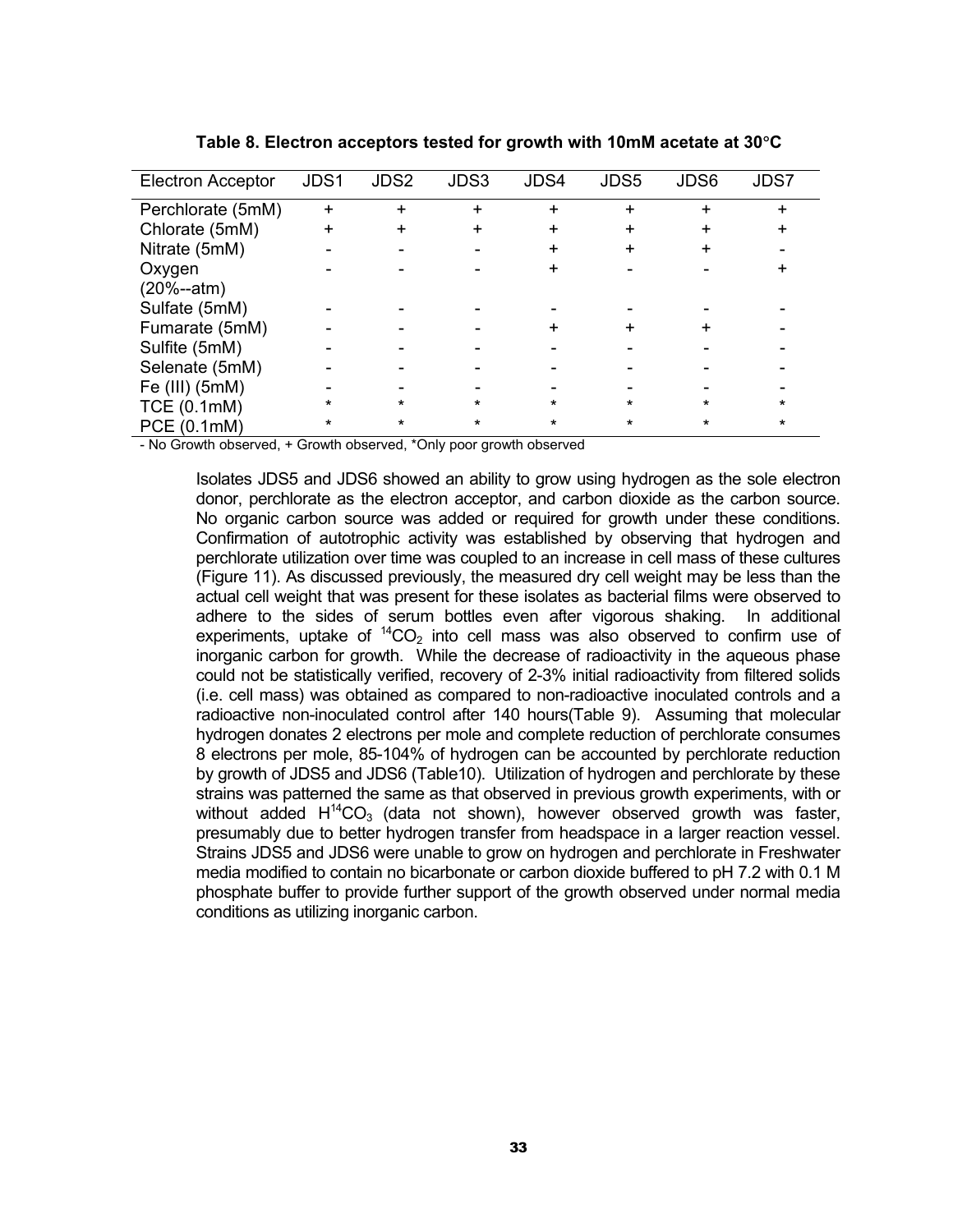| <b>Aqueous Fraction</b>                     | <b>Start</b> | <b>End (140</b>            |
|---------------------------------------------|--------------|----------------------------|
|                                             |              | hours)                     |
| No Inocula Control with $H^{14}CO_3$        | 1.57         | 1.28                       |
| JDS5 (cold control—no <sup>14</sup> C       | 0.44         | 0.33                       |
| added)                                      |              |                            |
| $JDS5 + H^{14}CO3$                          | 1.20         | 1.15                       |
| JDS6 (cold control-no <sup>14</sup> C       | 0.33         | 0.37                       |
| added)                                      |              |                            |
| $JDS6 + H^{14}CO3$                          | 1.04         | 1.22                       |
| <b>Gaseous Fraction</b>                     |              |                            |
| No Inocula Control with $H^{14}CO_3$        | 0.13         | 0.09                       |
| JDS5 (cold control—no <sup>14</sup> C       | 0.05         | 0.10                       |
| added)                                      |              |                            |
| $JDS5 + H^{14}CO3$                          | 0.13         | 0.13                       |
| JDS6 (cold control-no <sup>14</sup> C       | 0.05         | 0.08                       |
| added)                                      |              |                            |
| $JDS6 + H^{14}CO3$                          | 0.13         | 0.08                       |
| <b>Cell Mass Fraction (filtered solids)</b> |              |                            |
| No Inocula Control with $H^{14}CO_3$        | <b>NA</b>    | $0.000(0.0\%)^C$           |
| JDS5 (cold control-no <sup>14</sup> C       | <b>NA</b>    | $0.000(0.0\%)^C$           |
| added)                                      |              |                            |
| $JDS5 + H^{14}CO3$                          | <b>NA</b>    | $0.038(3.0\%)^C$           |
| JDS6 (cold control—no <sup>14</sup> C       | <b>NA</b>    | $0.000(0.0\%)^C$           |
| added)                                      |              |                            |
| $JDS6 + H^{14}CO3$                          | <b>NA</b>    | $0.028~(2.1\%)^C$          |
| <b>System Total (Sum of all Fractions)</b>  |              |                            |
| No Inocula Control with $H^{14}CO_3$        | 1.70         | 1.37 $(81\%)^R$            |
| JDS5 (cold control-no <sup>14</sup> C       | 0.48         | 0.43 $(90\%)^R$            |
| added)                                      |              |                            |
| $JDS5 + H^{14}CO3$                          | 1.34         | 1.31 $(98%)^R$             |
| JDS6 (cold control-no <sup>14</sup> C       | 0.38         | $0.45(118%)^R$             |
| added)                                      |              |                            |
| $JDS6 + H^{14}CO3$                          | 1.17         | $1.33$ (114%) <sup>R</sup> |

**Table 9. 14C Radioactivity recovered from H14CO3 or 14CO2 added during growth of JDS5 and JDS6 on 10 mM perchlorate and 40% hydrogen headspace at 30**°**C. Results in** µ**Ci**

 $C \frac{1}{\sqrt{2}}$ <sup>14</sup>C Converted into cell mass from initial H<sup>14</sup>CO<sub>3</sub> measured for system. R %Recovery from all fractions compared to initial measured radioactivity. NA—Not applicable, initial cell mass was not measured.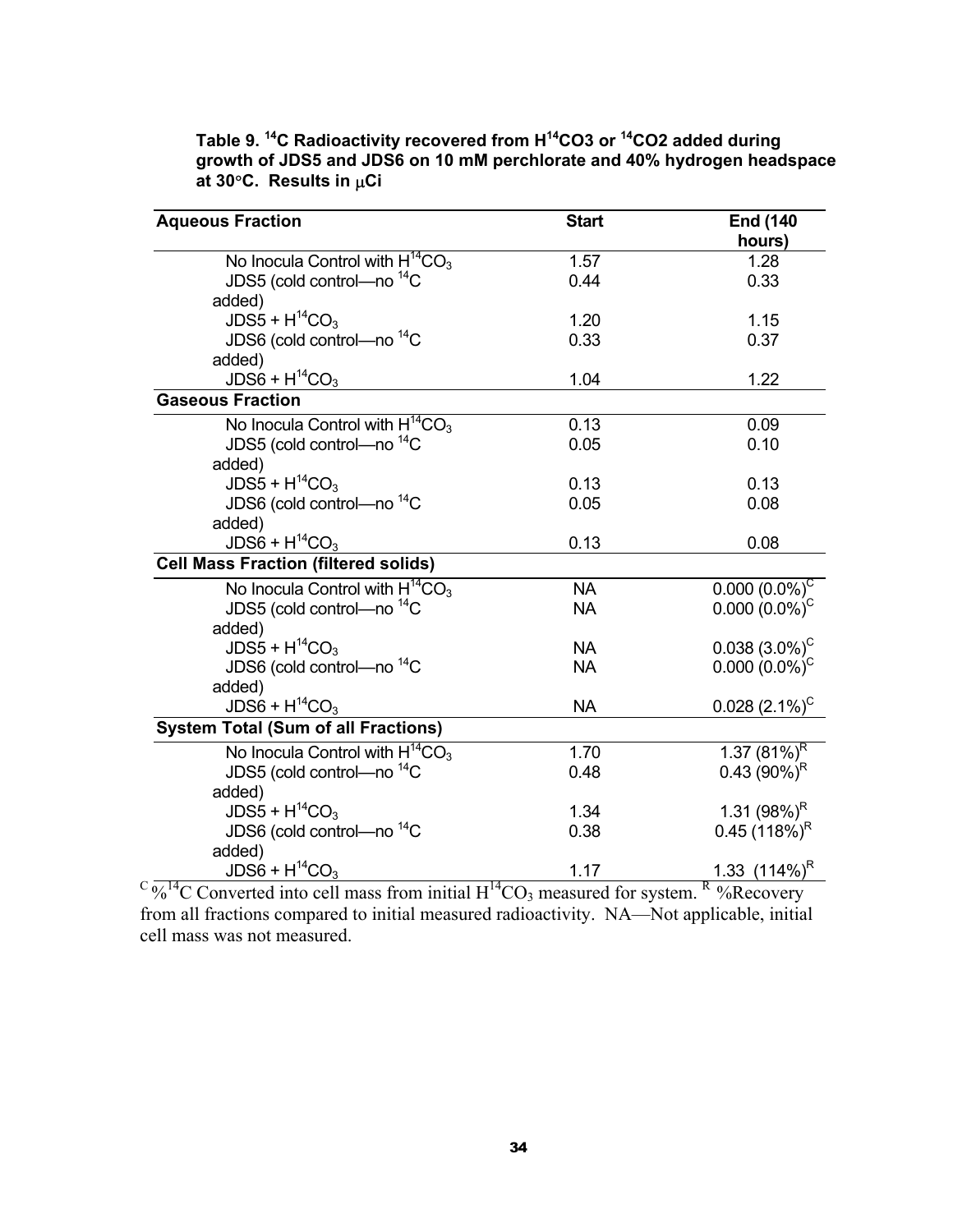#### **Table 10. Electron mass balance for strains JDS5 and JDS6 grown on 40% hydrogen atmosphere and 10mM perchlorate under autotrophic conditions at 30**°**C (milli electron equivalents (L)-1)**

|      | <b>Hydrogen</b><br><b>Consumed</b> | <b>Perchlorate</b><br>Reduced | <b>Cell Mass</b><br><b>Produced</b> | <b>Mass Balance of</b><br><b>Electrons</b> |
|------|------------------------------------|-------------------------------|-------------------------------------|--------------------------------------------|
| JDS5 | $38.2 + 2.3$                       | $29.6 + 0.3$                  | $6.34 + 2.89$                       | $94 + 12%$                                 |
| JDS6 | $40.2 + 1.2$                       | $30.0 + 1.1$                  | $3.83 + 0.26$                       | $87 + 4\%$                                 |

All values are the difference between measurements of 0 and 142 hours for three replicates. Based upon energetics (Sawyer, McCarty et al. 1994), 1 mole H<sub>2</sub> = 2 moles electrons; 1 mole cells (as C<sub>5</sub>H<sub>7</sub>O<sub>2</sub>N) = 20 moles electrons = 113 g cells; assuming mineralization of perchlorate and products (ClO<sub>4</sub> +8e + 8H<sup>+</sup>  $\rightarrow$  Cl + 4H<sub>2</sub>O), 1 mole CIO $_4$  = 8 moles electrons. Cell mass produced was estimated as recovered dry cell weight from VSS measurements. The electron mass balance was determined by the sum of Perchlorate reduced and Cell Mass Produced divided by Hydrogen Consumed.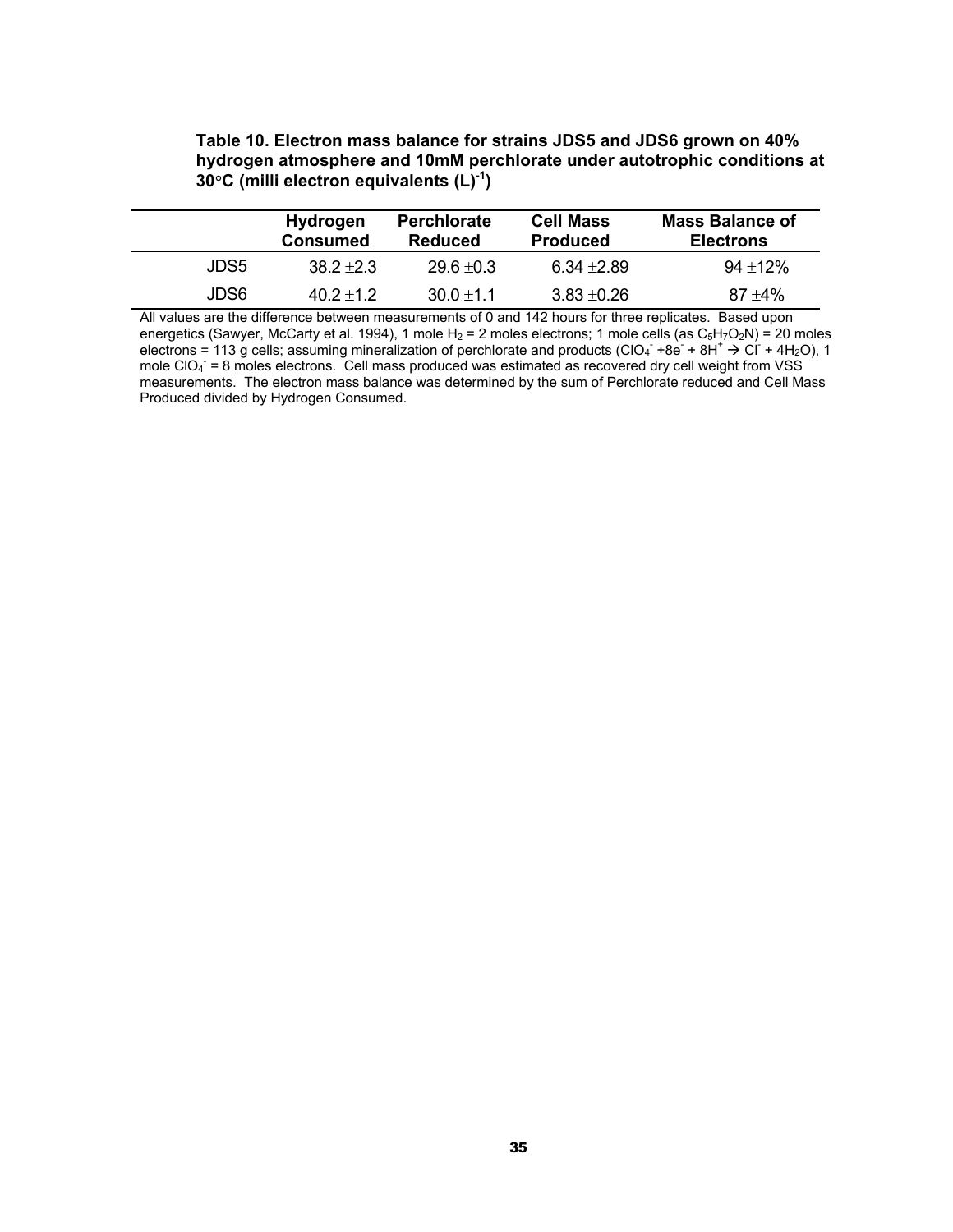

**Figure 11a. Growth of JDS5 on 40% hydrogen atmosphere and 10mM perchlorate at 30**°**C.** 



**Figure 11b. Growth of JDS6 on 40% hydrogen atmosphere and 10mM perchlorate at 30**°**C.** 

Due to the unique ability of perchlorate and chlorate degrading organisms to dismutate chlorite to chloride and oxygen as described by Coates, et al. (1999) and Rikken, et al. (1996), isolates were examined for their ability to utilize chlorite. Wet cell suspensions of all isolates showed an ability to transform 10 mM chlorite. The maximum rate of cells grown on 10 mM lactate and 5 mM perchlorate to utilize 10 mM chlorite ranged from 0.5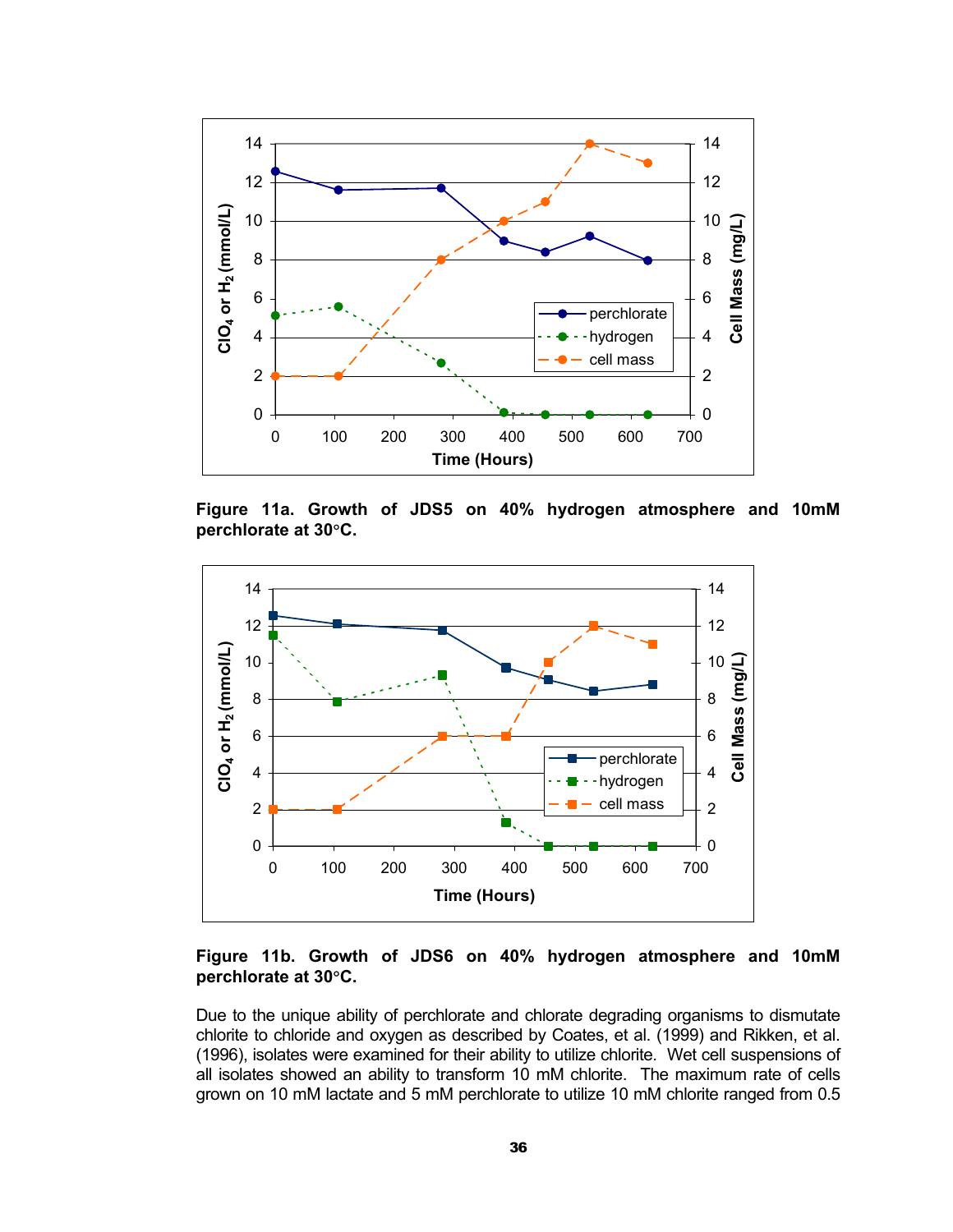mmol ClO<sub>2</sub> (mg dry cell mass)<sup>-1</sup> (sec)<sup>-1</sup> (JDS6) to 11.6 mmol ClO<sub>2</sub> (mg dry cell mass)<sup>-1</sup>  $(\text{sec})^1$  (JDS7). Strains JDS5 and JDS 6 when grown on hydrogen and 5 mM perchlorate showed a maximum chlorite utilization of 5.1 mmol ClO<sub>2</sub> (mg dry cell mass)<sup>-1</sup>  $(\text{sec})^1$  and 1.7 mmol CIO<sub>2</sub> (mg dry cell mass)<sup>-1</sup> (sec)<sup>-1</sup>, respectively. Comparatively, maximum chlorite utilization of *Dechloromonas agitus* strain CKB and *Dechlorosoma suilla* strain PS grown alongside these strains on 10 mM lactate and 5 mM perchlorate were 4.7 mmol ClO<sub>2</sub> (mg dry cell mass)<sup>-1</sup> (sec)<sup>-1</sup> and 7.9 mmol ClO<sub>2</sub> (mg dry cell mass)<sup>-1</sup>  $(sec)^{-1}$ , respectively. Production of oxygen was not measured as part of this experiment; however, bubbles were observed to form during the assay signifying gas production that was likely due to dismutation activity producing molecular oxygen.

The 16S rDNA sequences recovered from these bacteria suggests they are members of the Proteobacteria class, and three different sub-groups of organisms have been isolated from the three microcosms used as inocula (Figure 12). From phylogenetic analysis of partial 16S rDNA sequence, isolates JDS1, JDS2, JDS3, and JDS7, which includes enrichments potentially showing dechlorinating activity, appear most closely related to other known dechlorinating organisms in the epsilon subclass of Proteobacteria. Within the beta subclass of Proteobacteria, JDS4 may be most highly related to *Dechlorosoma* or *Rhodocyclus* while isolates JDS5 and JDS6 may be most highly related to the genus *Dechloromonas*.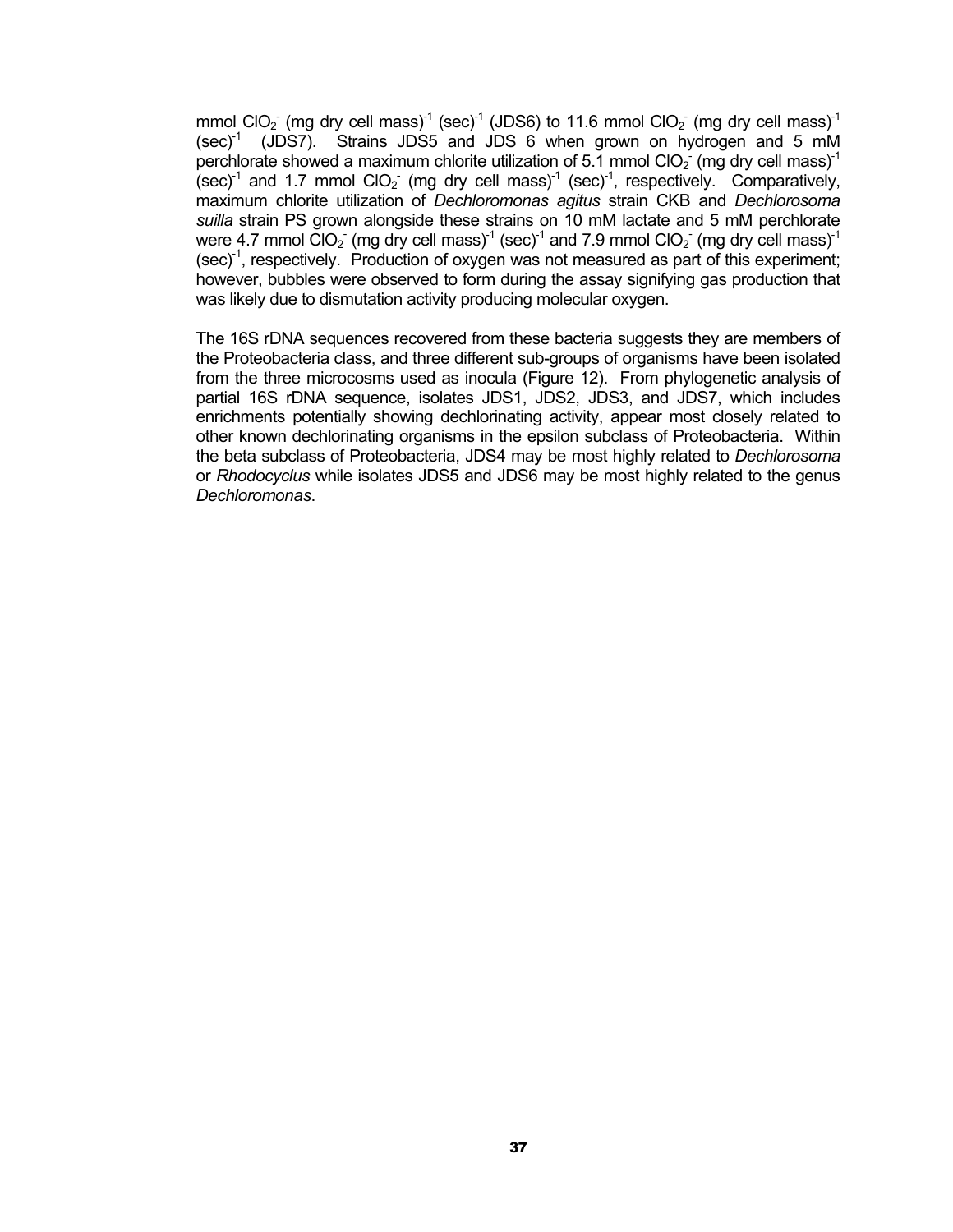

**Figure 12. Tree of known species and newly obtained isolates based upon Bootstrap analysis of commonly shared regions of partial or whole 16S rDNA gene sequences.**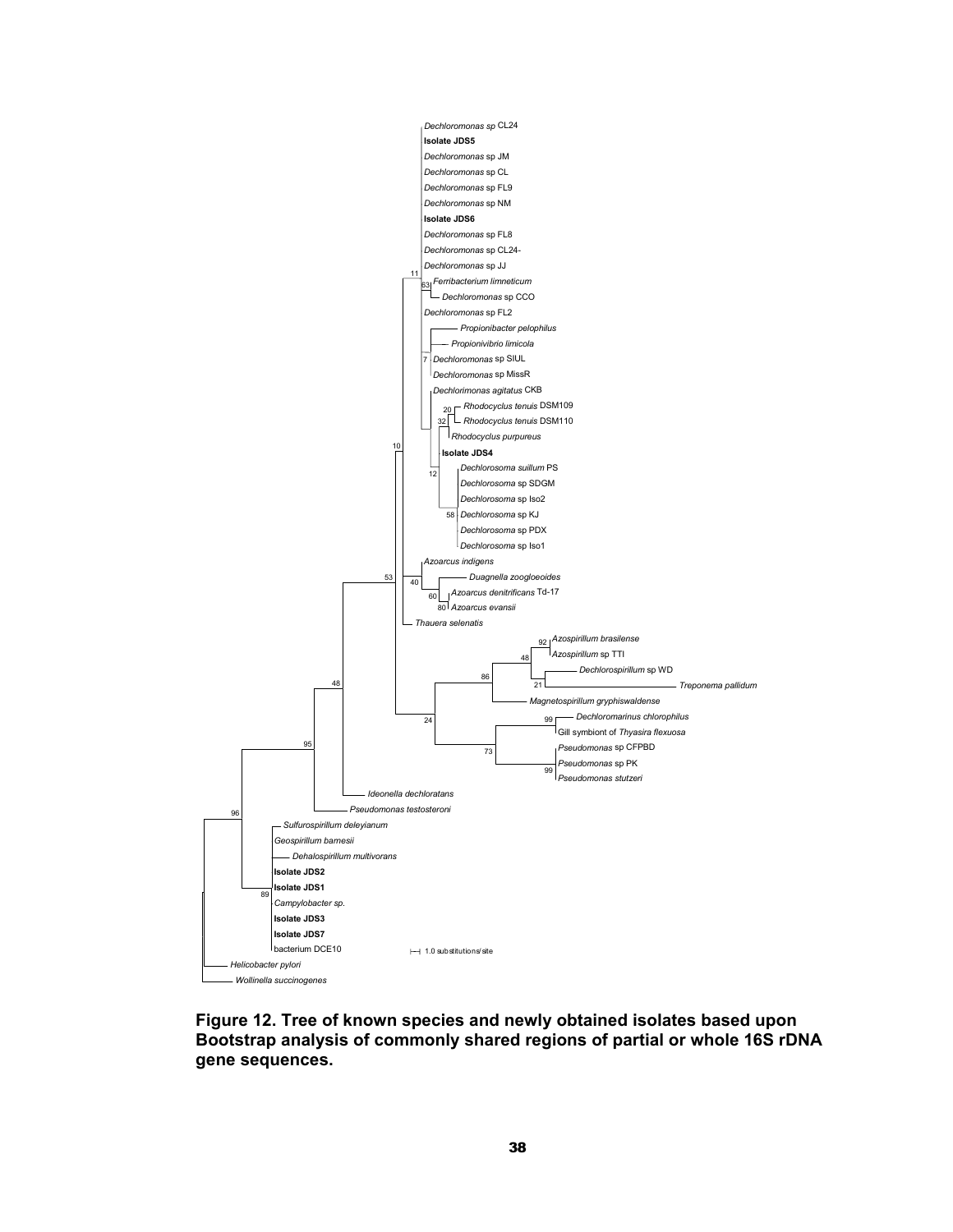#### <span id="page-40-0"></span>Degradation of Perchlorate by Bacteria Using Root Products

As anticipated, the COD content of the root products were significantly different from each other. The COD of the recovered filtered root exudate was 25 mg/L and the COD of the filtered root homogenate was 670 mg/L. Subsequently, the concentrations of root exudate and root homogenate examined for growth were 20 mg/L COD and 270 mg/L COD, respectively, with 5mM perchlorate.

All seven isolates identified as part of this project (JDS1- JDS7) were investigated for their ability to use poplar roots as a carbon and energy source for perchlorate degradation. In addition, a perchlorate-acclimated culture, LEC-PH was also investigated for the ability to utilize root exudate for perchlorate degradation. After 18 days incubation, all inocula showed decreases in perchlorate concentration using the root products. Results using the root homogenate were pronounced as 10%-25% of initial perchlorate was degraded, and the growth of bacteria was observed visually in the tubes ([Table 1](#page-40-1)1). While incubations using root exudate did not show distinct visual results, the analytical results suggest some perchlorate degradation did occur. These results are extremely encouraging as this is the first known report of degradation of perchlorate using solely root products as a carbon and energy source by perchlorate-reducing bacteria.

|                            | <b>Strain</b> | <b>Electron Donor</b> | Day 0 | Day 18 | Δ      | % reduction |
|----------------------------|---------------|-----------------------|-------|--------|--------|-------------|
|                            | JDS1          | root homogenate       | 962   | 851    | $-111$ | 11.5%       |
|                            |               | root exudate          | 659   | 657    | -1     | 0.2%        |
|                            | JDS2          | root homogenate       | 1181  | 1051   | $-130$ | 11.0%       |
|                            |               | root exudate          | 667   | 665    | $-2$   | 0.3%        |
|                            | JDS3          | root homogenate       | 969   | 845    | $-124$ | 12.8%       |
|                            |               | root exudate          | 737   | 708    | $-28$  | 3.9%        |
|                            | JDS4          | root homogenate       | 992   | 891    | $-101$ | 10.2%       |
|                            |               | root exudate          | 687   | 665    | $-22$  | 3.2%        |
|                            | JDS5          | root homogenate       | 922   | 792    | $-131$ | 14.2%       |
|                            |               | root exudate          | 650   | 632    | $-18$  | 2.8%        |
|                            | JDS6          | root homogenate       | 972   | 848    | $-124$ | 12.8%       |
|                            |               | root exudate          | 695   | 684    | $-12$  | 1.7%        |
|                            | JDS7          | root homogenate       | 949   | 741    | $-208$ | 22.0%       |
|                            |               | root exudate          | 842   | 811    | $-31$  | 3.7%        |
|                            | <b>LEC-PH</b> | root homogenate       | 1011  | 754    | $-258$ | 25.5%       |
|                            |               | root exudate          | 709   | 690    | $-19$  | 2.7%        |
| sults in ma/l. Perchlorate |               |                       |       |        |        |             |

#### <span id="page-40-1"></span>**Table 11. Degradation of perchlorate by Perchlorate-Degrading Bacteria using root products after 18 days of incubation.**

All Results in mg/L Perchlorate

• **Figure 2**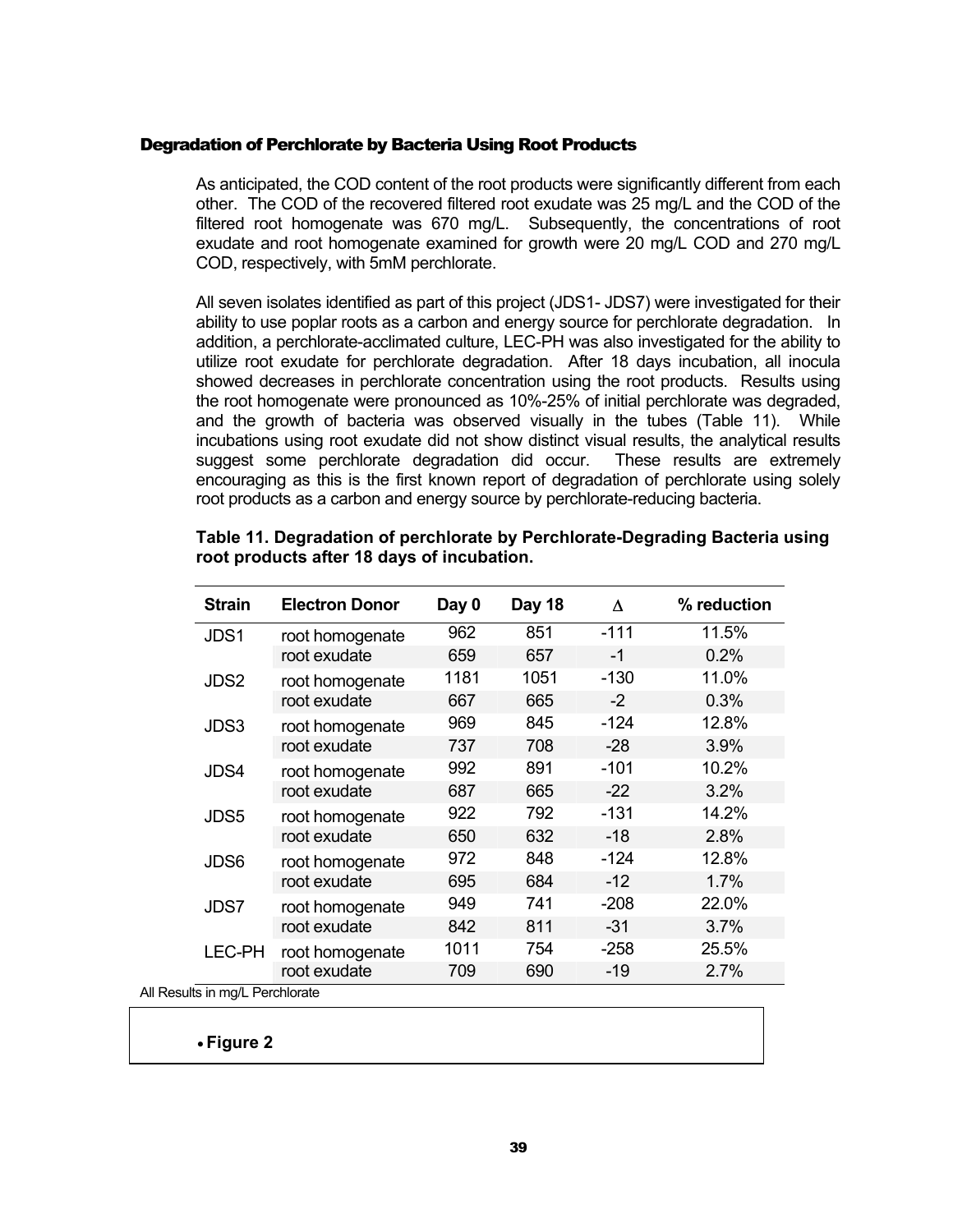<span id="page-41-0"></span>**Section** 



### **Conclusions**

#### Phytotransformation Experiments

Our results have shown that both trees in hydroponic solution and nodules in liquid suspension were able to remove perchlorate  $(CIO<sub>4</sub>)$  from the nutrient solution. Since the uptake rates did not seem to slow significantly at the end of the experiment, it can be assumed that the process might continue over a longer period of time and that no toxic effect of perchlorate occured at the concentration applied (25 mg/L). The transpiration and growth rates observed in plants growing either in the presence or in the absence of perchlorate also did not show any toxic effect. The comparable growth rates observed between nodules incubated both in the presence and in the absence of perchlorate lead to a similar conclusion. This is consistent with previous observations reporting no phytotoxic effect of perchlorate in the solution below 2,500 mg/L (Nzengung et al., 1999, Susarla et al., 2000).

The initial concentration of perchlorate was reduced to half of the initial by both trees and nodules over the time of the experiment suggesting an active uptake by the roots, but also by the photosynthetic tissue in the periphery of nodules. This suggests that besides the specialized root tissue, photosynthetic tissue, mimicing leaf cells, possesses ion transporters able to take up perchlorate.

Using willow trees growing in diluted Hoagland solution, Nzengung et al. (1999) showed an almost complete disappearance of the initial 22 mg/L perchlorate after 30 days. However, the transfomation kinetics of that study showed two distinct phases: The first phase was slow (disappearance of about 20 % in 15 days) and the second one faster (disappearance of the remaining 80 % in 15 days). Since the experiments were not performed under sterile conditions, the first phase has been described as the result of a plant-mediated uptake, while the second as the result of a plant-assisted microbial transformation of perchlorate (i.e. rhizodegradation). The first two weeks could correspond to the lag phase required for the adaptation of perchlorate-reducing bacteria (Wallace et al., 1998)--recently reported to be ubiquitous in the environment (Coates et al., 1999)--and/or to the development of anaerobic conditions in the root zone (Nzengung et al., 1999). In a separate report, sweet gum trees growing in sand were shown to reduce the initial 20 mg/L perchlorate to undetectable levels, while willow trees, growing both in sand and in hydroponic solution, were shown to reduce the same concentration about 50 % over the same period of time (Susarla et al., 2000). These variable results may be explained by the use of different plant species and by the application of different experimental conditions. Even though poplar trees were reported to be poor at removing perchlorate by comparison to other species, our results suggest that they are at least in midway of the range of performances reported using other terrestrial trees. Poplar trees therefore continue to constitute a good model for phytoremediation studies, and because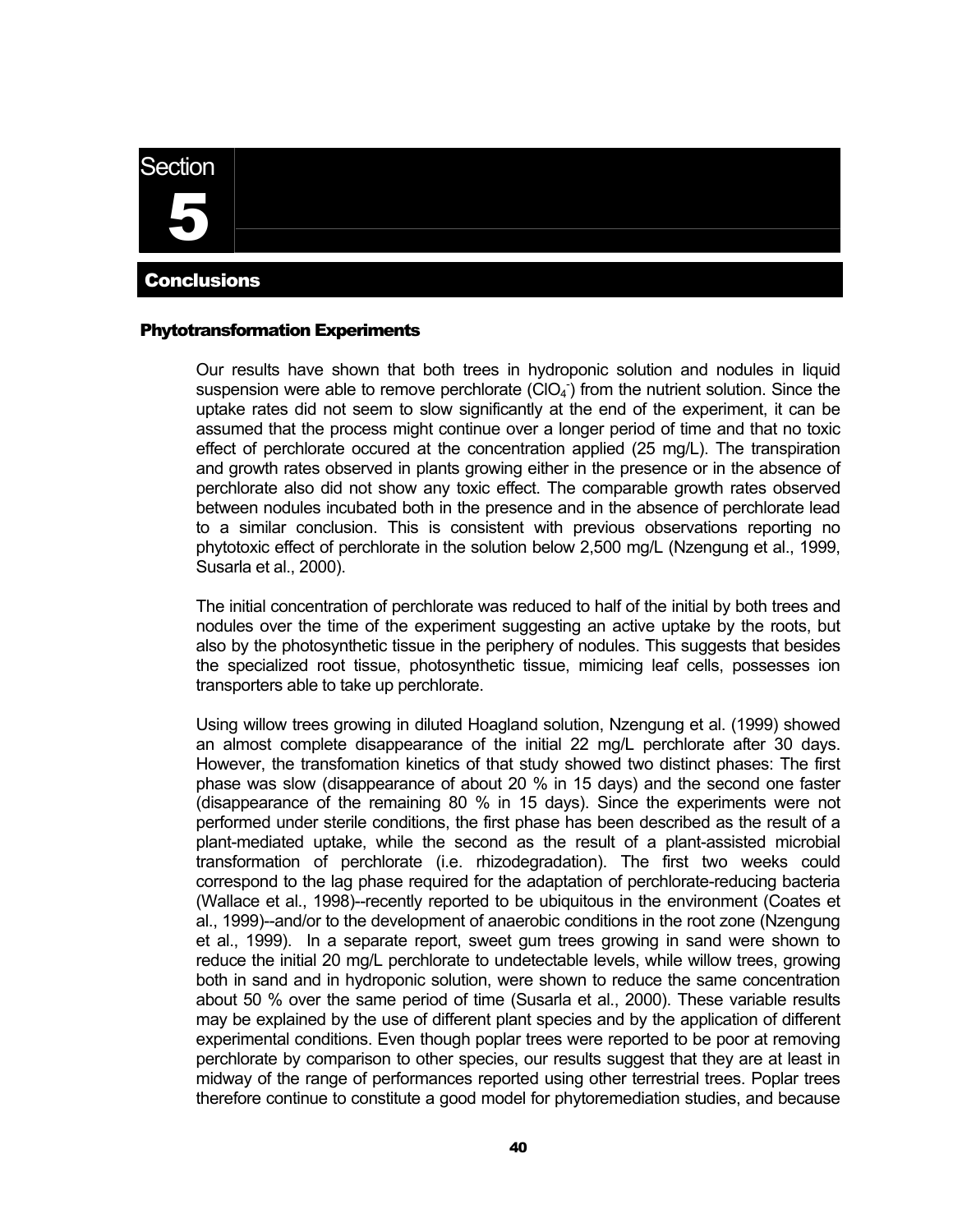of other valuable properties from a phytoremediation viewpoint, continue to be a leading candidate for cleaning up perchlorate-contaminated environments. More extensive screening of species and environmental conditions may be necessary to optimize a phytoremediation scheme for perchlorate contaimination.

Because our experiments were performed under sterile conditions and because no microbial contamination was detected, it can be considered that the reduction of perchlorate concentration observed in the solution was the result of a pure plantmediated process (i.e. uptake and/or phytotransformation).

Most of the radioactivity recovered from the plants tissues at the end of the experiment was located in the leaves (more than 90 %), while insignificant amounts were recovered from the other fractions. Using willow trees growing in diluted Hoagland solution and in sand, Nzengung et al. (1999) found similarly that the major part of perchlorate (initial concentration 100 mg/L) taken up by the plants after 26 days exposure was found in the leaves (46 %), even though significant proportions were also recovered from the upper (33 %) and the lower stems (17 %). On the other hand, in similar phytoremediation experiments using sweet gum trees growing in sand (initial concentration of perchlorate 20 mg/L), perchlorate metabolites were observed in the leaf, the root, and the stem tissues at levels of 355, 191, and 83 mg/kg fresh material, respectively. However, using willow trees in the same experiments, only 51 mg/kg of perchlorate metabolites were extracted from the leaves, while 102 and 127 mg/kg were extracted from the roots and the stems, respectively (Susarla et al., 2000). The large variations reported in the repartition of perchlorate and perchlorate metabolites between the different plant organs may be explained by the use of different plant species and of different experimental conditions (e.g. the time of exposure), which seems to correlate the proportion of perchlorate and perchlorate metabolites accumulated in the leaves. Together these results suggest an active uptake of perchlorate by the roots followed by a translocation to the leaves where it can be either stored or transformed.

Both small trees growing in hydroponic solution and nodule cultures have been shown to reduce the concentration of  ${}^{36}$ CIO<sub>4</sub> in solution by 50 % in 30 days. However, the radioactivity recovered in the solutions corresponded to 67 and 53 % for the experiments using trees and nodules respectively. This suggests that a part of the  $36$ Cl in the solutions did not account for  $36$ CIO<sub>4</sub>. Analysis of the distribution of the radioactivity recovered in the solutions after one month showed that a significant portion (33 % and 10 % in experiments with trees and nodules, respectively) was accounted for by chloride. On the other hand, the radioactivity extracted from the leaves and from nodules showed distribution between non transformed perchlorate (66 %) and various proportions of reduced metabolites (i.e.  $ClO<sub>3</sub>$ ,  $ClO<sub>2</sub>$ , and CI). Because experiments were performed under sterile conditions, these results showed that plant tissues are able, qualitatively speaking, to entirely reduce perchlorate to chloride. The identified metabolites inside the plant tissues suggest a stepwise reduction of perchlorate to chloride, through a pathway similar to the reductive microbial metabolism and likely involving (per)chlorate reductase and chlorite dismutase. Differences between microbial enzymes involved in perchlorate reduction, which are oxygen-sensitive, and plant enzymes seem likely as these as yet unidentified plant enzymes appear to act mainly inside the leaves (or in photosynthetic cells of nodules), where oxygen is present due to production by photosynthesis. However, the relatively limited transformation of perchlorate observed over the time of the experiment suggests a slow activity by comparison to microbial reduction, which might be the price to pay for a reductive enzyme working under aerobic conditions. These results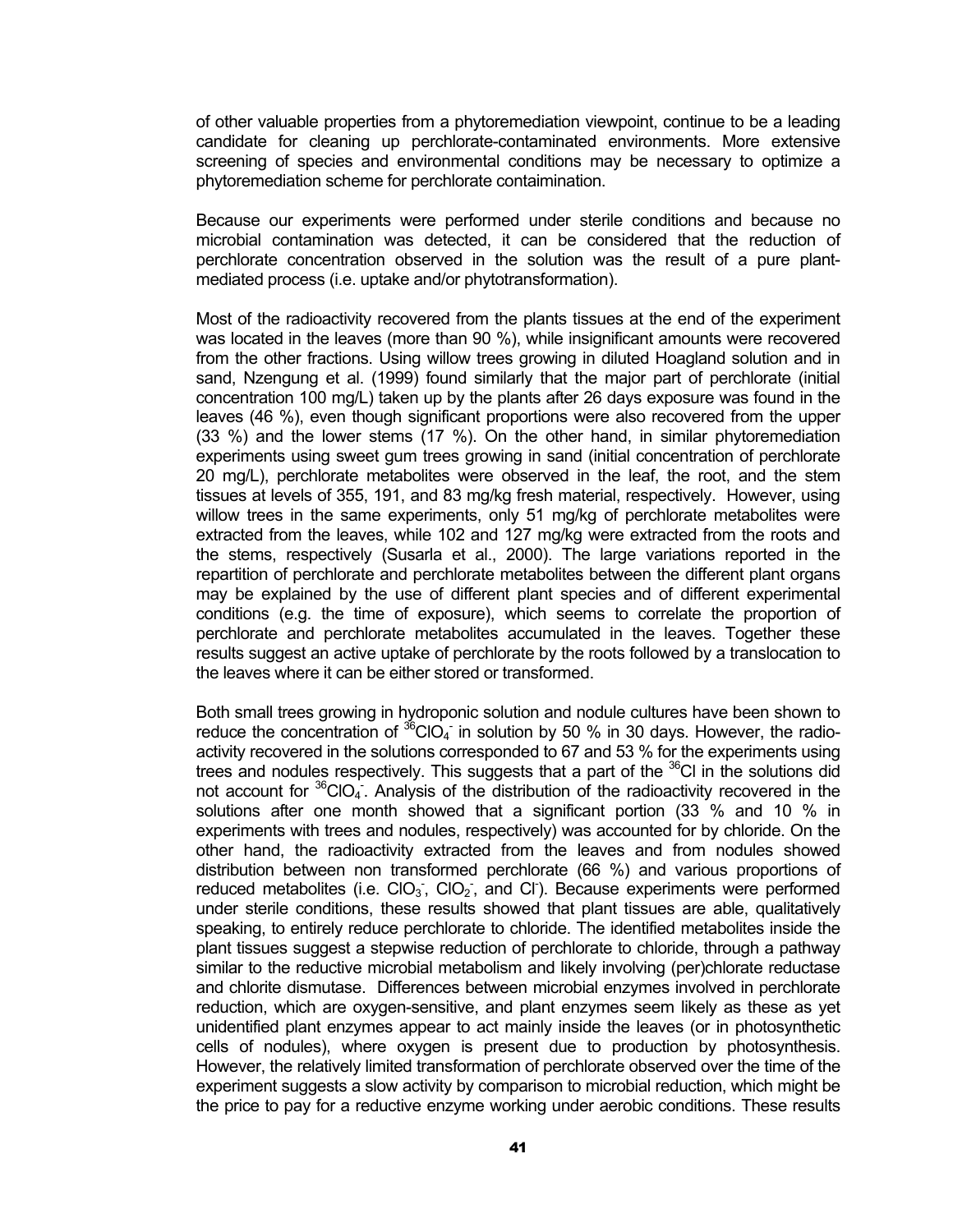<span id="page-43-0"></span>are in agreement with other reports about phytoremediation of perchlorate. Based on the comparison of the perchlorate concentration extracted from the leaves of willow trees in short term (< 30 day) and long-term (> 60 day) experiments, Nzengung et al. (1999) concluded that accumulation of perchlorate in the leaf tissues occurs first, followed by a subsequent reduction into chloride. The other perchlorate reduction metabolites, in variable proportions, were also recovered from the different parts of sweet gum and willow trees (Susarla et al., 2000). In contrast to our results, large proportions of perchlorate reduction products were recovered not only from the leaves, but also from the other parts of the plant, suggesting either a translocation of the metabolites upon formation in the leaves or transformation by cells located in other parts of the plant.

Because no transformation could take place in the solution, the large proportion of the radioactivity recovered from the solution as chloride, as well as the low chloride titers extracted from the leaves, suggest a release of chloride in the solution upon its reduction in the leaf tissues. Nzengung et al. (1999) also reported an increase of the chloride concentration in the solution following the reduction of the perchlorate concentration, but suggested this originated from a microbial-mediated rhizodegradation of perchlorate inside the solution. The absence of chloride observed elsewhere in the leaves extracts from willow and sweet gum trees supports this hypothesis.

Nitrate  $NO<sub>3</sub>$  has been shown to inhibit the reduction of perchlorate by bacterial strains. Apparently,  $NO_3$  ions compete with  $ClO_4$  for reductive enzymes (Logan 1998). In addition, it has been shown that  $NO<sub>3</sub>$  inhibits the rate of disappearance of perchlorate by willow trees growing in Hoagland solution (Nzengung et al. 1999). However, whether this observation was the result of an inhibition of the uptake of perchlorate by trees or the result of an inhibition of the perchlorate-reducing activity of microbes remains unclear. Our degradation experiments using cuttings showed similarly a reduction of the perchlorate removal from the solution by small poplars. However, because our experiments were performed under sterile conditions, the observed effect was attributed to an inhibition of the active uptake mechanism of perchlorate by the roots. On the other hand, nodule uptake of perchlorate was only slightly affected by increasing nitrate concentration in the solutions, suggesting the existence of uptake mechanisms independent from the inhibition or the competition by nitrate.

Our results obtained using radio-labeled perchlorate and working under sterile conditions provide additional evidence that stepwise reduction, and subsequent detoxification, of perchlorate previously believed to be exclusively reduced only by facultative microorganisms, can also be achieved by higher plants. This is also the first time in the short history of phytoremediation that plants were reported, besides uptake, to actually transform an inorganic pollutant. Further experiments however are required in order to ensure that the remaining perchlorate detected in the plant tissues are susceptible to complete reduction to chloride.

#### Enrichment and Characerization of Perchlorate-Reducing Bacteria

Seven isolates capable of reducing perchlorate to chloride with added lactate or hydrogen were obtained from three soil microcosms. The results provide evidence that two of these isolates, JDS5 and JDS6, are capable of growth on hydrogen and perchlorate without an organic source of carbon. These are the first reported perchlorate-degrading autotrophs. The inability of these strains to grow in the presence of oxygen suggests they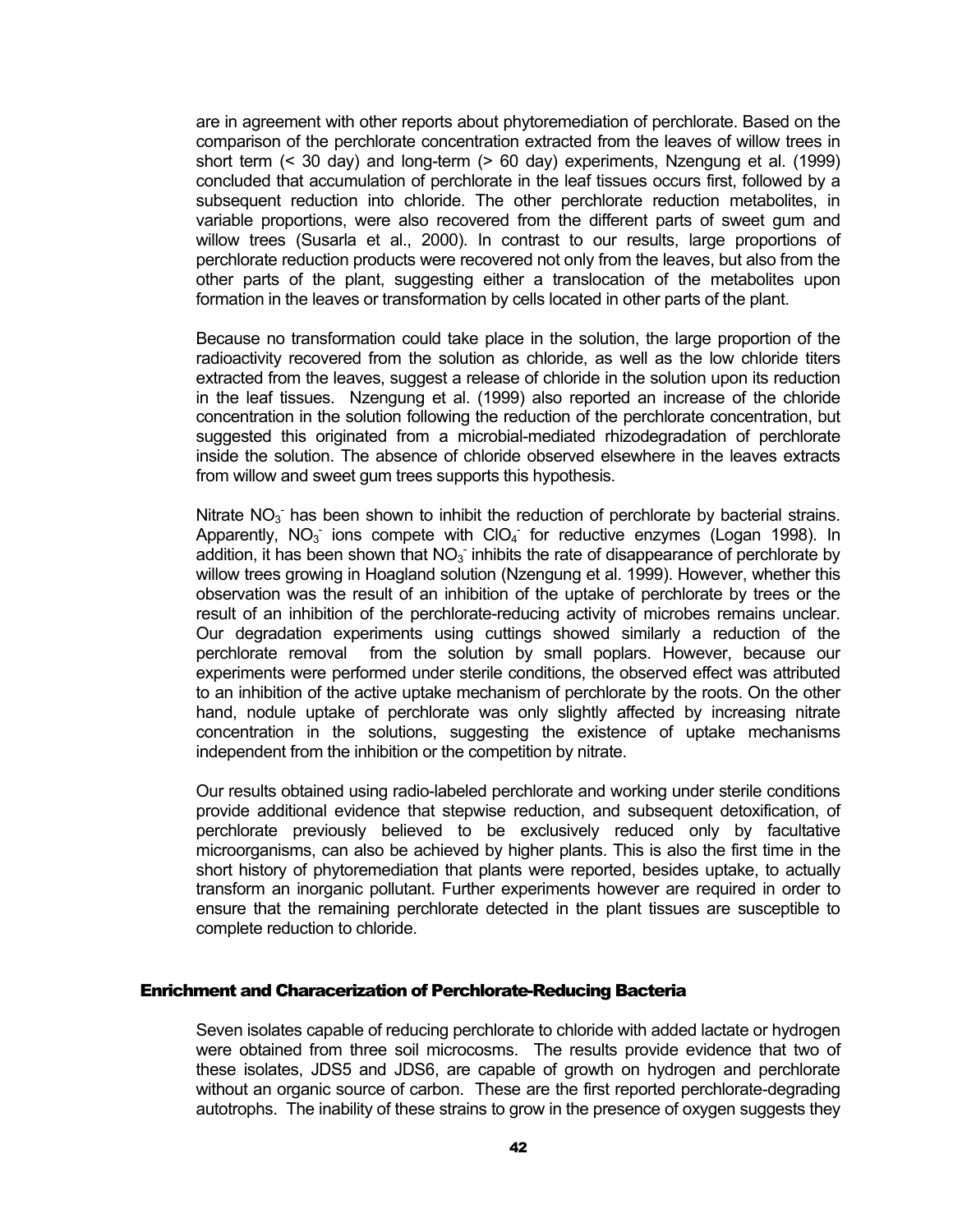<span id="page-44-0"></span>may be microaerophilic or strictly anaerobic. In general, these two isolates appear very robust, as they were also able to grow heterotrophically using a variety of electron donors and acceptors. A phylogenetic analysis of partial 16S rDNA sequence from these organisms suggests they are most similar to other known perchlorate degraders in the beta subclass of Proteobacteria.

The ability of isolates JDS1, JDS2, and JDS3 to potentially degrade or grow using PCE or TCE is the first report of this activity among perchlorate-degrading organisms. However, these preliminary results require further investigation to determine the actual use and fate of chlorinated aliphatics by these bacteria. There is ecological and phylogenetic evidence to support the use of PCE or TCE by these organisms. The Longhorn Army Ammunition Plant, the original source of material for the perchlorate-degrading microcosms, is known to have TCE contaminated areas, which may have contributed to the natural selection of these perchlorate-utilizing bacteria. Comparison of 16S rDNA sequence recovered from these strains agrees with the observed phenotype as the closest phylogenetic 16S rDNA sequences were known dechlorinating organisms in the epsilon subclass of Proteobacteria. The bacteria *Sulfurospirillum deleyianum*, *Dehalospirillum multivorans,* and bacterium DCE10 were all isolated due to their ability to dechlorinate PCE, so it is logical that close phylogenetically related bacteria might share dechlorinating activity.

The existence of bacteria capable of autotrophic growth on hydrogen and perchlorate and bacteria capable of using either chlorinated aliphatics or perchlorate expands the previously known activity of perchlorate degraders. While perchlorate-respiring bacteria continue to be shown as abundant in nature, the ubiquity of these particular isolates (or similar phenotypes) has not been investigated. Nonetheless, the characteristics of these isolates may lend themselves to applications of both in-situ and ex-situ bioremediation strategies. Additionally, continued discovery of novel perchlorate-degrading bacteria may help to uncover unique physiological and/or genetic themes present in this increasingly significant group of organisms.

The ability of these bacteria to utilize root products for perchlorate degradation is very encouraging for the prospects of rhizodegradation at the LHAAP. All seven bacteria isolated were able to degrade perchlorate after 18 days of incubation, suggesting that products from plants can serve to promote a combined rhizodegradation zone for perchlorate degradation.

#### Project Summary

The work conducted for this project has culminated in discovery of new information fundamental to understanding biological perchlorate degradation by plant and bacterial systems and practical information directly applicable to the perchlorate issues of the Longhorn Army Ammunition Plant. The results suggest that biological degradation does occur under certain environmental conditions and the potential exists to create a passive phytoremediation/rhizodegradation system at the site.

Poplar trees were shown capable of both uptake and conversion of perchlorate. Trees growing in hydroponic solution were shown to reduce the concentration of  ${}^{36}$ CIO<sub>4</sub> in solution by 50 % in 30 days. Uptake of perchlorate was verified by recovery of radioactivity from the leaves. Additionally, conversion of perchlorate in these semi-sterile conditions was shown by the recovery of perchlorate metabolites containing  $36$ Cl. Of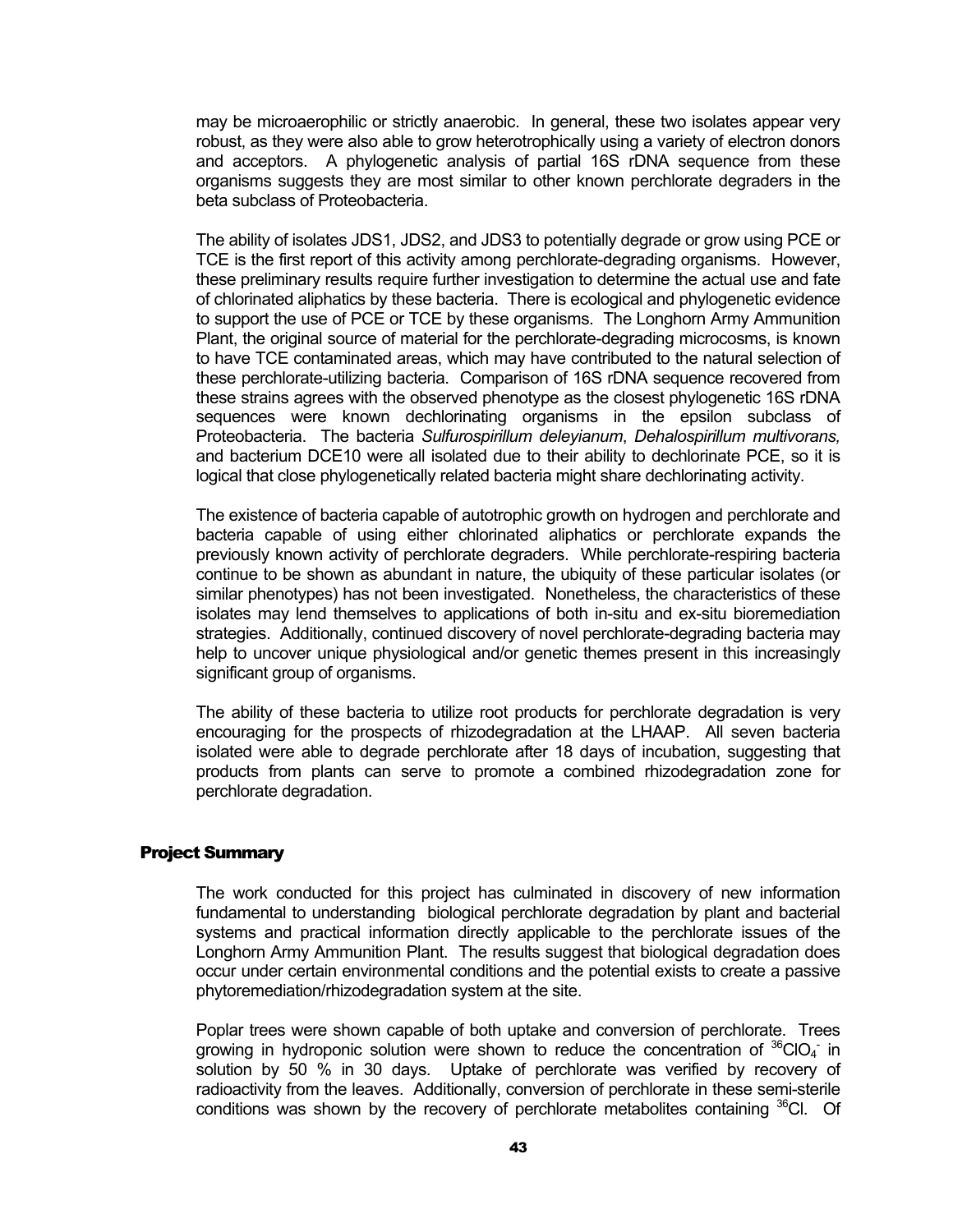radio-labeled <sup>36</sup>Cl recovered from the leaves, 68%, 15%, 8%, and 15% was recovered as  $ClO<sub>4</sub>$ ,  $ClO<sub>3</sub>$ ,  $ClO<sub>2</sub>$ , and CI, respectively. Additionally, 33 % of radio-labeled compound remaining in solution was recovered as chloride, which appeared not to be due to microbial conversion.

Additionally, seven new perchlorate-degrading bacteria were isolated from soil microcosm enrichments developed from soil and water samples collected at a perchlorate-contaminated site. Two of these isolates (JDS5 and JDS6) represent the first known hydrogen-utilizing, autotrophic, perchlorate degraders. Four other isolates obtained from this research (JDS1, JDS2, JDS3, and JDS7) display phylogeny most similar to dechlorinating bacteria, groups not previously described to show perchloratedegrading activity.

The degradation of perchlorate by both the plant and bacterial systems utilized for this work lends great promise to the development of passive bioremediation systems to treat perchlorate contamination. Furthermore, the demonstration of utilization of root products by the newly identified bacteria adds merit to the potential of an engineered phytoremediation system to operate as a synergistic rhizodegradation zone.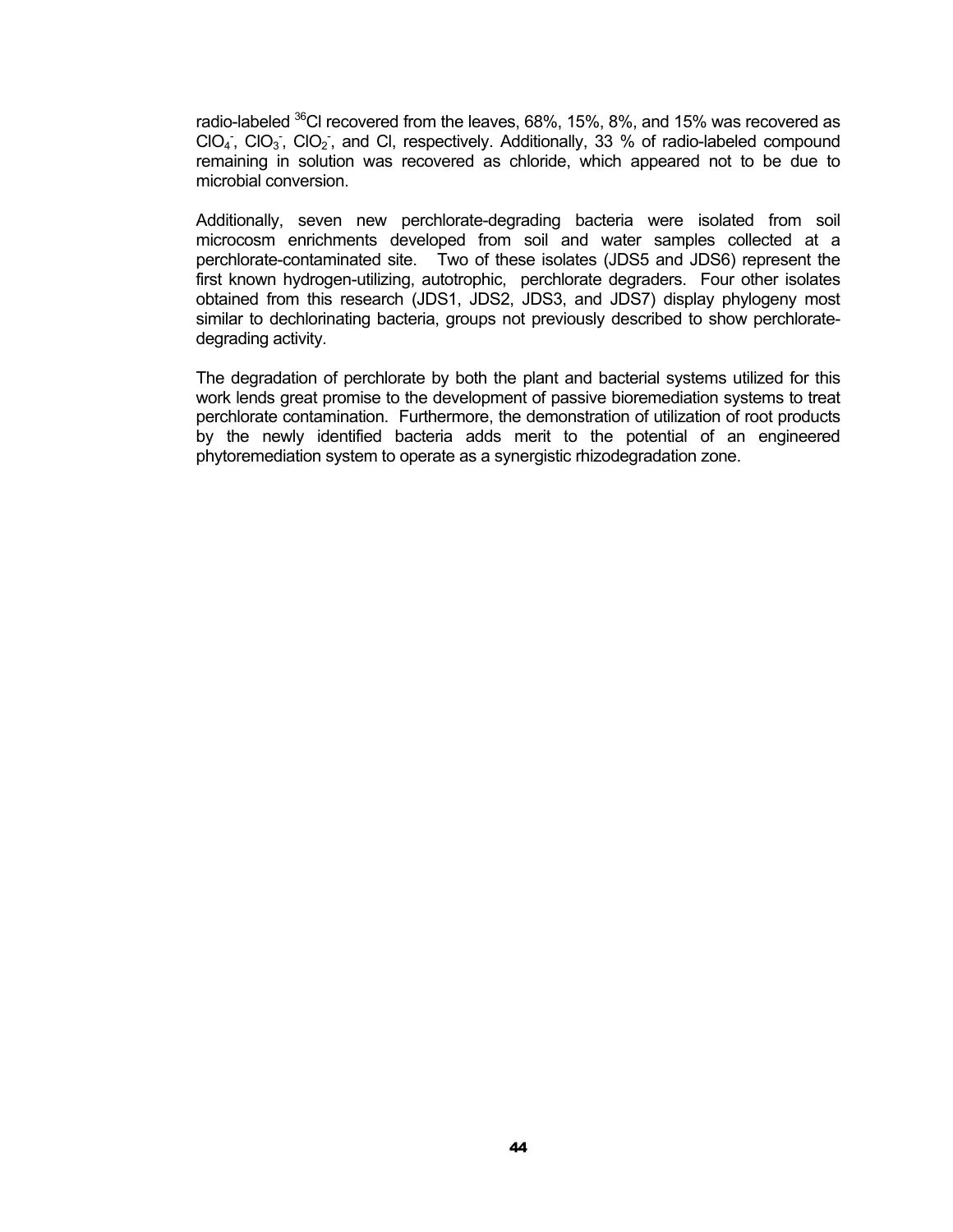# <span id="page-46-0"></span>**Section**

6

## **References**

Achenbach LA, Michaelidou U, Bruce RA, Fryman J, and Coates JD (2001). *Dechloromonas agitata* gen. nov., sp nov and *Dechlorosoma suillum* gen. nov., sp nov., two novel environmentally dominant (per)chlorate-reducing bacteria and their phylogenetic position. *International Journal of Systematic and Evolutionary Microbiology*  **51**: 527-533.

APHA, AWWA, and WEF (1989). *Standard Methods for Examination of Water and Wastewater*.

Attaway H, Smith M (1993). Reduction of perchlorate by an anaerobic enrichment culture *J. Ind. Microbiol.* **12**: 408-412.

Brechner RJ, Parkhurst GD, Humble WO, Brown MB, Herman WH (2000). Ammonium perchlorate contamination of Colorado River drinking water is associated with abnormal thyroid function in newborns in Arizona. *Journal of Occupational and Environmental Medicine* **42**(8): 777-782.

Bruce RA, Achenbach LA, and Coates JD (1999). Reduction of (per)chlorate by a novel organism isolated from paper mill waste. *Environ Microbiol* **1**(4): 319-29.

Burken J and Schnoor JL (1998). Predictive relationships for uptake of organic contaminants by hybrid poplar trees" *Environ Sci Technol.* **32**:3379-3385.

Burken JG, Shanks JV, Thompson PL (2000). Phytoremediation and plant metabolism of explosives and nitroaroamtic compounds. In *Biodegradation of Nitroaromatic Compounds and Explosives.* Ed. Spain JC, Hughes JB, Knackmuss HJ. Lewis Publishers (New York). pp 239-276.

California Department of Health Services (1997). *Perchlorate in California Drinking Water.* Report September 1997. California Department of Health Services.

Clark J (1999). Toxicity of Perchlorate. In *Perchlorate in the Environment.* Ed. Urbanski E. Kluwer Academic/Plenum Publishers (New York). pp 15-30.

Coates JD, Chakraborty R, Lack JC, O'Connor SM, Crespi JN, and Achenbach LA (2001). Anaerobic benzene oxidation coupled to nitrate reduction in pure culture by two strains of Dechloromonas. *Nature* **411**(6841): 1039-43.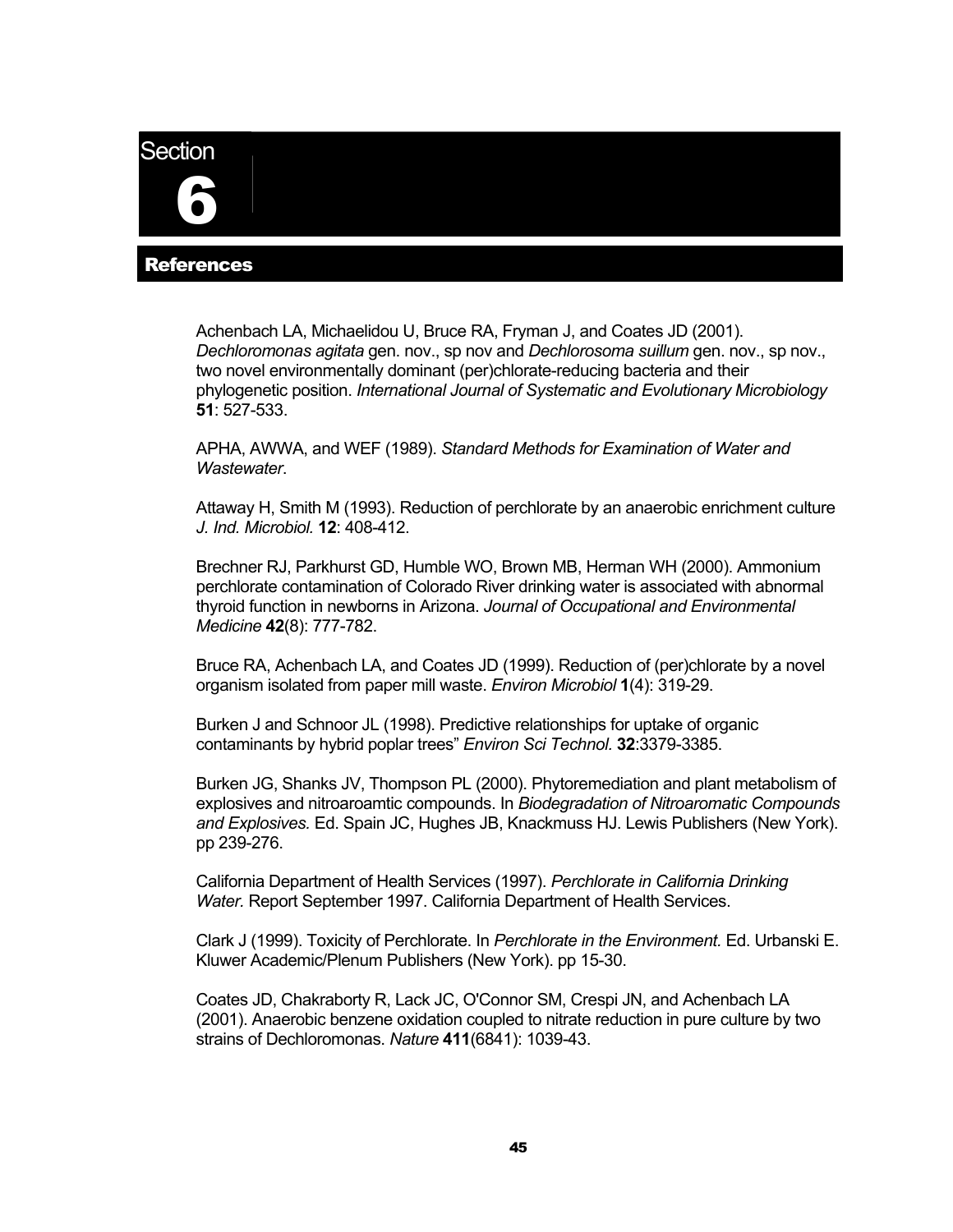Coates JD, Michaelidou U, Bruce RA, O'Connor SM, Crespi JN, and Achenbach LA (1999). Ubiquity and diversity of dissimilatory (per)chlorate-reducing bacteria. *Appl Environ Microbiol* **65**(12): 5234-41.

Coleman J, Blake-Kalff M, and Davies T (1997). Detoxification of xenobiotics by plants: Chemical modifications and vacuolar compartmentation. *Trends Plant Sci.* **2**:144-151.

Cowan, D (2000). Innovative Abatement and Remediation of Perchlorate at McGregor, Texas Weapons Plant Site. *Soil Sediment and Groundwater*. **June-July**: 25-26.

Cunningham S, Berti W, Huang J. (1995) Phytoremediation of contaminated soils. *Trends Biotechnol.* **13**:393-397.

EPA (1986). Test Methods for Evaluating Solid Waste: Physical Chemical Methods. EPA.

Ewing B, Hillier L, Wendl HC, Green P (1998). Base-calling of automated sequencer traces using phred. I. Accuracy assessment. *Genome Res* **8**(3): 175-85.

Garbisu C, Alkorta I (2001). Phytoextraction: A cost-effective plant-based technology for the removal of metals from the environment. *Bioresource Technology.* **77**:229-236.

Giblin TL, Herman DC, Frankenberger WT (2000). Removal of perchlorate from ground water by hydrogen-utilizing bacteria. *Journal of Environmental Quality* **29**(4): 1057-1062.

Herman DC, Frankenberger WT (1999). Bacterial Reduction of Perchlorate and Nitrate in Water. *J. Environ. Qual.* **28**:1018-1024.

Herman DC, Frankenberger WT (1998) Microbial-Mediated Reduction of Perchlorate in Groundwater. *J. Environ. Qual.* **27**:750-754.

Hoagland DR, Arnon DI (1950). The Water-Culture Method for Growing Plants without Soil. *Californial Agricultural Experiment Station.* **Circular 347**: 1-32.

Hungate RE (1969). A Roll Tube Method for Cultivation of Strict Anaerobes. *Methods of Microbiology*. **3B**: 117-132.

Jeanmougin F, Thompson JD, Gouy M, Higgins DG, Gibson TJ (1998). Multiple sequence alignment with Clustal X. *Trends Biochem Sci* **23**(10): 403-5.

Logan BE (2001). Assessing the Outlook for Perchlorate Remediation. *Environmental Science & Technology.* **35**(23): 483A-487A.

Logan BE, Zhang HZ, Mulvaney P, Milner MG, Head IM, Unz RF (2001). Kinetics of perchlorate- and chlorate-respiring bacteria. *Applied and Environmental Microbiology.* **67**(6): 2499-2506.

Logan BE (1998). A Review of Chlorate- and Perchlorate-Respiring Microorganisms. *Bioremed.* **2**:69-79.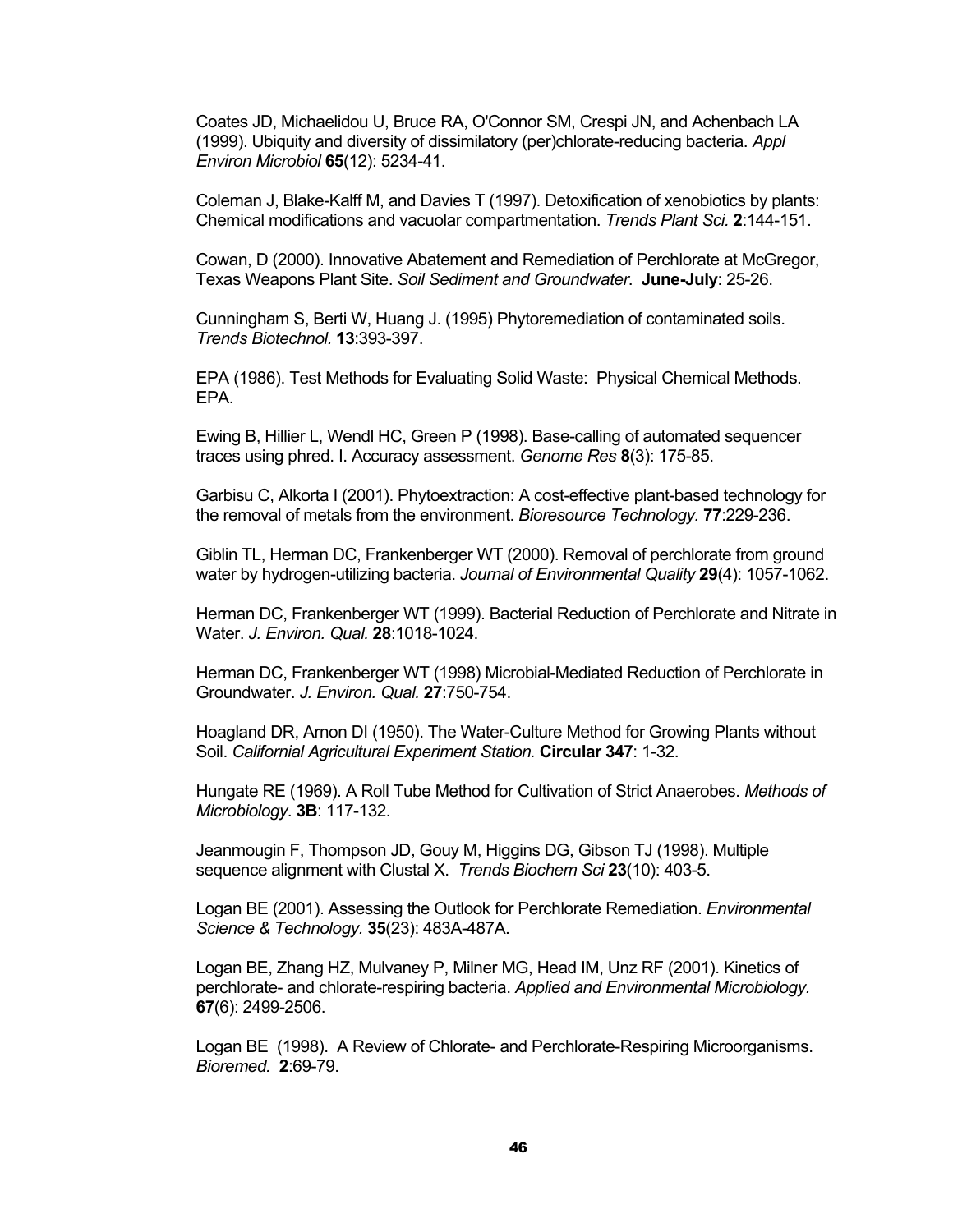Miller JP, Logan BE (2000). Sustained perchlorate degradation in an autotrophic, gasphase, packed-bed bioreactor. *Environmental Science & Technology.* **34**(14): 3018-3022.

Murashige T, Skoog F (1962). A revised medium for rapid growth and bio assays with tobacco tissue cultures. *Physiologia Plantarum.* **15**:473-497.

McCown BH (1986). Application of nodules cultures to forest crop improvement and production. In *Proceedings of the 1986 research and Development Conference*. TAPPI Press (Atlanta). pp 87-88

NCBI (2001). Genbank Database. Maintained by National Center for Biotechnology Information http://www.ncbi.nlm.nih.gov/

Nzengung V, Wang C (2000) Influences on phytoremediation of perchloratecontaminated water. In *Perchlorate in the Environment.* Ed. Urbansky E. Kluwer Academic/Plenum Publishers (New York). pp 219-229.

Nzengung VA, Wang C, Harvey G (1999). Plant-mediated transformation of perchlorate into chloride. *Environ Sci Technol.* **33**:1470-1478.

Renner, R (1999). EPA draft almost doubles safe dose of perchlorate in water *Environ Sci Technol.* **33**:110A-111A.

Rikken GB, Kroon AGM, van Ginkel CG (1996). Transformation of (per)chlorate into chloride by a newly isolated bacterium: Reduction and dismutation. *Applied Microbiology and Biotechnology* **45**(3): 420-426.

Salt D, Smith R, Raskin I (1998). Phytoremediation. *Annu Rev Plant Physiol Plant Mol Biol.* **49**:643-668

Sandermann H (1994). Higher plant metabolism of xenobiotics: The 'green liver' concept *Pharmacogenetics.* **4**:225-241.

Sawyer CN, McCarty PL, Parkin GF (1994). *Chemistry for Environmental Engineering 4th ed*. McGraw Hill (New York).

Schnoor JL, Licht L, McCutcheton S, Wolfe N, Carreira L (1995) Phytoremediation of organic and nutrient contaminants *Environ Sci Technol.* **29**:318A-323A.

Schnoor JL, Just CL, Shrout JD, Parkin JF (2000). Phytoremediation and Bioremediation of Perchlorate at the Longhorn Army Ammunition Plant. Progress Report Number 1.

Smith PN, Theodorakis CW, Anderson TA, Kendall RJ (2001). Preliminary assessment of perchlorate in ecological receptors at the Longhorn Army Ammunition Plant (LHAAP), Karnack, Texas. *Ecotoxicology* **10**(5): 305-313.

Stumm W, Morgan, JJ (1981) *Aquatic Chemistry 2nd ed.* John Wiley & Sons (New York.).

Susarla S, Bacchus S, Harvey G, McCutcheon S (2000). Phytotransformation of perchlorate contaminated waters *Environ Technol.* **21**:1055-1065.